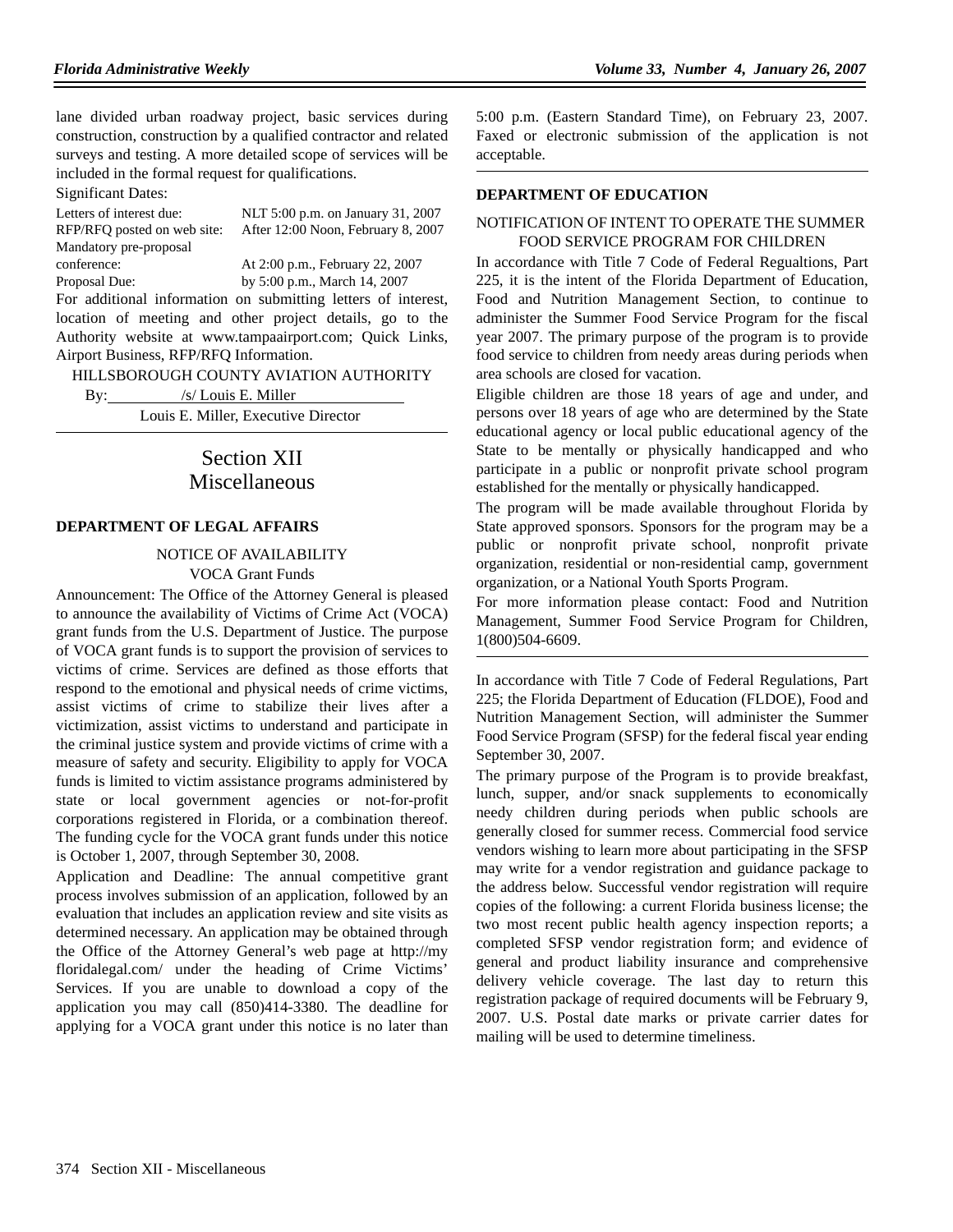For additional information, please contact the Food and Nutrition Management Section of FLDOE at 1(800)504-6609. The primary contact person for vendor registration is David Whetstone, and Amy White, SFSP Supervisor, is the contact for other questions concerning this Program.

Please direct written inquires to: Florida Department of Education, Food and Nutrition Management, 325 West Gaines Street, Room 1044, Tallahassee, FL 32399-0400.

#### **DEPARTMENT OF COMMUNITY AFFAIRS**

NOTICE IS HEREBY GIVEN that the Division of Community Planning, Department of Community Affairs, received the following petitions for binding letters of Development of Regional Impact, Vested Rights and Modification Determinations, pursuant to subsection 380.06(4)(a), Florida Statutes.

| BLIM-05-2007-004                      |  |  |
|---------------------------------------|--|--|
| January 12, 2007                      |  |  |
| <b>BAPTIST</b><br><b>NORTH</b><br>OAK |  |  |
| (CITRUS SPRINGS)                      |  |  |
| <b>Brian McNelly</b>                  |  |  |
| 28-24.020, F.A.C.                     |  |  |
| <b>Citrus County</b>                  |  |  |
| BLIM-06-2007-005                      |  |  |
| January 16, 2007                      |  |  |
| <b>VISTANA RESORT</b>                 |  |  |
| Thomas E. Francis                     |  |  |
| 28-24.023, 28-24.020, 28-24.031       |  |  |
| F.A.C.                                |  |  |
| <b>Orange County</b>                  |  |  |
|                                       |  |  |

DCA Final Order No.: DCA07-OR-005 STATE OF FLORIDA DEPARTMENT OF COMMUNITY AFFAIRS In re: CITY OF MARATHON LAND DEVELOPMENT REGULATIONS ADOPTED BY ORDINANCE NO. 2006-25

\_\_\_\_\_\_\_\_\_\_\_\_\_\_\_\_\_\_\_\_\_\_\_\_\_\_\_\_\_\_\_\_\_\_\_\_\_\_\_/

### FINAL ORDER

The Department of Community Affairs (the "Department") hereby issues its Final Order, pursuant to §§ 380.05(6), Fla. Stat., and § 380.0552(9), Fla. Stat. (2006), approving a land development regulation adopted by a local government within the Florida Keys Area of Critical State Concern as set forth below.

#### FINDINGS OF FACT

1. The Florida Keys Area is a statutorily designated area of critical state concern, and the City of Marathon is a local government within the Florida Keys Area.

- 2. On November 13, 2006, the Department received for review City of Marathon Ordinance No. 2006-25 that was adopted by the City of Marathon Board of City Commissioners on October 24, 2006 ("Ord. 2006-25"). Ord. 2006-25 creates Section 19-219, Prohibited Areas for Sales of Alcoholic Beverages, in order to regulate the amount and location of package liquor stores in a manner that preserves and maintains existing community character of the neighborhoods in which such stores would be located, and to benefit the health, safety and welfare of the community.
- 3. Ord. 2006-25 is consistent with the City's 2010 Comprehensive Plan.

# CONCLUSIONS OF LAW

- 4. The Department is required to approve or reject land development regulations that are enacted, amended or rescinded by any local government in the Florida Keys Area of Critical State Concern. §§ 380.05(6), Fla. Stat., and § 380.0552(9), Fla. Stat. (2006).
- 5. The City of Marathon is a local government within the Florida Keys Area of Critical State Concern. § 380.0552, Fla. Stat. (2006) and Rule 28-29.002 (superseding Chapter 27F-8), Fla. Admin. Code.
- 6. "Land development regulations" include local zoning, subdivision, building and other regulations controlling the development of land. § 380.031(8), Fla. Stat. (2006). The regulations adopted by Ord. 2006-25 are land development regulations.
- 7. All land development regulations enacted, amended or rescinded within an area of critical state concern must be consistent with the Principles for Guiding Development (the "Principles") as set forth in § 380.0552(7), Fla. Stat. See Rathkamp v. Department of Community Affairs, 21 F.A.L.R. 1902 (Dec. 4, 1998), aff'd, 740 So. 2d 1209 (Fla. 3d DCA 1999). The Principles are construed as a whole and no specific provision is construed or applied in isolation from the other provisions.
- 8. Ord. 2006-25 promotes and furthers the following Principles:

(a) To strengthen local government capabilities for managing land use and development so that local government is able to achieve these objectives without the continuation of the area of critical state concern designation.

(l) To protect the public health, safety and welfare of the citizens of the Florida Keys and maintain the Florida Keys as a unique resource.

9. Ord. 2006-25 is not inconsistent with the remaining Principles. Ord. 2006-25 is consistent with the Principles for Guiding Development as a whole.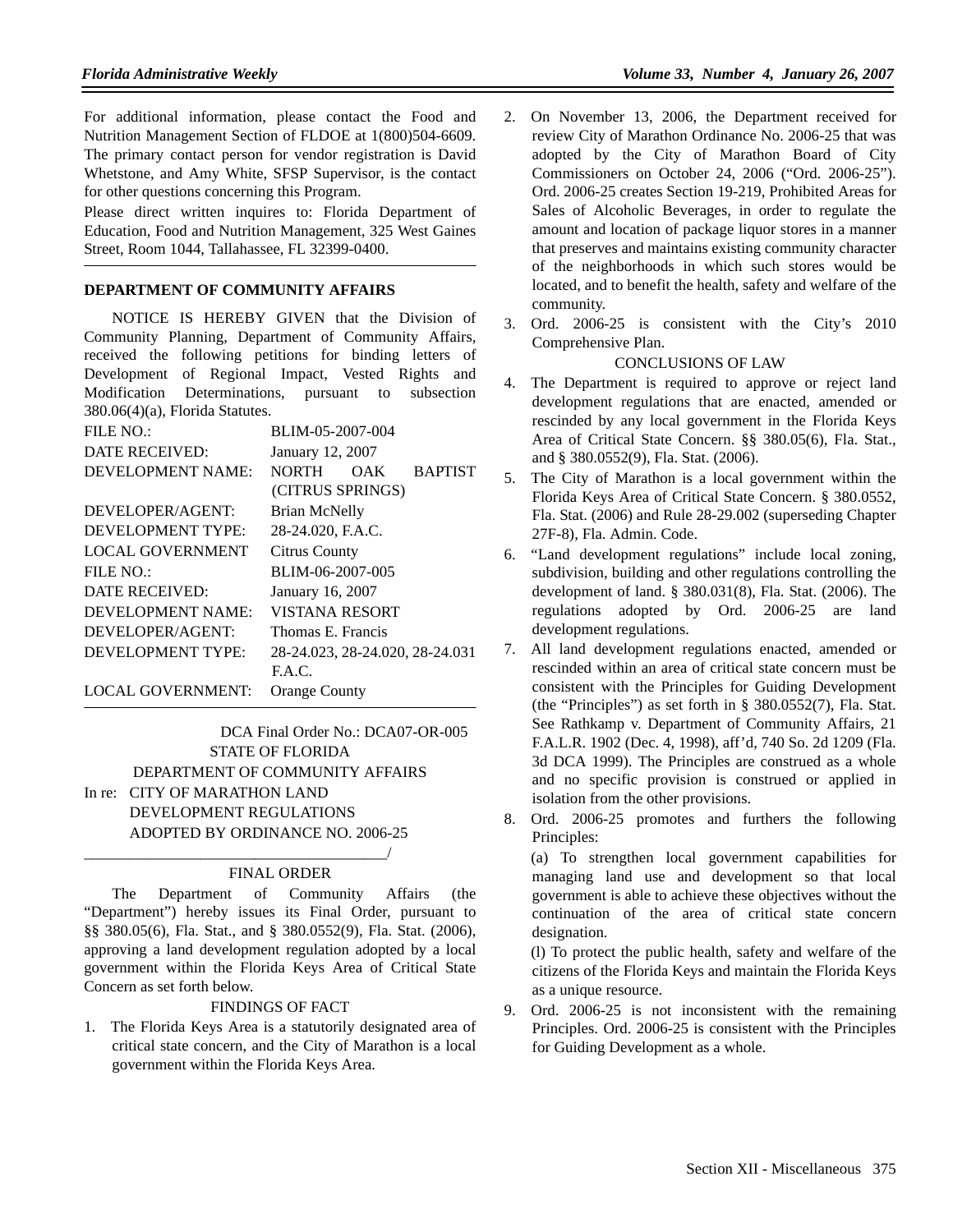WHEREFORE, IT IS ORDERED that Ord. 2006-25 is found to be consistent with the Principles for Guiding Development of the Florida Keys Area of Critical State Concern, and is hereby APPROVED.

This Order becomes effective 21 days after publication in the Florida Administrative Weekly unless a petition is filed as described below.

DONE AND ORDERED in Tallahassee, Florida.

#### THOMAS G. PELHAM

Secretary Department of Community Affairs 2555 Shumard Oak Boulevard Tallahassee, Florida 32399-2100 NOTICE OF ADMINISTRATIVE RIGHTS

\_\_\_\_\_\_\_\_\_\_\_\_\_\_\_\_\_\_\_\_\_\_\_\_\_\_\_\_\_\_\_\_\_

ANY PERSON WHOSE SUBSTANTIAL INTERESTS ARE AFFECTED BY THIS ORDER HAS THE OPPORTUNITY FOR AN ADMINISTRATIVE PROCEEDING PURSUANT TO SECTION 120.569, FLORIDA STATUTES, REGARDING THE AGENCY'S ACTION. DEPENDING UPON WHETHER YOU ALLEGE ANY DISPUTED ISSUE OF MATERIAL FACT IN YOUR PETITION REQUESTING AN ADMINISTRATIVE PROCEEDING, YOU ARE ENTITLED TO EITHER AN INFORMAL PROCEEDING OR A FORMAL HEARING.

IF YOUR PETITION FOR HEARING DOES NOT ALLEGE ANY DISPUTED ISSUE OF MATERIAL FACT CONTAINED IN THE DEPARTMENT'S ACTION, THEN THE ADMINISTRATIVE PROCEEDING WILL BE AN INFORMAL ONE, CONDUCTED PURSUANT TO SECTIONS 120.569 AND 120.57(2), FLORIDA STATUTES, AND CHAPTER 28-106, PARTS I AND III, FLORIDA ADMINISTRATIVE CODE. IN AN INFORMAL ADMINISTRATIVE PROCEEDING, YOU MAY BE REPRESENTED BY COUNSEL OR BY A QUALIFIED REPRESENTATIVE, AND YOU MAY PRESENT WRITTEN OR ORAL EVIDENCE IN OPPOSITION TO THE DEPARTMENT'S ACTION OR REFUSAL TO ACT; OR YOU MAY EXERCISE THE OPTION TO PRESENT A WRITTEN STATEMENT CHALLENGING THE GROUNDS UPON WHICH THE DEPARTMENT HAS CHOSEN TO JUSTIFY ITS ACTION OR INACTION.

IF YOU DISPUTE ANY ISSUE OF MATERIAL FACT STATED IN THE AGENCY ACTION, THEN YOU MAY FILE A PETITION REQUESTING A FORMAL ADMINISTRATIVE HEARING BEFORE AN ADMINISTRATIVE LAW JUDGE OF THE DIVISION OF ADMINISTRATIVE HEARINGS, PURSUANT TO SECTIONS 120.569 AND 120.57(1), FLORIDA STATUTES, AND CHAPTER 28-106, PARTS I AND II, FLORIDA ADMINISTRATIVE CODE. AT A FORMAL ADMINISTRATIVE HEARING, YOU MAY BE REPRESENTED BY COUNSEL OR OTHER QUALIFIED

REPRESENTATIVE, AND YOU WILL HAVE THE OPPORTUNITY TO PRESENT EVIDENCE AND ARGUMENT ON ALL THE ISSUES INVOLVED, TO CONDUCT CROSS-EXAMINATION AND SUBMIT REBUTTAL EVIDENCE, TO SUBMIT PROPOSED FINDINGS OF FACT AND ORDERS, AND TO FILE EXCEPTIONS TO ANY RECOMMENDED ORDER.

IF YOU DESIRE EITHER AN INFORMAL PROCEEDING OR A FORMAL HEARING, YOU MUST FILE WITH THE AGENCY CLERK OF THE DEPARTMENT OF COMMUNITY AFFAIRS A WRITTEN PLEADING ENTITLED, "PETITION FOR ADMINISTRATIVE PROCEEDINGS" WITHIN 21 CALENDAR DAYS OF PUBLICATION OF THIS NOTICE. A PETITION IS FILED WHEN IT IS RECEIVED BY THE AGENCY CLERK, IN THE DEPARTMENT'S OFFICE OF GENERAL COUNSEL, 2555 SHUMARD OAK BOULEVARD, TALLAHASSEE, FLORIDA 32399-2100.

THE PETITION MUST MEET THE FILING REQUIREMENTS IN SUBSECTION 28-106.104(2), FLORIDA ADMINISTRATIVE CODE. IF AN INFORMAL PROCEEDING IS REQUESTED, THEN THE PETITION SHALL BE SUBMITTED IN ACCORDANCE WITH RULE 28-106.301, FLORIDA ADMINISTRATIVE CODE. IF A FORMAL HEARING IS REQUESTED, THEN THE PETITION SHALL BE SUBMITTED IN ACCORDANCE WITH SUBSECTION 28-106.201(2), FLORIDA ADMINISTRATIVE CODE.

A PERSON WHO HAS FILED A PETITION MAY REQUEST MEDIATION. A REQUEST FOR MEDIATION MUST INCLUDE THE INFORMATION REQUIRED BY RULE 28-106.402, FLORIDA ADMINISTRATIVE CODE. CHOOSING MEDIATION DOES NOT AFFECT THE RIGHT TO AN ADMINISTRATIVE HEARING.

YOU WAIVE THE RIGHT TO AN INFORMAL ADMINISTRATIVE PROCEEDING OR A FORMAL HEARING IF YOU DO NOT FILE A PETITION WITH THE AGENCY CLERK WITHIN 21 DAYS OF PUBLICATION OF THIS FINAL ORDER.

### CERTIFICATE OF FILING AND SERVICE

I HEREBY CERTIFY that the original of the foregoing Final Order has been filed with the undersigned designated Agency Clerk, and that true and correct copies have been furnished to the persons listed below by the method indicated this 11th day of January, 2007.

#### Paula Ford, Agency Clerk

\_\_\_\_\_\_\_\_\_\_\_\_\_\_\_\_\_\_\_\_\_\_\_\_\_\_\_\_\_\_\_\_\_

By U.S. Mail: Honorable Christopher M. Bull, Mayor City of Marathon 10054-55 Overseas Highway Marathon, Florida 33050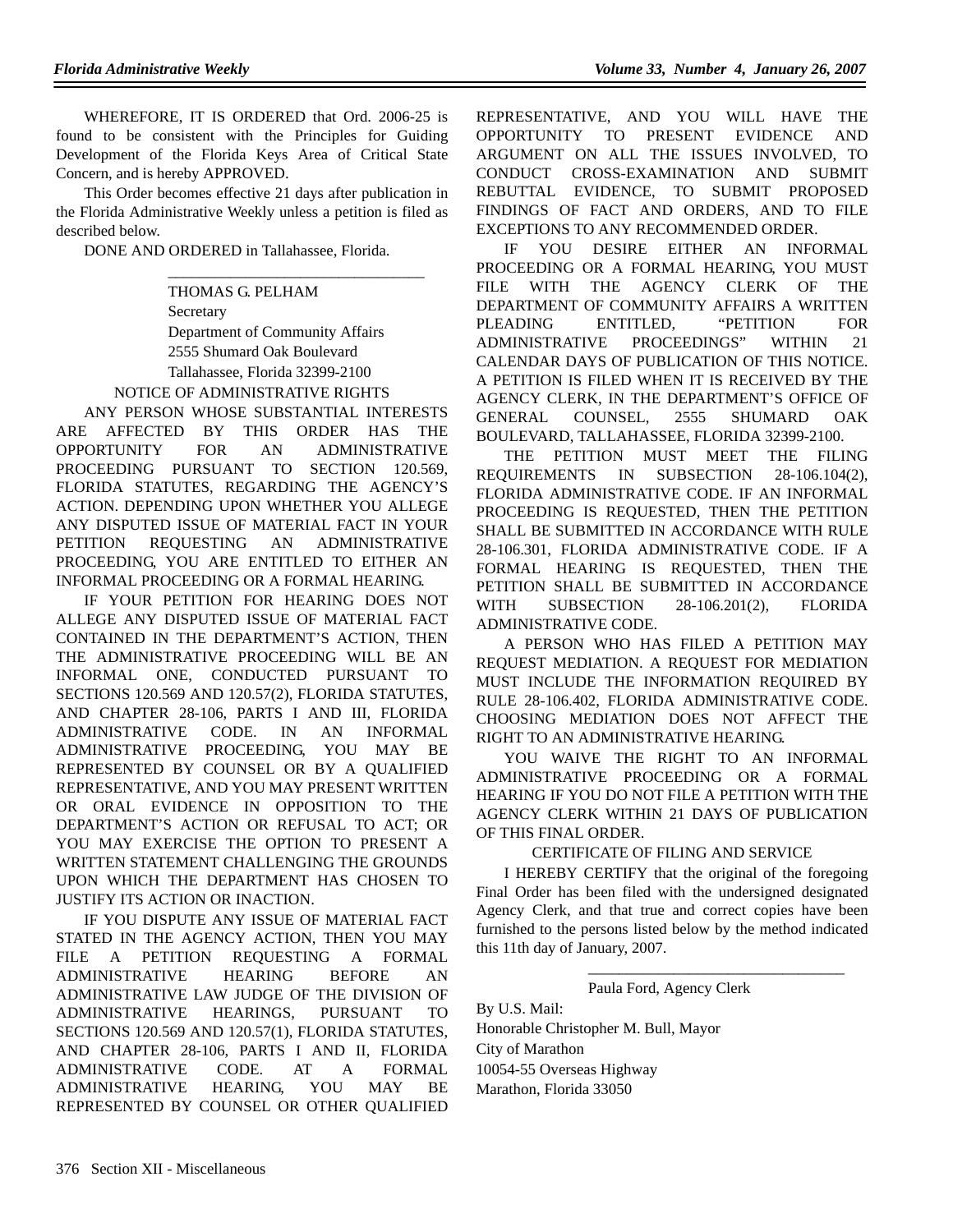Diane Clavier, City Clerk City of Marathon 10045-55 Overseas Highway Marathon, Florida 33050

Mike Puto Acting City Manager City of Marathon 10054-55 Overseas Highway Marathon, Florida 33050

John Herin, Esq. Stearns Weaver Miller Weissler Alhadeff & Sitterson, P.A. Suite 2200 Museum Tower 150 West Flagler Street Miami, Florida 33130

DCA Final Order No.: DCA07-OR-006 STATE OF FLORIDA DEPARTMENT OF COMMUNITY AFFAIRS In re: CITY OF MARATHON LAND DEVELOPMENT REGULATIONS ADOPTED BY ORDINANCE NO. 2006-29

#### FINAL ORDER

\_\_\_\_\_\_\_\_\_\_\_\_\_\_\_\_\_\_\_\_\_\_\_\_\_\_\_\_\_\_\_\_\_\_\_\_\_\_\_\_/

The Department of Community Affairs (the "Department") hereby issues its Final Order, pursuant to §§ 380.05(6), Fla. Stat., and § 380.0552(9), Fla. Stat. (2006), approving a land development regulation adopted by a local government within the Florida Keys Area of Critical State Concern as set forth below.

### FINDINGS OF FACT

- 1. The Florida Keys Area is a statutorily designated area of critical state concern, and the City of Marathon is a local government within the Florida Keys Area.
- 2. On November 13, 2006, the Department received for review City of Marathon Ordinance No. 2006-29 that was adopted by the City of Marathon Board of City Commissioners on October 10, 2006 ("Ord. 2006-29"). Ord. 2006-29 amends Marathon Ordinance No. 2004-012 to be consistent with Policy 1-3.5.4 of the City of Marathon Comprehensive Plan. Ordinance No. 004-12 provided for annual allocation of non-residential rate of growth (NROGO) based on the number of residential units, at a ratio of 238 square feet of NROGO space per ROGO residential unit. Ord. 2006-29 replaces this allocation methodology with a maximum NROGO allocation of 25,000 square feet per year, deletes conflicting provisions, adjusts existing and proposed

NROGO totals, and updates the annual allocation date to be consistent with the effective date of the Marathon Comprehensive Plan.

3. Ord. 2006-29 is consistent with the City's 2010 Comprehensive Plan.

# CONCLUSIONS OF LAW

- 4. The Department is required to approve or reject land development regulations that are enacted, amended or rescinded by any local government in the Florida Keys Area of Critical State Concern. §§ 380.05(6), Fla. Stat., and § 380.0552(9), Fla. Stat. (2006).
- 5. The City of Marathon is a local government within the Florida Keys Area of Critical State Concern. § 380.0552, Fla. Stat. (2006) and Rule 28-29.002 (superseding Chapter 27F-8), Fla. Admin. Code.
- 6. "Land development regulations" include local zoning, subdivision, building and other regulations controlling the development of land. § 380.031(8), Fla. Stat. (2006). The regulations adopted by Ord. 2006-29 are land development regulations.
- 7. All land development regulations enacted, amended or rescinded within an area of critical state concern must be consistent with the Principles for Guiding Development (the "Principles") as set forth in § 380.0552(7), Fla. Stat. See Rathkamp v. Department of Community Affairs, 21 F.A.L.R. 1902 (Dec. 4, 1998), aff'd, 740 So. 2d 1209 (Fla. 3d DCA 1999). The Principles are construed as a whole and no specific provision is construed or applied in isolation from the other provisions.
- 8. Ord. 2006-29 promotes and furthers the following Principles:

(a) To strengthen local government capabilities for managing land use and development so that local government is able to achieve these objectives without the continuation of the area of critical state concern designation.

(d) To ensure the maximum well-being of the Florida Keys and its citizens through sound economic development.

9. Ord. 2006-29 is not inconsistent with the remaining Principles. Ord. 2006-29 is consistent with the Principles for Guiding Development as a whole.

WHEREFORE, IT IS ORDERED that Ord. 2006-29 is found to be consistent with the Principles for Guiding Development of the Florida Keys Area of Critical State Concern, and is hereby APPROVED.

This Order becomes effective 21 days after publication in the Florida Administrative Weekly unless a petition is filed as described below.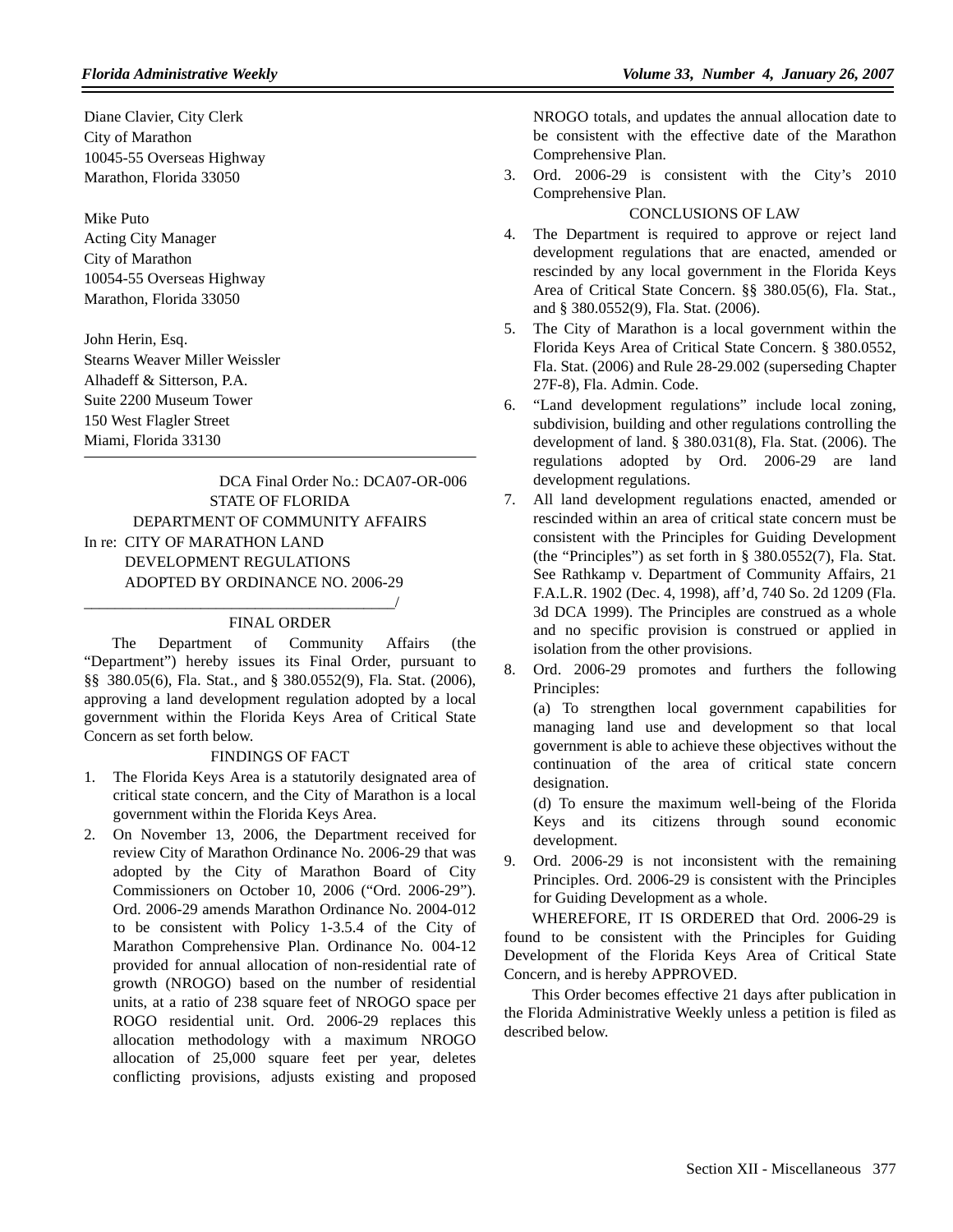DONE AND ORDERED in Tallahassee, Florida.

# THOMAS G. PELHAM

Secretary Department of Community Affairs 2555 Shumard Oak Boulevard Tallahassee, Florida 32399-2100 NOTICE OF ADMINISTRATIVE RIGHTS

\_\_\_\_\_\_\_\_\_\_\_\_\_\_\_\_\_\_\_\_\_\_\_\_\_\_\_\_\_\_\_\_\_\_

ANY PERSON WHOSE SUBSTANTIAL INTERESTS ARE AFFECTED BY THIS ORDER HAS THE OPPORTUNITY FOR AN ADMINISTRATIVE PROCEEDING PURSUANT TO SECTION 120.569, FLORIDA STATUTES, REGARDING THE AGENCY'S ACTION. DEPENDING UPON WHETHER YOU ALLEGE ANY DISPUTED ISSUE OF MATERIAL FACT IN YOUR PETITION REQUESTING AN ADMINISTRATIVE PROCEEDING, YOU ARE ENTITLED TO EITHER AN INFORMAL PROCEEDING OR A FORMAL HEARING.

IF YOUR PETITION FOR HEARING DOES NOT ALLEGE ANY DISPUTED ISSUE OF MATERIAL FACT CONTAINED IN THE DEPARTMENT'S ACTION, THEN THE ADMINISTRATIVE PROCEEDING WILL BE AN INFORMAL ONE, CONDUCTED PURSUANT TO SECTIONS 120.569 AND 120.57(2), FLORIDA STATUTES, AND CHAPTER 28-106, PARTS I AND III, FLORIDA ADMINISTRATIVE CODE. IN AN INFORMAL ADMINISTRATIVE PROCEEDING, YOU MAY BE REPRESENTED BY COUNSEL OR BY A QUALIFIED REPRESENTATIVE, AND YOU MAY PRESENT WRITTEN OR ORAL EVIDENCE IN OPPOSITION TO THE DEPARTMENT'S ACTION OR REFUSAL TO ACT; OR YOU MAY EXERCISE THE OPTION TO PRESENT A WRITTEN STATEMENT CHALLENGING THE GROUNDS UPON WHICH THE DEPARTMENT HAS CHOSEN TO JUSTIFY ITS ACTION OR INACTION.

IF YOU DISPUTE ANY ISSUE OF MATERIAL FACT STATED IN THE AGENCY ACTION, THEN YOU MAY FILE A PETITION REQUESTING A FORMAL ADMINISTRATIVE HEARING BEFORE AN ADMINISTRATIVE LAW JUDGE OF THE DIVISION OF ADMINISTRATIVE HEARINGS, PURSUANT TO SECTIONS 120.569 AND 120.57(1), FLORIDA STATUTES, AND CHAPTER 28-106, PARTS I AND II, FLORIDA ADMINISTRATIVE CODE. AT A FORMAL ADMINISTRATIVE HEARING, YOU MAY BE REPRESENTED BY COUNSEL OR OTHER QUALIFIED REPRESENTATIVE, AND YOU WILL HAVE THE OPPORTUNITY TO PRESENT EVIDENCE AND ARGUMENT ON ALL THE ISSUES INVOLVED, TO CONDUCT CROSS-EXAMINATION AND SUBMIT REBUTTAL EVIDENCE, TO SUBMIT PROPOSED FINDINGS OF FACT AND ORDERS, AND TO FILE EXCEPTIONS TO ANY RECOMMENDED ORDER.

IF YOU DESIRE EITHER AN INFORMAL PROCEEDING OR A FORMAL HEARING, YOU MUST FILE WITH THE AGENCY CLERK OF THE DEPARTMENT OF COMMUNITY AFFAIRS A WRITTEN PLEADING ENTITLED, "PETITION FOR ADMINISTRATIVE PROCEEDINGS" WITHIN 21 CALENDAR DAYS OF PUBLICATION OF THIS NOTICE. A PETITION IS FILED WHEN IT IS RECEIVED BY THE AGENCY CLERK, IN THE DEPARTMENT'S OFFICE OF GENERAL COUNSEL, 2555 SHUMARD OAK BOULEVARD, TALLAHASSEE, FLORIDA 32399-2100.

THE PETITION MUST MEET THE FILING REQUIREMENTS IN SUBSECTION 28-106.104(2), FLORIDA ADMINISTRATIVE CODE. IF AN INFORMAL PROCEEDING IS REQUESTED, THEN THE PETITION SHALL BE SUBMITTED IN ACCORDANCE WITH RULE 28-106.301, FLORIDA ADMINISTRATIVE CODE. IF A FORMAL HEARING IS REQUESTED, THEN THE PETITION SHALL BE SUBMITTED IN ACCORDANCE WITH SUBSECTION 28-106.201(2), FLORIDA ADMINISTRATIVE CODE.

A PERSON WHO HAS FILED A PETITION MAY REQUEST MEDIATION. A REQUEST FOR MEDIATION MUST INCLUDE THE INFORMATION REQUIRED BY RULE 28-106.402, FLORIDA ADMINISTRATIVE CODE. CHOOSING MEDIATION DOES NOT AFFECT THE RIGHT TO AN ADMINISTRATIVE HEARING.

YOU WAIVE THE RIGHT TO AN INFORMAL ADMINISTRATIVE PROCEEDING OR A FORMAL HEARING IF YOU DO NOT FILE A PETITION WITH THE AGENCY CLERK WITHIN 21 DAYS OF PUBLICATION OF THIS FINAL ORDER.

### CERTIFICATE OF FILING AND SERVICE

I HEREBY CERTIFY that the original of the foregoing Final Order has been filed with the undersigned designated Agency Clerk, and that true and correct copies have been furnished to the persons listed below by the method indicated this 11th day of January, 2007.

\_\_\_\_\_\_\_\_\_\_\_\_\_\_\_\_\_\_\_\_\_\_\_\_\_\_\_\_\_\_\_\_\_\_\_

#### Paula Ford, Agency Clerk

By U.S. Mail: Honorable Christopher M. Bull, Mayor City of Marathon 10054-55 Overseas Highway Marathon, Florida 33050 Diane Clavier, City Clerk City of Marathon 10045-55 Overseas Highway Marathon, Florida 33050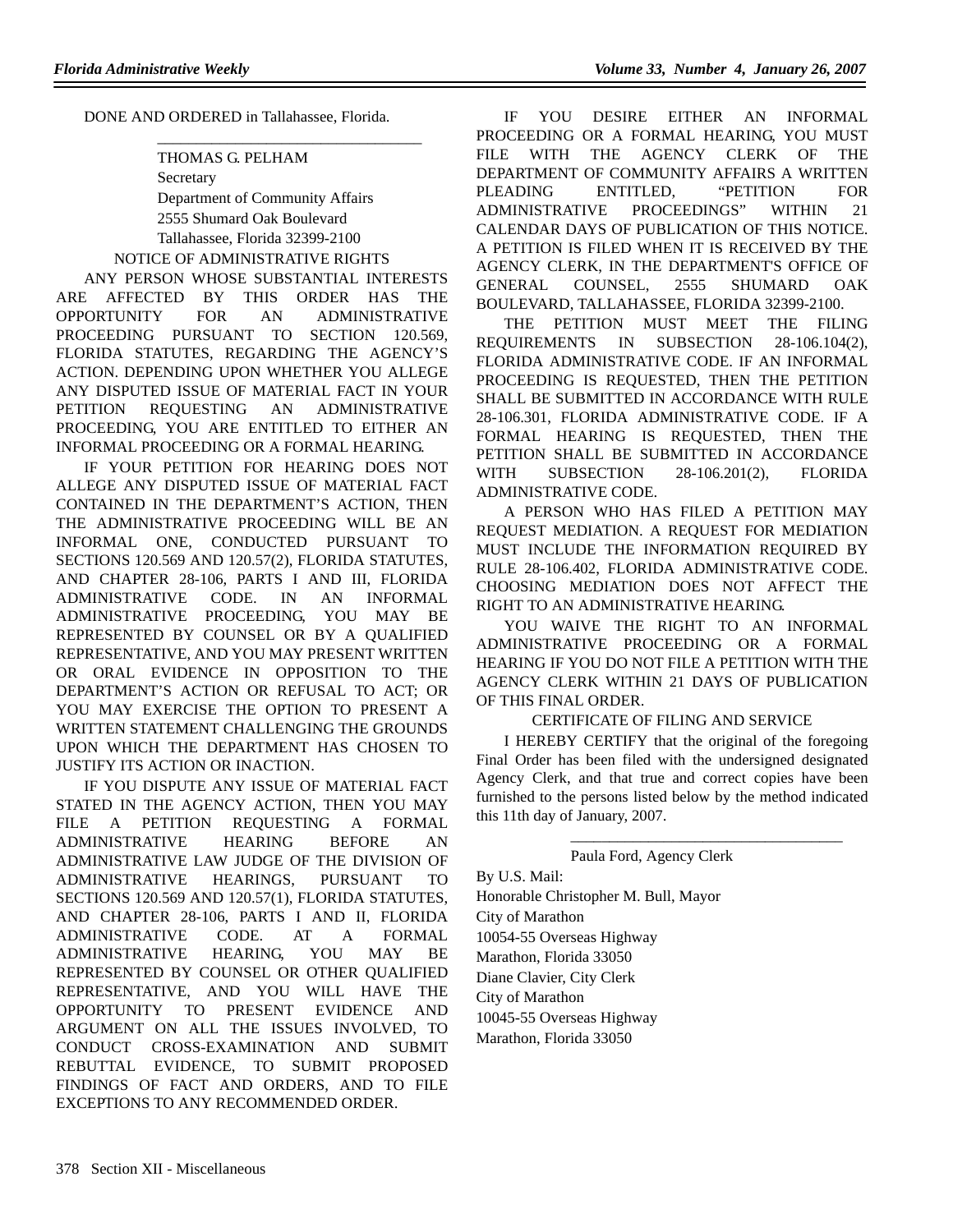Mike Puto Acting City Manager City of Marathon 10054-55 Overseas Highway Marathon, Florida 33050

John Herin, Esq. Stearns Weaver Miller Weissler Alhadeff & Sitterson, P.A. Suite 2200 Museum Tower 150 West Flagler Street Miami, Florida 33130

DCA Final Order No.: DCA07-OR-007 STATE OF FLORIDA DEPARTMENT OF COMMUNITY AFFAIRS In re: LAND DEVELOPMENT REGULATIONS ADOPTED BY CITY OF KEY WEST ORDINANCE NO. 06-22

### FINAL ORDER

\_\_\_\_\_\_\_\_\_\_\_\_\_\_\_\_\_\_\_\_\_\_\_\_\_\_\_\_\_\_\_\_\_\_\_\_\_\_\_/

The Department of Community Affairs (the "Department") hereby issues its Final Order, pursuant to §§ 380.05(6) and (11), Fla. Stat., (2006), approving a land development regulation adopted by a local government within the City of Key West Area of Critical State Concern as set forth below.

#### FINDINGS OF FACT

- 1. The City of Key West is a designated area of critical state concern.
- 2. On November 15, 2006 the Department received for review City of Key West Ordinance No. 06-22, which was adopted by the City of Key West City Commission on November 9, 2006 ("Ord. 06-22"). Ord. 06-22 amends Section 114-102 of the Code of Ordinances pertaining to the use of motion lights and miniature lights in the historic-zoned neighborhoods of the City to preserve community character and promote the health, safety and welfare of the citizens of Key West.
- 3. Ord. 06-22 is consistent with the City's Comprehensive Plan.

#### CONCLUSIONS OF LAW

- 4. The Department is required to approve or reject land development regulations that are adopted by any local government in an area of critical state concern based upon consistency with the Principles for Guiding Development applicable to that area of critical state concern. §§ 380.05(6) and 380.05(11), Fla. Stat., (2006).
- 5. The City of Key West is an Area of Critical State Concern. § 380.05, Fla. Stat. (2006) and Rule 28-36.001, Fla. Admin. Code.
- 6. "Land development regulations" include local zoning, subdivision, building, and other regulations controlling the development of land. § 380.031(8), Fla. Stat. (2006). The regulations adopted by Ord. 06-22 are land development regulations.
- 7. All land development regulations enacted, amended, or rescinded within an area of critical state concern must be consistent with the principles for guiding development for the particular area (the "Principles"). § 380.05(6), Fla. Stat.; see Rathkamp v. Department of Community Affairs, 21 F.A.L.R. 1902 (Dec. 4, 1998), aff'd., 740 So. 2d 1209 (Fla. 3d DCA 1999). The Principles for the City of Key West Area of Critical State Concern are set forth in Rule 28-36.003(1), Fla. Admin. Code.
- 8. Ord. 06-22 promotes and furthers the following Principles in Rule 28-36.003(1):

(a) To strengthen local government capabilities for managing land use and development so that local government is able to achieve these objectives without the continuation of the area of critical state concern designation.

(f) To enhance natural scenic resources, promote the aesthetic benefits of the natural environment, and ensure that development is compatible with the unique historic character of the Florida Keys.

(g) To protect the historical heritage of the Florida Keys.

10. Ord. 06-22 is not inconsistent with the remaining Principles. Ord. 06-22 is consistent with the Principles for Guiding Development as a whole.

WHEREFORE, IT IS ORDERED that Ord. 06-22 is found to be consistent with the Principles for Guiding Development of the City of Key West Area of Critical State Concern, and is hereby APPROVED.

This Order becomes effective 21 days after publication in the Florida Administrative Weekly unless a petition is filed as described below.

DONE AND ORDERED in Tallahassee, Florida.

THOMAS G. PELHAM Secretary Department of Community Affairs 2555 Shumard Oak Boulevard Tallahassee, Florida 32399-2100

\_\_\_\_\_\_\_\_\_\_\_\_\_\_\_\_\_\_\_\_\_\_\_\_\_\_\_\_\_\_\_\_\_

### NOTICE OF ADMINISTRATIVE RIGHTS

ANY PERSON WHOSE SUBSTANTIAL INTERESTS ARE AFFECTED BY THIS ORDER HAS THE OPPORTUNITY FOR AN ADMINISTRATIVE PROCEEDING PURSUANT TO SECTION 120.569, FLORIDA STATUTES, REGARDING THE AGENCY'S ACTION. DEPENDING UPON WHETHER YOU ALLEGE ANY DISPUTED ISSUE OF MATERIAL FACT IN YOUR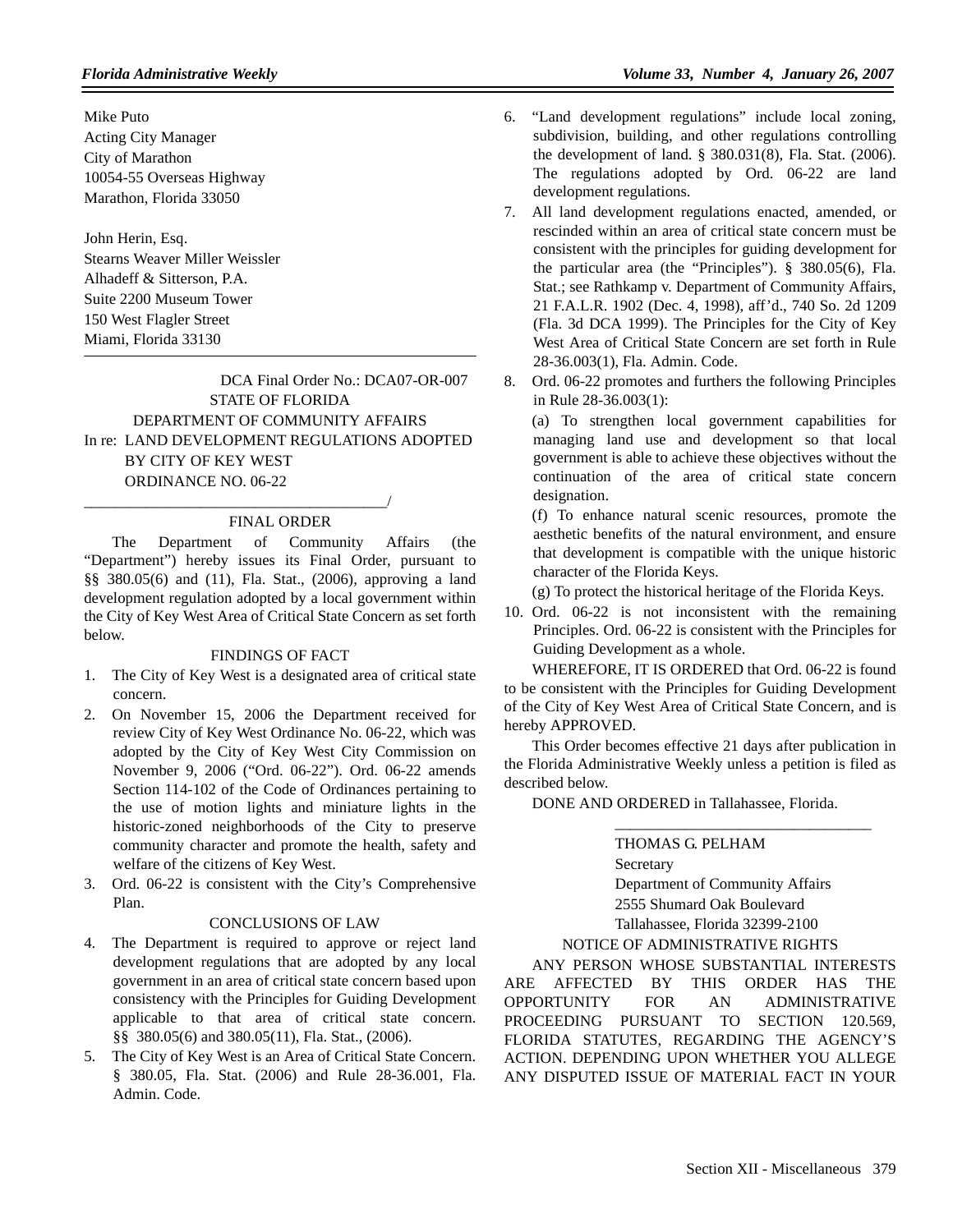PETITION REQUESTING AN ADMINISTRATIVE PROCEEDING, YOU ARE ENTITLED TO EITHER AN INFORMAL PROCEEDING OR A FORMAL HEARING.

IF YOUR PETITION FOR HEARING DOES NOT ALLEGE ANY DISPUTED ISSUE OF MATERIAL FACT CONTAINED IN THE DEPARTMENT'S ACTION, THEN THE ADMINISTRATIVE PROCEEDING WILL BE AN INFORMAL ONE, CONDUCTED PURSUANT TO SECTIONS 120.569 AND 120.57(2), FLORIDA STATUTES, AND CHAPTER 28-106, PARTS I AND III, FLORIDA ADMINISTRATIVE CODE. IN AN INFORMAL ADMINISTRATIVE PROCEEDING, YOU MAY BE REPRESENTED BY COUNSEL OR BY A QUALIFIED REPRESENTATIVE, AND YOU MAY PRESENT WRITTEN OR ORAL EVIDENCE IN OPPOSITION TO THE DEPARTMENT'S ACTION OR REFUSAL TO ACT; OR YOU MAY EXERCISE THE OPTION TO PRESENT A WRITTEN STATEMENT CHALLENGING THE GROUNDS UPON WHICH THE DEPARTMENT HAS CHOSEN TO JUSTIFY ITS ACTION OR INACTION.

IF YOU DISPUTE ANY ISSUE OF MATERIAL FACT STATED IN THE AGENCY ACTION, THEN YOU MAY FILE A PETITION REQUESTING A FORMAL ADMINISTRATIVE HEARING BEFORE AN ADMINISTRATIVE LAW JUDGE OF THE DIVISION OF ADMINISTRATIVE HEARINGS, PURSUANT TO SECTIONS 120.569 AND 120.57(1), FLORIDA STATUTES, AND CHAPTER 28-106, PARTS I AND II, FLORIDA ADMINISTRATIVE CODE. AT A FORMAL ADMINISTRATIVE HEARING, YOU MAY BE REPRESENTED BY COUNSEL OR OTHER QUALIFIED REPRESENTATIVE, AND YOU WILL HAVE THE OPPORTUNITY TO PRESENT EVIDENCE AND ARGUMENT ON ALL THE ISSUES INVOLVED, TO CONDUCT CROSS-EXAMINATION AND SUBMIT REBUTTAL EVIDENCE, TO SUBMIT PROPOSED FINDINGS OF FACT AND ORDERS, AND TO FILE EXCEPTIONS TO ANY RECOMMENDED ORDER.

IF YOU DESIRE EITHER AN INFORMAL PROCEEDING OR A FORMAL HEARING, YOU MUST FILE WITH THE AGENCY CLERK OF THE DEPARTMENT OF COMMUNITY AFFAIRS A WRITTEN PLEADING ENTITLED, "PETITION FOR ADMINISTRATIVE PROCEEDINGS" WITHIN 21 CALENDAR DAYS OF PUBLICATION OF THIS NOTICE. A PETITION IS FILED WHEN IT IS RECEIVED BY THE AGENCY CLERK, IN THE DEPARTMENT'S OFFICE OF GENERAL COUNSEL, 2555 SHUMARD OAK BOULEVARD, TALLAHASSEE, FLORIDA 32399-2100.

THE PETITION MUST MEET THE FILING REQUIREMENTS IN SUBSECTION 28-106.104(2), FLORIDA ADMINISTRATIVE CODE. IF AN INFORMAL PROCEEDING IS REQUESTED, THEN THE PETITION

SHALL BE SUBMITTED IN ACCORDANCE WITH RULE 28-106.301, FLORIDA ADMINISTRATIVE CODE. IF A FORMAL HEARING IS REQUESTED, THEN THE PETITION SHALL BE SUBMITTED IN ACCORDANCE WITH SUBSECTION 28-106.201(2), FLORIDA ADMINISTRATIVE CODE.

A PERSON WHO HAS FILED A PETITION MAY REQUEST MEDIATION. A REQUEST FOR MEDIATION MUST INCLUDE THE INFORMATION REQUIRED BY RULE 28-106.402, FLORIDA ADMINISTRATIVE CODE. CHOOSING MEDIATION DOES NOT AFFECT THE RIGHT TO AN ADMINISTRATIVE HEARING.

YOU WAIVE THE RIGHT TO AN INFORMAL ADMINISTRATIVE PROCEEDING OR A FORMAL HEARING IF YOU DO NOT FILE A PETITION WITH THE AGENCY CLERK WITHIN 21 DAYS OF PUBLICATION OF THIS FINAL ORDER.

#### CERTIFICATE OF FILING AND SERVICE

I HEREBY CERTIFY that the original of the foregoing Final Order has been filed with the undersigned designated Agency Clerk, and that true and correct copies have been furnished to the persons listed below by the method indicated this 11th day of January, 2007.

Paula Ford, Agency Clerk

\_\_\_\_\_\_\_\_\_\_\_\_\_\_\_\_\_\_\_\_\_\_\_\_\_\_\_\_\_\_

By U.S. Mail: The Honorable Morgan McPherson Mayor, City of Key West P.O. Box 1409 Key West, Florida 33041

Cheryl Smith Clerk to the City Commission P. O. Box 1409 Key West, Florida 33041

Robert Tischenkel City Attorney P. O. Box 1409 Key West, FL 33041

DCA Order No. DCA07-OR-008 STATE OF FLORIDA DEPARTMENT OF COMMUNITY AFFAIRS In re: A LAND DEVELOPMENT REGULATION ADOPTED BY ISLAMORADA, VILLAGE OF ISLANDS ORDINANCE NO. 06-21 \_\_\_\_\_\_\_\_\_\_\_\_\_\_\_\_\_\_\_\_\_\_\_\_\_\_\_\_\_\_\_\_\_\_\_\_\_\_\_/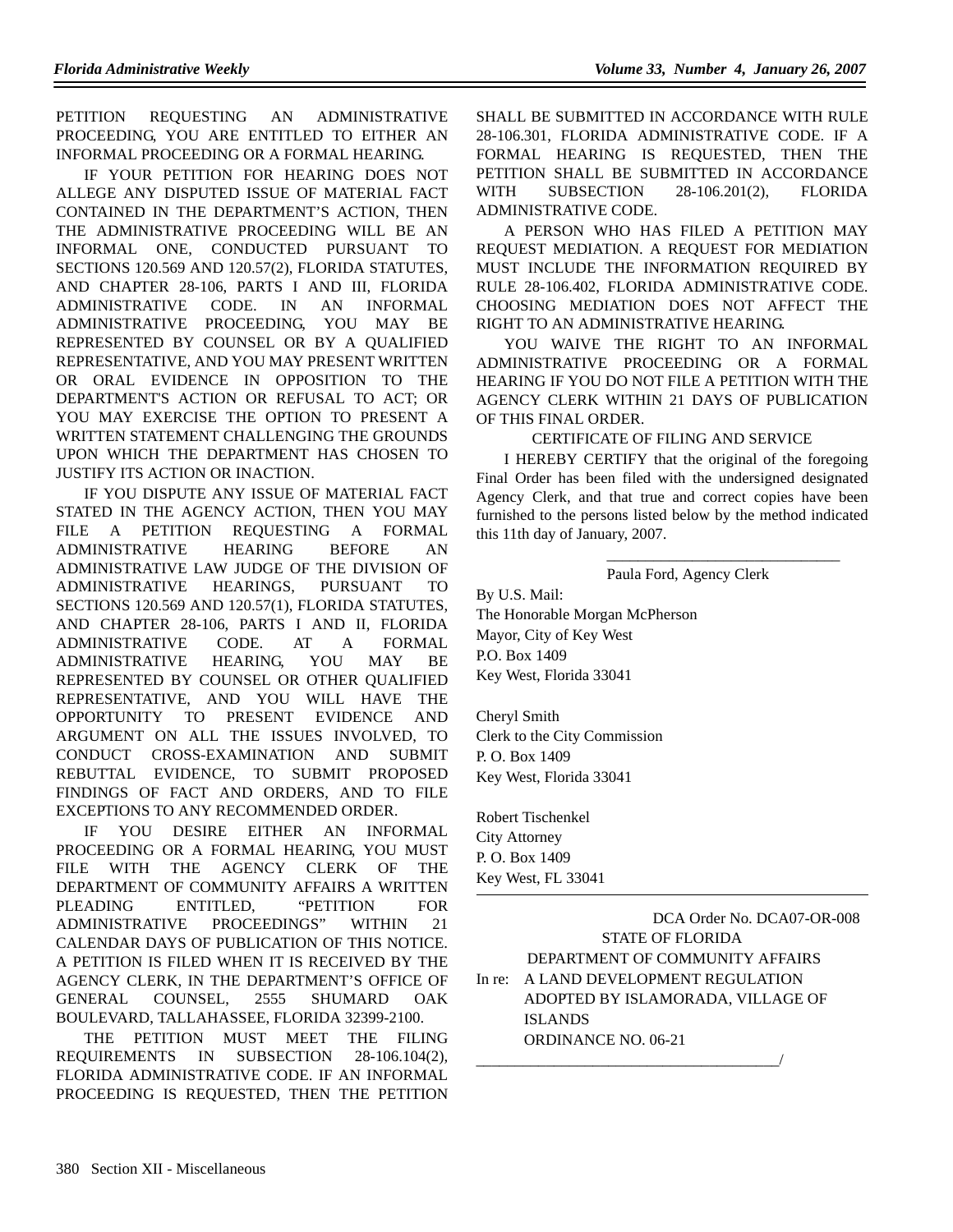# FINAL ORDER

The Department of Community Affairs (the "Department") hereby issues its Final Order, pursuant to §§ 380.05(6), Fla. Stat., and § 380.0552(9), Fla. Stat. (2006), approving a land development regulation adopted by a local government within the Florida Keys Area of Critical State Concern as set forth below.

#### FINDINGS OF FACT

- 1. The Florida Keys Area is a statutorily designated area of critical state concern, and Islamorada, Village of Islands is a local government within the Florida Keys Area.
- 2. On November 17, 2006, the Department received for review Islamorada, Village of Islands Ordinance No. 06-21 ("Ord. No. 06-21") adopted by the Village on November 9, 2006.
- 3. The purpose of the Ordinance is to ensure compliance and consistency with Section 163.3180(16) Fla. Stat. (2006) that requires local governments to adopt by ordinance, a methodology for assessing proportionate fair-share mitigation options with regard to impacts on transportation facilities.
- 4. Ord. 06-21 is consistent with the Village Comprehensive Plan.

#### CONCLUSIONS OF LAW

- 5. The Department is required to approve or reject land development regulations or portions thereof that are enacted, amended, or rescinded by any local government in the Florida Keys Area of Critical State Concern. §§ 380.05(6), Fla. Stat., and § 380.0552(9), Fla. Stat. (2006).
- 6. Islamorada, Village of Islands is a local government within the Florida Keys Area of Critical State Concern. § 380.0552, Fla. Stat. (2006), and Rule 28-29.002 (superseding Chapter 27F-8), Fla. Admin. Code.
- 7. "Land development regulations" include local zoning, subdivision, building, and other regulations controlling the development of land. § 380.031(8), Fla. Stat. (2006). The regulations adopted by Ord. 06-21 are land development regulations.
- 8. All land development regulations enacted, amended or rescinded within an area of critical state concern must be consistent with the Principles for Guiding Development (the "Principles") as set forth in § 380.0552(7), Fla. Stat. (2006). See Rathkamp v. Department of Community Affairs, 21 F.A.L.R. 1902 (Dec. 4, 1998), aff'd, 740 So. 2d 1209 (Fla. 3d DCA 1999). The Principles are construed as a whole and no specific provision is construed or applied in isolation from the other provisions.
- 9. Ord. 06-21 promotes and furthers the following Principles:

(a) To strengthen local government capabilities for managing land use and development so that local government is able to achieve these objectives without the continuation of the area of critical state concern designation.

(l) To protect the value, efficiency, cost-effectiveness and amortized life of existing and proposed major public investments, including (No. 5) Transportation facilities.

10. Ord. 06-21 is not inconsistent with the remaining Principles. Ord. 06-21 is consistent with the Principles for Guiding Development as a whole.

WHEREFORE, IT IS ORDERED that Ord. 06-21 is found to be consistent with the Principles for Guiding Development of the Florida Keys Area of Critical State Concern, and is hereby APPROVED.

This Order becomes effective 21 days after publication in the Florida Administrative Weekly unless a petition is filed as described below.

DONE AND ORDERED in Tallahassee, Florida.

THOMAS G. PELHAM Secretary Department of Community Affairs 2555 Shumard Oak Boulevard

\_\_\_\_\_\_\_\_\_\_\_\_\_\_\_\_\_\_\_\_\_\_\_\_\_\_\_\_\_\_\_\_\_

Tallahassee, Florida 32399-2100 NOTICE OF ADMINISTRATIVE RIGHTS

ANY PERSON WHOSE SUBSTANTIAL INTERESTS ARE AFFECTED BY THIS ORDER HAS THE OPPORTUNITY FOR AN ADMINISTRATIVE PROCEEDING PURSUANT TO SECTION 120.569, FLORIDA STATUTES, REGARDING THE AGENCY'S ACTION. DEPENDING UPON WHETHER YOU ALLEGE ANY DISPUTED ISSUE OF MATERIAL FACT IN YOUR PETITION REQUESTING AN ADMINISTRATIVE PROCEEDING, YOU ARE ENTITLED TO EITHER AN INFORMAL PROCEEDING OR A FORMAL HEARING.

IF YOUR PETITION FOR HEARING DOES NOT ALLEGE ANY DISPUTED ISSUE OF MATERIAL FACT CONTAINED IN THE DEPARTMENT'S ACTION, THEN THE ADMINISTRATIVE PROCEEDING WILL BE AN INFORMAL ONE, CONDUCTED PURSUANT TO SECTIONS 120.569 AND 120.57(2), FLORIDA STATUTES, AND CHAPTER 28-106, PARTS I AND III, FLORIDA ADMINISTRATIVE CODE. IN AN INFORMAL ADMINISTRATIVE PROCEEDING, YOU MAY BE REPRESENTED BY COUNSEL OR BY A QUALIFIED REPRESENTATIVE, AND YOU MAY PRESENT WRITTEN OR ORAL EVIDENCE IN OPPOSITION TO THE DEPARTMENT'S ACTION OR REFUSAL TO ACT; OR YOU MAY EXERCISE THE OPTION TO PRESENT A WRITTEN STATEMENT CHALLENGING THE GROUNDS UPON WHICH THE DEPARTMENT HAS CHOSEN TO JUSTIFY ITS ACTION OR INACTION.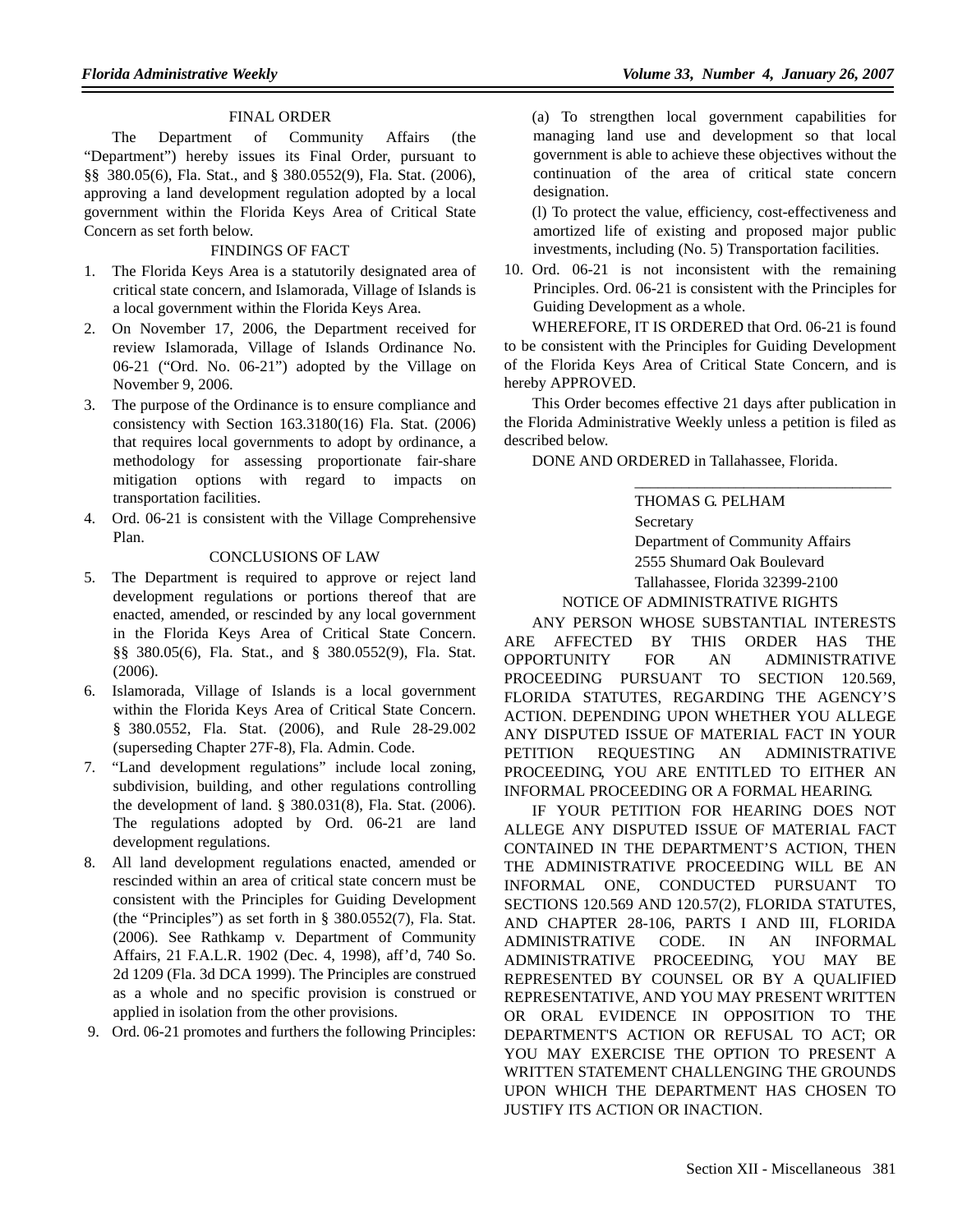IF YOU DISPUTE ANY ISSUE OF MATERIAL FACT STATED IN THE AGENCY ACTION, THEN YOU MAY FILE A PETITION REQUESTING A FORMAL ADMINISTRATIVE HEARING BEFORE AN ADMINISTRATIVE LAW JUDGE OF THE DIVISION OF ADMINISTRATIVE HEARINGS, PURSUANT TO SECTIONS 120.569 AND 120.57(1), FLORIDA STATUTES, AND CHAPTER 28-106, PARTS I AND II, FLORIDA ADMINISTRATIVE CODE. AT A FORMAL ADMINISTRATIVE HEARING, YOU MAY BE REPRESENTED BY COUNSEL OR OTHER QUALIFIED REPRESENTATIVE, AND

YOU WILL HAVE THE OPPORTUNITY TO PRESENT EVIDENCE AND ARGUMENT ON ALL THE ISSUES INVOLVED, TO CONDUCT CROSS-EXAMINATION AND SUBMIT REBUTTAL EVIDENCE, TO SUBMIT PROPOSED FINDINGS OF FACT AND ORDERS, AND TO FILE EXCEPTIONS TO ANY RECOMMENDED ORDER.

IF YOU DESIRE EITHER AN INFORMAL PROCEEDING OR A FORMAL HEARING, YOU MUST FILE WITH THE AGENCY CLERK OF THE DEPARTMENT OF COMMUNITY AFFAIRS A WRITTEN PLEADING ENTITLED, "PETITION FOR ADMINISTRATIVE PROCEEDINGS" WITHIN 21 CALENDAR DAYS OF PUBLICATION OF THIS NOTICE. A PETITION IS FILED WHEN IT IS RECEIVED BY THE AGENCY CLERK, IN THE DEPARTMENT'S OFFICE OF GENERAL COUNSEL, 2555 SHUMARD OAK BOULEVARD, TALLAHASSEE, FLORIDA 32399-2100.

THE PETITION MUST MEET THE FILING REQUIREMENTS IN SUBSECTION 28-106.104(2), FLORIDA ADMINISTRATIVE CODE. IF AN INFORMAL PROCEEDING IS REQUESTED, THEN THE PETITION SHALL BE SUBMITTED IN ACCORDANCE WITH RULE 28-106.301, FLORIDA ADMINISTRATIVE CODE. IF A FORMAL HEARING IS REQUESTED, THEN THE PETITION SHALL BE SUBMITTED IN ACCORDANCE WITH SUBSECTION 28-106.201(2), FLORIDA ADMINISTRATIVE CODE.

A PERSON WHO HAS FILED A PETITION MAY REQUEST MEDIATION. A REQUEST FOR MEDIATION MUST INCLUDE THE INFORMATION REQUIRED BY RULE 28-106.402, FLORIDA ADMINISTRATIVE CODE. CHOOSING MEDIATION DOES NOT AFFECT THE RIGHT TO AN ADMINISTRATIVE HEARING.

YOU WAIVE THE RIGHT TO AN INFORMAL ADMINISTRATIVE PROCEEDING OR A FORMAL HEARING IF YOU DO NOT FILE A PETITION WITH THE AGENCY CLERK WITHIN 21 DAYS OF PUBLICATION OF THIS FINAL ORDER.

#### CERTIFICATE OF FILING AND SERVICE

I HEREBY CERTIFY that the original of the foregoing Final Order has been filed with the undersigned Agency Clerk of the Department of Community Affairs, and that true and correct copies have been furnished to the persons listed below by the method indicated this 11th day of January , 2007.

Paula Ford, Agency Clerk

\_\_\_\_\_\_\_\_\_\_\_\_\_\_\_\_\_\_\_\_\_\_\_\_\_\_\_\_\_\_

By U.S. Mail: Honorable Christ Sante, Mayor Islamorada, Village of Islands Post Office Box 568 Islamorada, FL 33036

Beverly Raddatz, Village Clerk Islamorada, Village of Islands Post Office Box 568 Islamorada, FL 33036

Nina Boniske, Esq. Nancy Stroud, Esq. Weiss Serota Helfman Pastoriza Guedes Cole & Boniske, P.A. 3107 Stirling Drive, Suite 300 Fort Lauderdale, FL 33312-8500

> DCA Final Order No.: DCA07-OR-009 STATE OF FLORIDA DEPARTMENT OF COMMUNITY AFFAIRS

In re: MONROE COUNTY LAND DEVELOPMENT REGULATIONS ADOPTED BY MONROE COUNTY ORDINANCE NO. 037-2006

\_\_\_\_\_\_\_\_\_\_\_\_\_\_\_\_\_\_\_\_\_\_\_\_\_\_\_\_\_\_\_\_\_\_\_\_\_\_/

### FINAL ORDER

The Department of Community Affairs (the "Department") hereby issues its Final Order, pursuant to §§ 380.05(6), Fla. Stat., and § 380.0552(9), Fla. Stat. (2006), approving a land development regulation adopted by a local government within the Florida Keys Area of Critical State Concern as set forth below.

#### FINDINGS OF FACT

- 1. The Florida Keys Area is a statutorily designated area of critical state concern, and Monroe County is a local government within the Florida Keys Area.
- 2. On November 13, 2006, the Department received for review Monroe County Ordinance No. 037-2006 ("Ord. 037-2006"), adopted by Monroe County on October 18, 2006.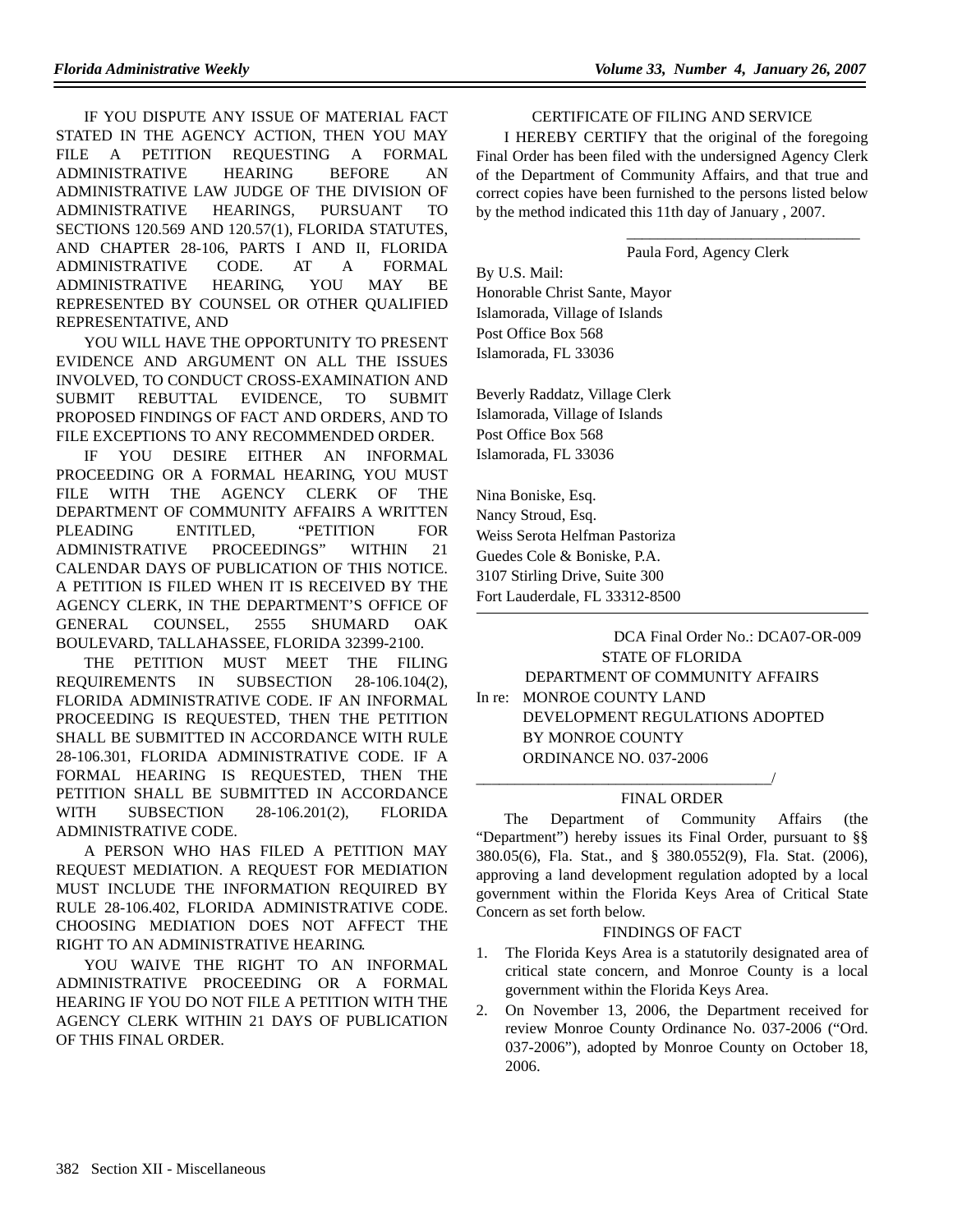- 3. The purpose of the Ordinance is to amend Section 9.5-124 to create a definition for a Boat Barn; amend Section 9.5-124.2 to provide that boat barns and boat racks not associated with retail sales of boats which do not exceed 50 percent of the net buildable area of the lot/parcel are not considered nonresidential floor area and are exempt from the Non Residential Rate of Growth Ordinance (ROGO) requirements and floor area calculations; amend Sections 9.5-124.2 and 9.5-124.3 relating to the type of development affected; and to amend the setback and bufferyard requirements for marinas.
- 4. The term "Boat Barn" is not referenced or authorized as a permitted use in any existing Monroe County land use district and, therefore, shall be construed as an Accessory Structure as defined in Section 9.5-4(A-2) to a Marina (M-5) and authorized only in land use districts authorized for marinas consistent with Section 9.5-231 General, (a) which states that "No structure or land in Monroe County shall hereafter be developed, used or occupied unless expressly authorized in a land use district in this division."
- 5. Ordinance 037-2006 is consistent with the 2010 Monroe County Comprehensive Plan.

#### CONCLUSIONS OF LAW

- 6. The Department is required to approve or reject land development regulations that are enacted, amended, or rescinded by any local government in the Florida Keys Area of Critical State Concern. § 380.05(6), Fla. Stat., and § 380.0552(9), Fla. Stat. (2006).
- 7. Monroe County is a local government within the Florida Keys Area of Critical State Concern. § 380.0552, Fla. Stat. (2006) and Rule 28-29.002 (superseding Chapter 27F-8), Fla. Admin. Code.
- 8. "Land development regulations" include local zoning, subdivision, building, and other regulations controlling the development of land. § 380.031(8), Fla. Stat. (2006). The regulations adopted by Ord. 037-2006 are land development regulations.
- 9. All land development regulations enacted, amended, or rescinded within an area of critical state concern must be consistent with the Principles for Guiding Development (the "Principles") as set forth in § 380.0552(7), Fla. Stat. See Rathkamp v. Department of Community Affairs, 21 F.A.L.R. 1902 (Dec. 4, 1998), aff'd, 740 So. 2d 1209 (Fla. 3d DCA 1999). The Principles are construed as a whole and no specific provision is construed or applied in isolation from the other provisions.
- 10. Ord. 037-2006 promotes and furthers the following Principles:

(a) To strengthen local government capabilities for managing land use and development so that local government is able to achieve these objectives without the continuation of the area of critical state concern designation.

(l) To protect the public health, safety, and welfare of the citizens of the Florida Keys and maintain the Florida Keys as a unique Florida resource.

11. Ord. 037-2006 is consistent with the Principles for Guiding Development as a whole.

WHEREFORE, IT IS ORDERED that Ord. 037-2006 is found to be consistent with the Principles for Guiding Development of the Florida Keys Area of Critical State Concern, and is hereby APPROVED.

This Order becomes effective 21 days after publication in the Florida Administrative Weekly unless a petition is filed as described below.

DONE AND ORDERED in Tallahassee, Florida.

THOMAS G. PELHAM Secretary Department of Community Affairs 2555 Shumard Oak Boulevard Tallahassee, Florida 32399-2100 NOTICE OF ADMINISTRATIVE RIGHTS

\_\_\_\_\_\_\_\_\_\_\_\_\_\_\_\_\_\_\_\_\_\_\_\_\_\_\_\_\_\_\_\_\_\_\_\_\_\_

ANY PERSON WHOSE SUBSTANTIAL INTERESTS ARE AFFECTED BY THIS ORDER HAS THE OPPORTUNITY FOR AN ADMINISTRATIVE PROCEEDING PURSUANT TO SECTION 120.569, FLORIDA STATUTES, REGARDING THE AGENCY'S ACTION. DEPENDING UPON WHETHER YOU ALLEGE ANY DISPUTED ISSUE OF MATERIAL FACT IN YOUR PETITION REQUESTING AN ADMINISTRATIVE PROCEEDING, YOU ARE ENTITLED TO EITHER AN INFORMAL PROCEEDING OR A FORMAL HEARING.

IF YOUR PETITION FOR HEARING DOES NOT ALLEGE ANY DISPUTED ISSUE OF MATERIAL FACT CONTAINED IN THE DEPARTMENT'S ACTION, THEN THE ADMINISTRATIVE PROCEEDING WILL BE AN INFORMAL ONE, CONDUCTED PURSUANT TO SECTIONS 120.569 AND 120.57(2), FLORIDA STATUTES, AND CHAPTER 28-106, PARTS I AND III, FLORIDA ADMINISTRATIVE CODE. IN AN INFORMAL ADMINISTRATIVE PROCEEDING, YOU MAY BE REPRESENTED BY COUNSEL OR BY A QUALIFIED REPRESENTATIVE, AND YOU MAY PRESENT WRITTEN OR ORAL EVIDENCE IN OPPOSITION TO THE DEPARTMENT'S ACTION OR REFUSAL TO ACT; OR YOU MAY EXERCISE THE OPTION TO PRESENT A WRITTEN STATEMENT CHALLENGING THE GROUNDS UPON WHICH THE DEPARTMENT HAS CHOSEN TO JUSTIFY ITS ACTION OR INACTION.

IF YOU DISPUTE ANY ISSUE OF MATERIAL FACT STATED IN THE AGENCY ACTION, THEN YOU MAY FILE A PETITION REQUESTING A FORMAL ADMINISTRATIVE HEARING BEFORE AN ADMINISTRATIVE LAW JUDGE OF THE DIVISION OF ADMINISTRATIVE HEARINGS, PURSUANT TO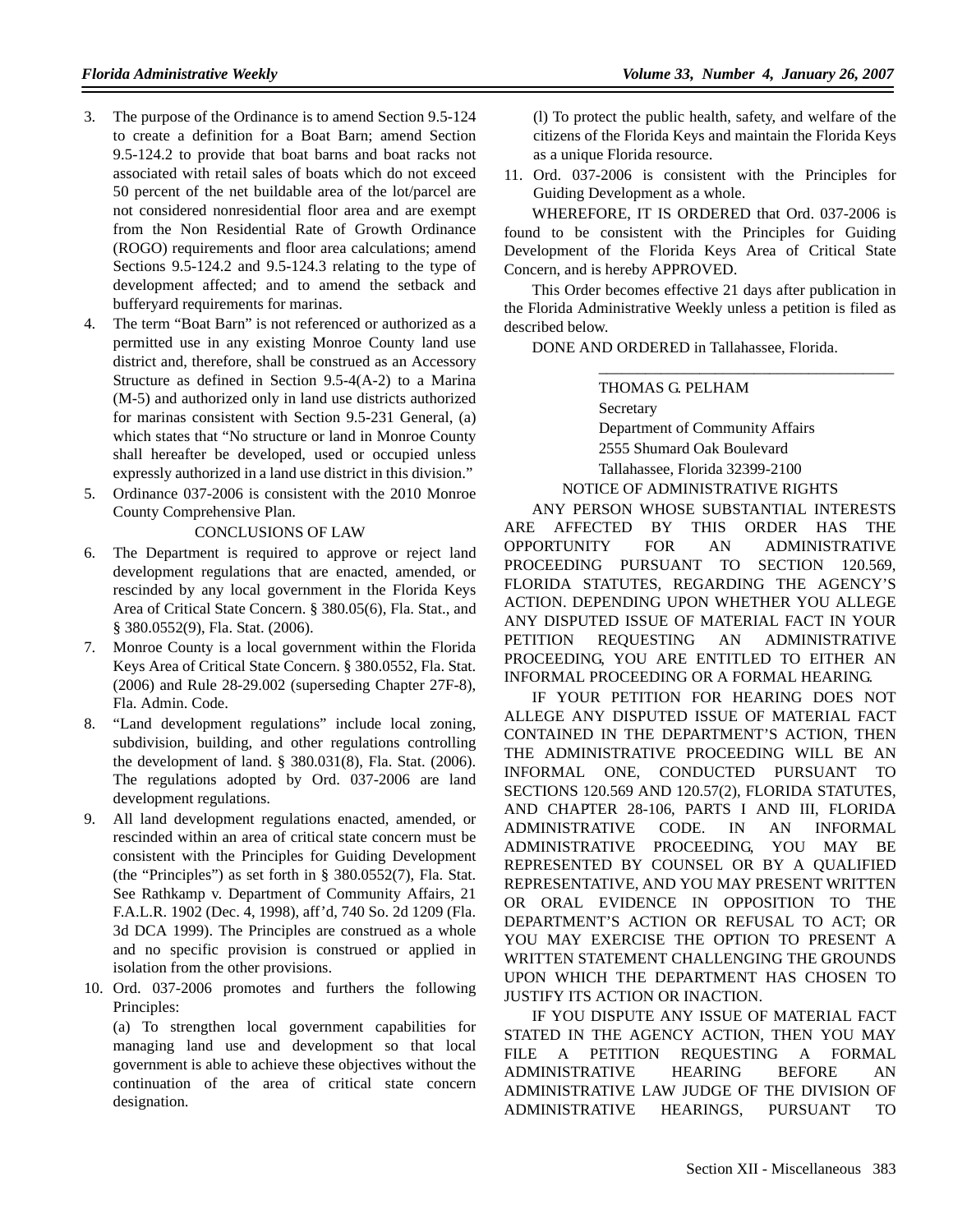SECTIONS 120.569 AND 120.57(1), FLORIDA STATUTES, AND CHAPTER 28-106, PARTS I AND II, FLORIDA ADMINISTRATIVE CODE. AT A FORMAL ADMINISTRATIVE HEARING, YOU MAY BE REPRESENTED BY COUNSEL OR OTHER QUALIFIED REPRESENTATIVE, AND YOU WILL HAVE THE OPPORTUNITY TO PRESENT EVIDENCE AND ARGUMENT ON ALL THE ISSUES INVOLVED, TO CONDUCT CROSS-EXAMINATION AND SUBMIT REBUTTAL EVIDENCE, TO SUBMIT PROPOSED FINDINGS OF FACT AND ORDERS, AND TO FILE EXCEPTIONS TO ANY RECOMMENDED ORDER.

IF YOU DESIRE EITHER AN INFORMAL PROCEEDING OR A FORMAL HEARING, YOU MUST FILE WITH THE AGENCY CLERK OF THE DEPARTMENT OF COMMUNITY AFFAIRS A WRITTEN PLEADING ENTITLED, "PETITION FOR ADMINISTRATIVE PROCEEDINGS" WITHIN 21 CALENDAR DAYS OF PUBLICATION OF THIS NOTICE. A PETITION IS FILED WHEN IT IS RECEIVED BY THE AGENCY CLERK, IN THE DEPARTMENT'S OFFICE OF GENERAL COUNSEL, 2555 SHUMARD OAK BOULEVARD, TALLAHASSEE, FLORIDA 32399-2100.

THE PETITION MUST MEET THE FILING REQUIREMENTS IN SUBSECTION 28-106.104(2), FLORIDA ADMINISTRATIVE CODE. IF AN INFORMAL PROCEEDING IS REQUESTED, THEN THE PETITION SHALL BE SUBMITTED IN ACCORDANCE WITH RULE 28-106.301, FLORIDA ADMINISTRATIVE CODE. IF A FORMAL HEARING IS REQUESTED, THEN THE PETITION SHALL BE SUBMITTED IN ACCORDANCE WITH SUBSECTION 28-106.201(2), FLORIDA ADMINISTRATIVE CODE.

A PERSON WHO HAS FILED A PETITION MAY REQUEST MEDIATION. A REQUEST FOR MEDIATION MUST INCLUDE THE INFORMATION REQUIRED BY RULE 28-106.402, FLORIDA ADMINISTRATIVE CODE. CHOOSING MEDIATION DOES NOT AFFECT THE RIGHT TO AN ADMINISTRATIVE HEARING.

YOU WAIVE THE RIGHT TO AN INFORMAL ADMINISTRATIVE PROCEEDING OR A FORMAL HEARING IF YOU DO NOT FILE A PETITION WITH THE AGENCY CLERK WITHIN 21 DAYS OF PUBLICATION OF THIS FINAL ORDER.

#### CERTIFICATE OF FILING AND SERVICE

I HEREBY CERTIFY that the original of the foregoing Final Order has been filed with the undersigned designated Agency Clerk, and that true and correct copies have been furnished to the persons listed below by the method indicated this 11th day of January, 2007.

Paula Ford, Agency Clerk

\_\_\_\_\_\_\_\_\_\_\_\_\_\_\_\_\_\_\_\_\_\_\_\_\_\_\_\_\_\_\_

By U.S. Mail: Honorable Charles McCoy Mayor of Monroe County 500 Whitehead Street, Suite 102

Key West, Florida 33040

Danny L. Kolhage Clerk to the Board of County Commissioners 500 Whitehead Street Key West, Florida 33040

Aref Joulani Acting Director Planning and Environmental Resources 2798 Overseas Highway, Suite 400 Marathon, Florida 33050

# **DEPARTMENT OF HIGHWAY SAFETY AND MOTOR VEHICLES**

Notice of Publication for a New Point Franchise Motor Vehicle Dealer in a County of More than 300,000 Population

Pursuant to Section 320.642, Florida Statutes (2005), Mod Cycles Corp., intends to allow the establishment of Advanced Bike Concepts, as a dealership for the sale of Zongshen motorcycles and Zhejiang Taizhou motorcycles at 1320 East Altamonte Drive, Altamonte Springs (Seminole County), Florida 32701, on or after January 8, 2007.

The name and address of the dealer operator(s) and principal investor(s) of Advanced Bike Concepts are dealer operator(s): Lawrence Johnson, 323 B Flagler Avenue, New Smyrna Beach, Florida 32169; principal investor(s): Lawrence Johnson, 323 B Flagler Avenue, New Smyrna Beach, Florida 32169.

The notice indicates intent to establish the new point location in a county of more than 300,000 population, according to the latest population estimates of the University of Florida, Bureau of Economic and Business Research.

Certain dealerships of the same line-make may have standing, pursuant to Section 320.642, Florida Statutes, to file a petition or complaint protesting the application.

Written petitions or complaints must be received by the Department of Highway Safety and Motor Vehicles within 30 days of the date of publication of this notice and must be submitted to: Nalini Vinayak, Administrator, Dealer License Section, Department of Highway Safety and Motor Vehicles, Room A-312, MS65, Neil Kirkman Building, 2900 Apalachee Parkway, Tallahassee, Florida 32399-0635.

A copy of such petition or complaint must also be sent by U.S. Mail to: Carlos R. Ponce, Mod Cycles Corp., 7547 Northwest 52 Street, Miami, Florida 33166.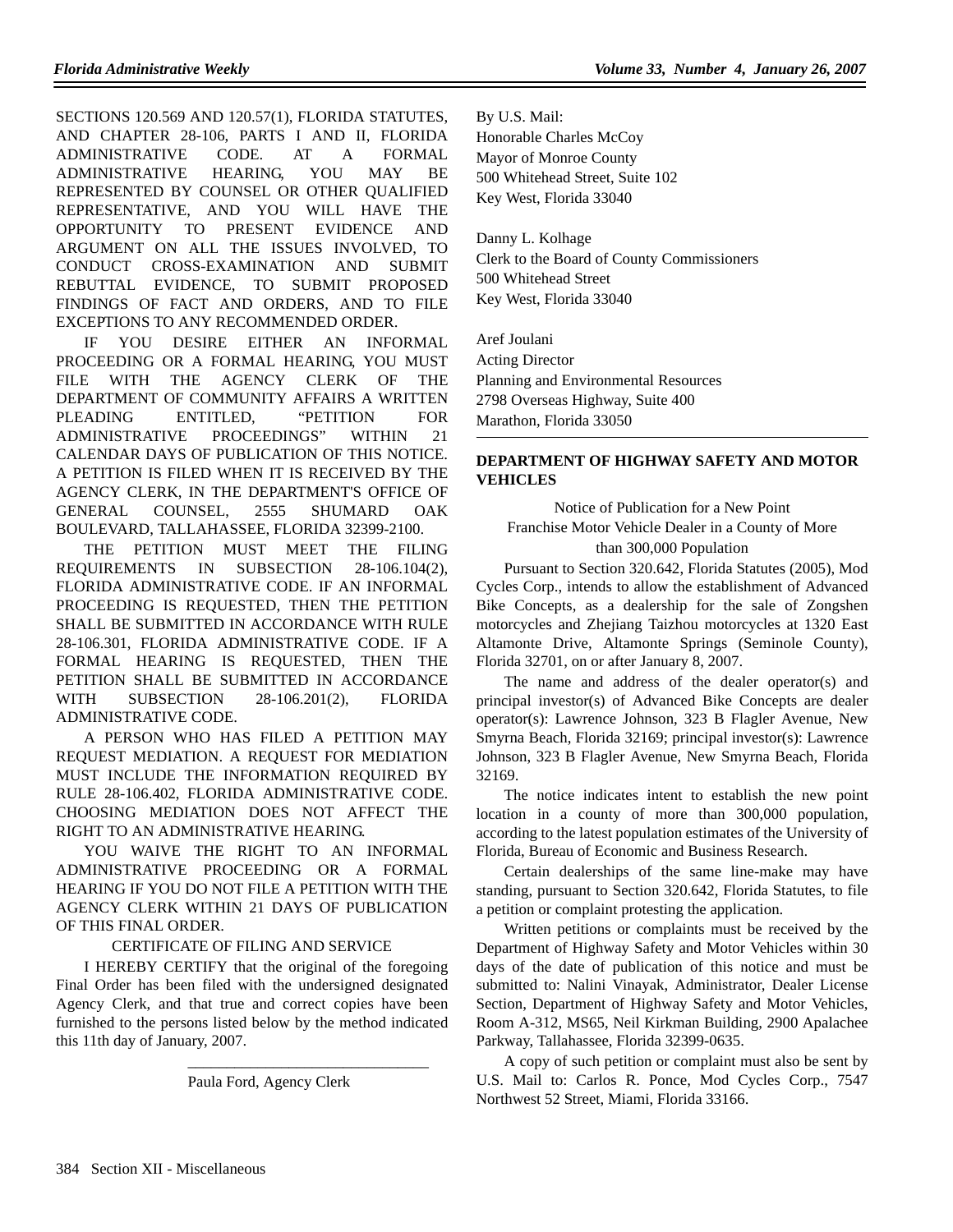If no petitions or complaints are received within 30 days of the date of publication, a final order will be issued by the Department of Highway Safety and Motor Vehicles approving the establishment of the dealership, subject to the applicant's compliance with the provisions of Chapter 320, Florida Statutes.

# Notice of Publication for a New Point Franchise Motor Vehicle Dealer in a County of More than 300,000 Population

Pursuant to Section 320.642, Florida Statutes (2005), LS MotorSports, LLC, intends to allow the establishment of All About Automobiles, Inc., as a dealership for the sale of Zhejiang Lingyun (ZHEL), Chongqing Lifan (CHOL), Chongqing Zongshen (ZONG) and Jiangsu Linhai (LINH) motorcycles at 815 South Semoran Boulevard, Orlando (Orange County), Florida 32807, on or after December 7, 2006.

The name and address of the dealer operator(s) and principal investor(s) of All About Automobiles, Inc. are dealer operator(s): Steve Wade, II, 815 South Semoran Boulevard, Orlando, Florida 32807; principal investor(s): Steve Wade, II, 815 South Semoran Boulevard, Orlando, Florida 32807.

The notice indicates intent to establish the new point location in a county of more than 300,000 population, according to the latest population estimates of the University of Florida, Bureau of Economic and Business Research.

Certain dealerships of the same line-make may have standing, pursuant to Section 320.642, Florida Statutes, to file a petition or complaint protesting the application.

Written petitions or complaints must be received by the Department of Highway Safety and Motor Vehicles within 30 days of the date of publication of this notice and must be submitted to: Nalini Vinayak, Administrator, Dealer License Section, Department of Highway Safety and Motor Vehicles, Room A-312, MS65, Neil Kirkman Building, 2900 Apalachee Parkway, Tallahassee, Florida 32399-0635.

A copy of such petition or complaint must also be sent by U.S. Mail to: Mathu Solo, President, LS MotorSports, LLC, 12505 Reed Road, Suite 145, Sugar Land, Texas 77478.

If no petitions or complaints are received within 30 days of the date of publication, a final order will be issued by the Department of Highway Safety and Motor Vehicles approving the establishment of the dealership, subject to the applicant's compliance with the provisions of Chapter 320, Florida Statutes.

Notice of Publication for a New Point Franchise Motor Vehicle Dealer in a County of More than 300,000 Population

Pursuant to Section 320.642, Florida Statutes (2005), Pioneer Motors USA, LLC, intends to allow the establishment of Amazing Autos, as a dealership for the sale of Pioneer motorcycles at 618 South Collins Street, Plant City (Hillsborough County), Florida 33563, on or after December 21, 2006.

The name and address of the dealer operator(s) and principal investor(s) of Amazing Autos are dealer operator(s): Greg Davis, 1505 South Hunter Street, Plant City, Florida 33563, and Rick Jones, 439 Sweet Water Way, Haines City, Florida 33844; principal investor(s): Greg Davis, 1505 South Hunter Street, Plant City, Florida 33563, and Rick Jones, 439 Sweet Water Way, Haines City, Florida 33844.

The notice indicates intent to establish the new point location in a county of more than 300,000 population, according to the latest population estimates of the University of Florida, Bureau of Economic and Business Research.

Certain dealerships of the same line-make may have standing, pursuant to Section 320.642, Florida Statutes, to file a petition or complaint protesting the application.

Written petitions or complaints must be received by the Department of Highway Safety and Motor Vehicles within 30 days of the date of publication of this notice and must be submitted to: Nalini Vinayak, Administrator, Dealer License Section, Department of Highway Safety and Motor Vehicles, Room A-312, MS65, Neil Kirkman Building, 2900 Apalachee Parkway, Tallahassee, Florida 32399-0635.

A copy of such petition or complaint must also be sent by U.S. Mail to: Lisa J. Grant, Corporate Member, Pioneer Motors USA, LLC, 108 Waterview Drive, Hot Springs, Arkansas 71913-2999.

If no petitions or complaints are received within 30 days of the date of publication, a final order will be issued by the Department of Highway Safety and Motor Vehicles approving the establishment of the dealership, subject to the applicant's compliance with the provisions of Chapter 320, Florida Statutes.

# Notice of Publication for a New Point Franchise Motor Vehicle Dealer in a County of More than 300,000 Population

Pursuant to Section 320.642, Florida Statutes (2005), Zongshen, Inc., intends to allow the establishment of American Scooter International, Inc., as a dealership for the sale of Zongshen motorcycles at 2685 Northwest 105th Avenue, Miami (Dade County), Florida 33172, on or after January 5, 2007.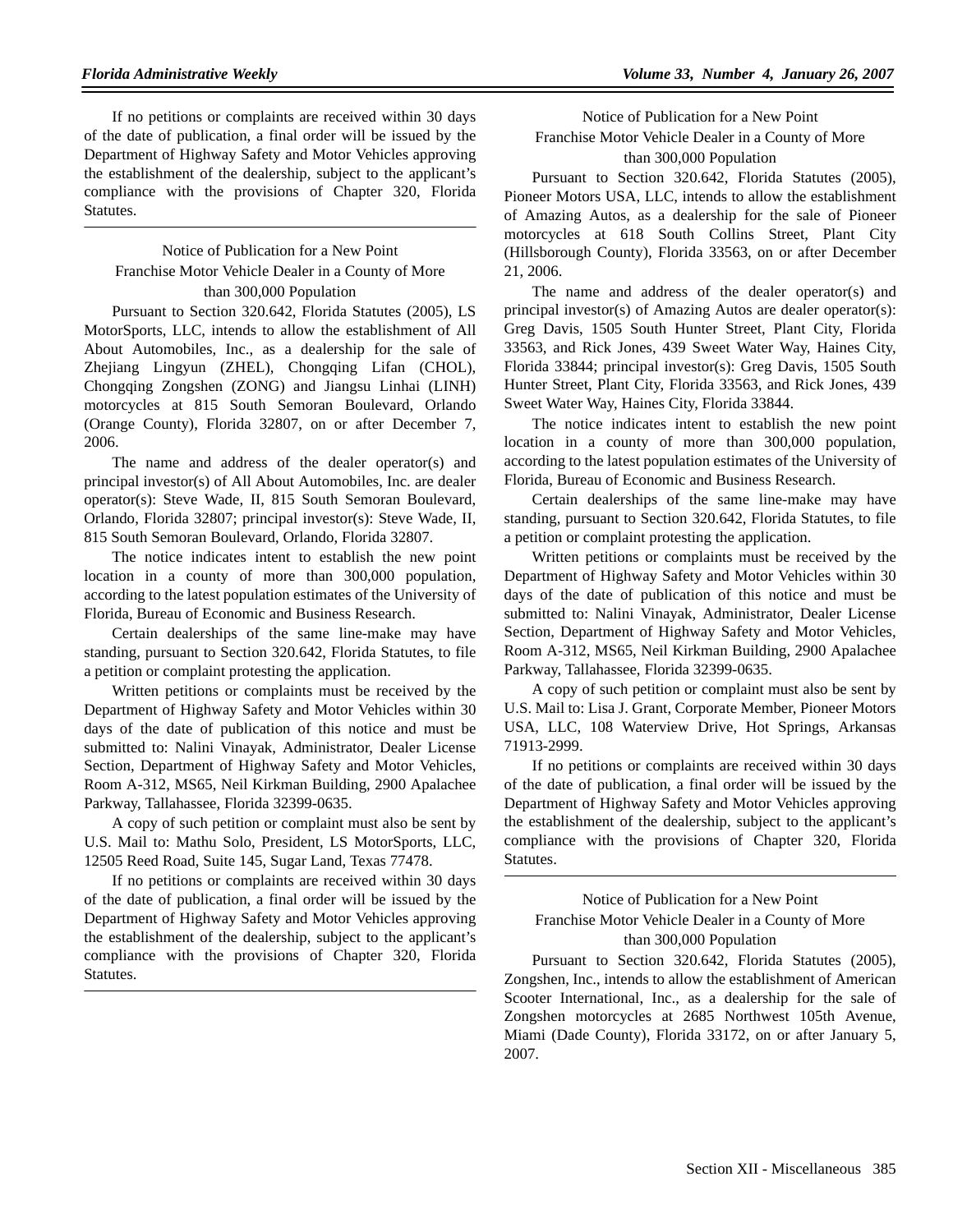The name and address of the dealer operator(s) and principal investor(s) of American Scooter International, Inc. are dealer operator(s): Leonardo Llaneza, 2685 Northwest 105th Avenue, Miami, Florida 33172; principal investor(s): Leonardo Llaneza, 2685 Northwest 105th Avenue, Miami, Florida 33172.

The notice indicates intent to establish the new point location in a county of more than 300,000 population, according to the latest population estimates of the University of Florida, Bureau of Economic and Business Research.

Certain dealerships of the same line-make may have standing, pursuant to Section 320.642, Florida Statutes, to file a petition or complaint protesting the application.

Written petitions or complaints must be received by the Department of Highway Safety and Motor Vehicles within 30 days of the date of publication of this notice and must be submitted to: Nalini Vinayak, Administrator, Dealer License Section, Department of Highway Safety and Motor Vehicles, Room A-312, MS65, Neil Kirkman Building, 2900 Apalachee Parkway, Tallahassee, Florida 32399-0635.

A copy of such petition or complaint must also be sent by U.S. Mail to: Jieming (Tiger) Qiu, Zongshen, Inc., 3511 Northwest 113 Court, Doral, Florida 33178.

If no petitions or complaints are received within 30 days of the date of publication, a final order will be issued by the Department of Highway Safety and Motor Vehicles approving the establishment of the dealership, subject to the applicant's compliance with the provisions of Chapter 320, Florida Statutes.

# Notice of Publication for a New Point Franchise Motor Vehicle Dealer in a County of Less than 300,000 Population

Pursuant to Section 320.642, Florida Statutes (2005), notice is given that LS MotorSports, LLC, intends to allow the establishment of Austin Global Enterprises, LLC d/b/a New Scooters 4 Less, as a dealership for the sale of Zhejiang Lingyun, (ZHEL), Chongqing Lifan (CHOL), Chongqing Zongshen (ZONG) and Jiangsu Linhai (LINH) motorcycles at 1901 Northwest 67th Place, Suite A, Gainesville (Alachua County), Florida 32653, on or after December 7, 2006.

The name and address of the dealer operator(s) and principal investor(s) of Austin Global Enterprises, LLC d/b/a New Scooters 4 Less are dealer operator(s): Collin Austin, 1901 Northwest 67th Place, Suite A, Gainesville, Florida 32653; principal investor(s): Collin Austin, 1901 Northwest 67th Place, Suite A, Gainesville, Florida 32653.

The notice indicates intent to establish the new point location in a county of less than 300,000 population, according to the latest population estimates of the University of Florida, Bureau of Economic and Business Research.

Certain dealerships of the same line-make may have standing, pursuant to Section 320.642, Florida Statutes, as amended by Chapter 88-395, Laws of Florida, to file a petition or complaint protesting the application.

Written petitions or complaints must be received by the Department of Highway Safety and Motor Vehicles within 30 days of the date of publication of this notice and must be submitted to: Nalini Vinayak, Administrator, Dealer License Section, Department of Highway Safety and Motor Vehicles, Room A-312, MS 65, Neil Kirkman Building, 2900 Apalachee Parkway, Tallahassee, Florida 32399-0635.

A copy of such petition or complaint must also be sent by U.S. Mail to: Mathu Solo, President, LS MotorSports, LLC, 12505 Reed Road, Suite 145, Sugar Land, Texas 77478.

If no petitions or complaints are received within 30 days of the date of publication, a final order will be issued by the Department of Highway Safety and Motor Vehicles approving the establishment of the dealership, subject to the applicant's compliance with the provisions of Chapter 320, Florida Statutes.

Notice of Publication for a New Point Franchise Motor Vehicle Dealer in a County of More than 300,000 Population

Pursuant to Section 320.642, Florida Statutes (2005), LS MotorSports, LLC, intends to allow the establishment of Aztec Scooter Company, as a dealership for the sale of Zhejiang Lingyun (ZHEL), Chongqing Lifan (CHOL), Chongqing Zongshen (ZONG) and Jiangsu Linhai (LINH) motorcycles at 132 West Park Avenue, Suite 7, Edgewater (Volusia County), Florida 32132, on or after December 7, 2006.

The name and address of the dealer operator(s) and principal investor(s) of Aztec Scooter Company are dealer operator(s): Chance Cacdac, 132 West Park Avenue, Suite 7, Edgewater, Florida 32132; principal investor(s): Chance Cacdac, 132 West Park Avenue, Suite 7, Edgewater, Florida 32132.

The notice indicates intent to establish the new point location in a county of more than 300,000 population, according to the latest population estimates of the University of Florida, Bureau of Economic and Business Research.

Certain dealerships of the same line-make may have standing, pursuant to Section 320.642, Florida Statutes, to file a petition or complaint protesting the application.

Written petitions or complaints must be received by the Department of Highway Safety and Motor Vehicles within 30 days of the date of publication of this notice and must be submitted to: Nalini Vinayak, Administrator, Dealer License Section, Department of Highway Safety and Motor Vehicles, Room A-312, MS65, Neil Kirkman Building, 2900 Apalachee Parkway, Tallahassee, Florida 32399-0635.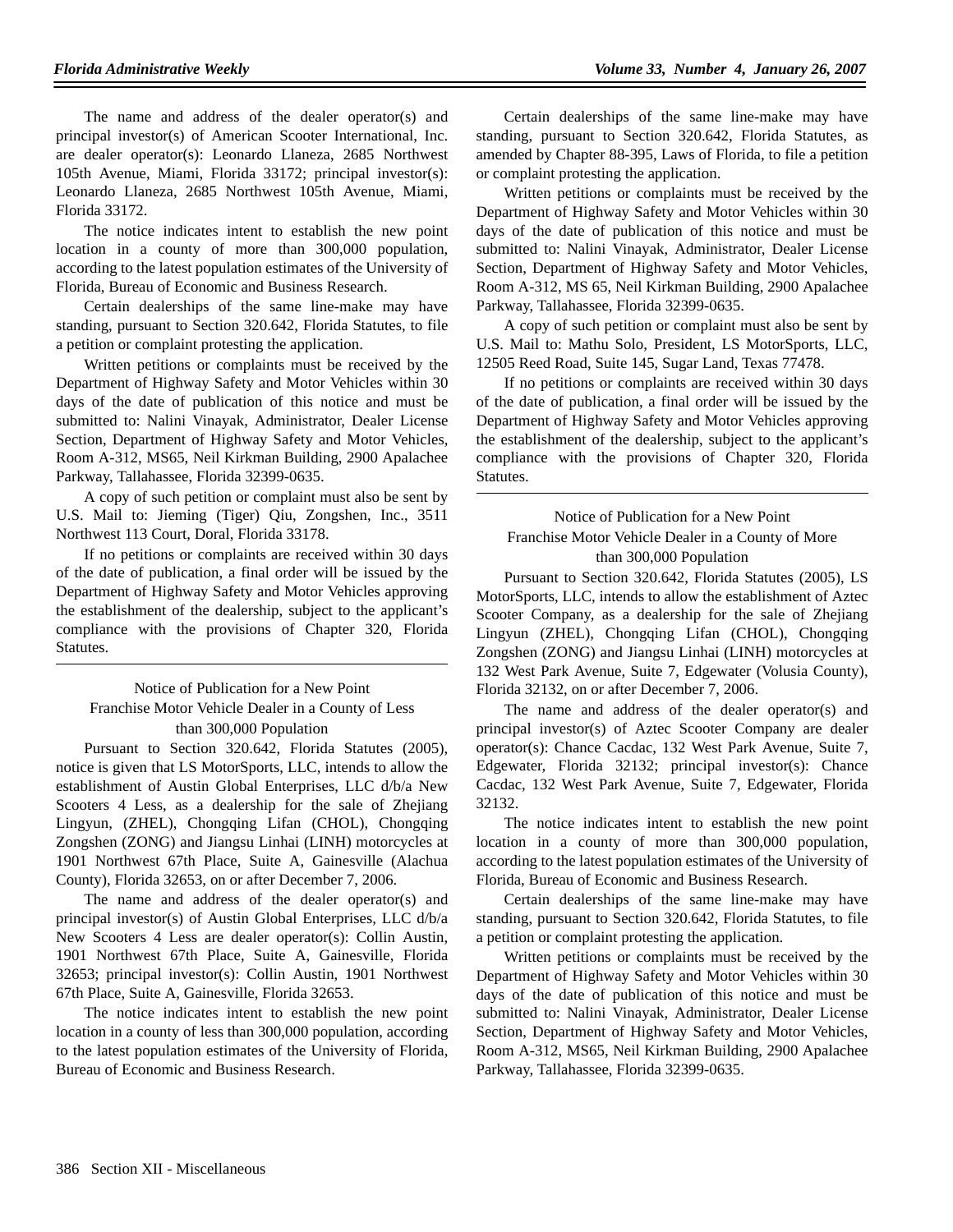A copy of such petition or complaint must also be sent by U.S. Mail to: Mathu Solo, President, LS MotorSports, LLC, 12505 Reed Road, Suite 145, Sugar Land, Texas 77478.

If no petitions or complaints are received within 30 days of the date of publication, a final order will be issued by the Department of Highway Safety and Motor Vehicles approving the establishment of the dealership, subject to the applicant's compliance with the provisions of Chapter 320, Florida Statutes.

# Notice of Publication for the Relocation of a Franchise Motor Vehicle Dealer in a County of More than 300,000 Population

Pursuant to Section 320.642, Florida Statutes (2005), Kawasaki Motors Corp., U.S.A., intends to allow the relocation of Beach Motor Sports Corp., as a dealership for the sale of Kawasaki motorcycles from its present location at 15255 West Dixie Highway, North Miami Beach, Florida 33162 to a proposed location at 4202 South University Boulevard, Davie (Broward County), Florida 33328, on or after March 1, 2007.

The name and address of the dealer operator(s) and principal investor(s) of Beach Motor Sports Corp. are dealer operator(s): Arturo Godoy, 891 Southwest 171 Terrace, Pembroke Pines, Florida 33027; principal investor(s): Arturo Godoy, 891 Southwest 171 Terrace, Pembroke Pines, Florida 33027, and Julio Alonso, 1315 Country Club Prado, Coral Gables, Florida 33134.

The notice indicates an intent to relocate the franchise in a county of more than 300,000 population, according to the latest population estimates of the University of Florida, Bureau of Economic and Business Research.

Certain dealerships of the same line-make may have standing, pursuant to Section 320.642, Florida Statutes, as amended by Chapter 88-395, Laws of Florida to file a petition or complaint protesting the application.

Written petitions or complaints must be received by the Department of Highway Safety and Motor Vehicles within 30 days of the date of publication of this notice and must be submitted to: Nalini Vinayak, Administrator, Dealer License Section, Department of Highway Safety and Motor Vehicles, Room A-312, MS65, Neil Kirkman Building, 2900 Apalachee Parkway, Tallahassee, Florida 32399-0635.

A copy of such petition or complaint must also be sent by U.S. Mail to: Jim Capps, Regional Sales Director, Kawasaki Motors Corp., U.S.A., 6110 Boat Rock Boulevard, Southwest, Atlanta, Georgia 30336-2776.

If no petitions or complaints are received within 30 days of the date of publication, a final order will be issued by the Department of Highway Safety and Motor Vehicles approving

the establishment of the dealership, subject to the applicant's compliance with the provisions of Chapter 320, Florida Statutes.

# Notice of Publication for a New Point Franchise Motor Vehicle Dealer in a County of Less than 300,000 Population

Pursuant to Section 320.642, Florida Statutes (2005), notice is given that LS MotorSports, LLC, intends to allow the establishment of Best Buy Vehicles, Inc., as a dealership for the sale of Zhejiang Lingyun (ZHEL), Chongqing Lifan (CHOL), Chongqing Zongshen (ZONG) and Jiangsu Linhai (LINH) motorcycles at 3525 South U.S. 1, Ft. Pierce (Saint Lucie County), Florida 34982, on or after December 7, 2006.

The name and address of the dealer operator(s) and principal investor(s) of Best Buy Vehicles, Inc. are dealer operator(s): Jim Buchheit, 3525 South U.S. 1, Ft. Pierce, Florida 34982; principal investor(s): Jim Buchheit, 3525 South U.S. 1, Ft. Pierce, Florida 34982.

The notice indicates intent to establish the new point location in a county of less than 300,000 population, according to the latest population estimates of the University of Florida, Bureau of Economic and Business Research.

Certain dealerships of the same line-make may have standing, pursuant to Section 320.642, Florida Statutes, as amended by Chapter 88-395, Laws of Florida, to file a petition or complaint protesting the application.

Written petitions or complaints must be received by the Department of Highway Safety and Motor Vehicles within 30 days of the date of publication of this notice and must be submitted to: Nalini Vinayak, Administrator, Dealer License Section, Department of Highway Safety and Motor Vehicles, Room A-312, MS 65, Neil Kirkman Building, 2900 Apalachee Parkway, Tallahassee, Florida 32399-0635.

A copy of such petition or complaint must also be sent by U.S. Mail to: Mathu Solo, President, LS MotorSports, LLC, 12505 Reed Road, Suite 145, Sugar Land, Texas 77478.

If no petitions or complaints are received within 30 days of the date of publication, a final order will be issued by the Department of Highway Safety and Motor Vehicles approving the establishment of the dealership, subject to the applicant's compliance with the provisions of Chapter 320, Florida Statutes.

# Notice of Publication for a New Point Franchise Motor Vehicle Dealer in a County of More than 300,000 Population

Pursuant to Section 320.642, Florida Statutes (2005), United Motors of America, intends to allow the establishment of Big Dog Marine Service Center, as a dealership for the sale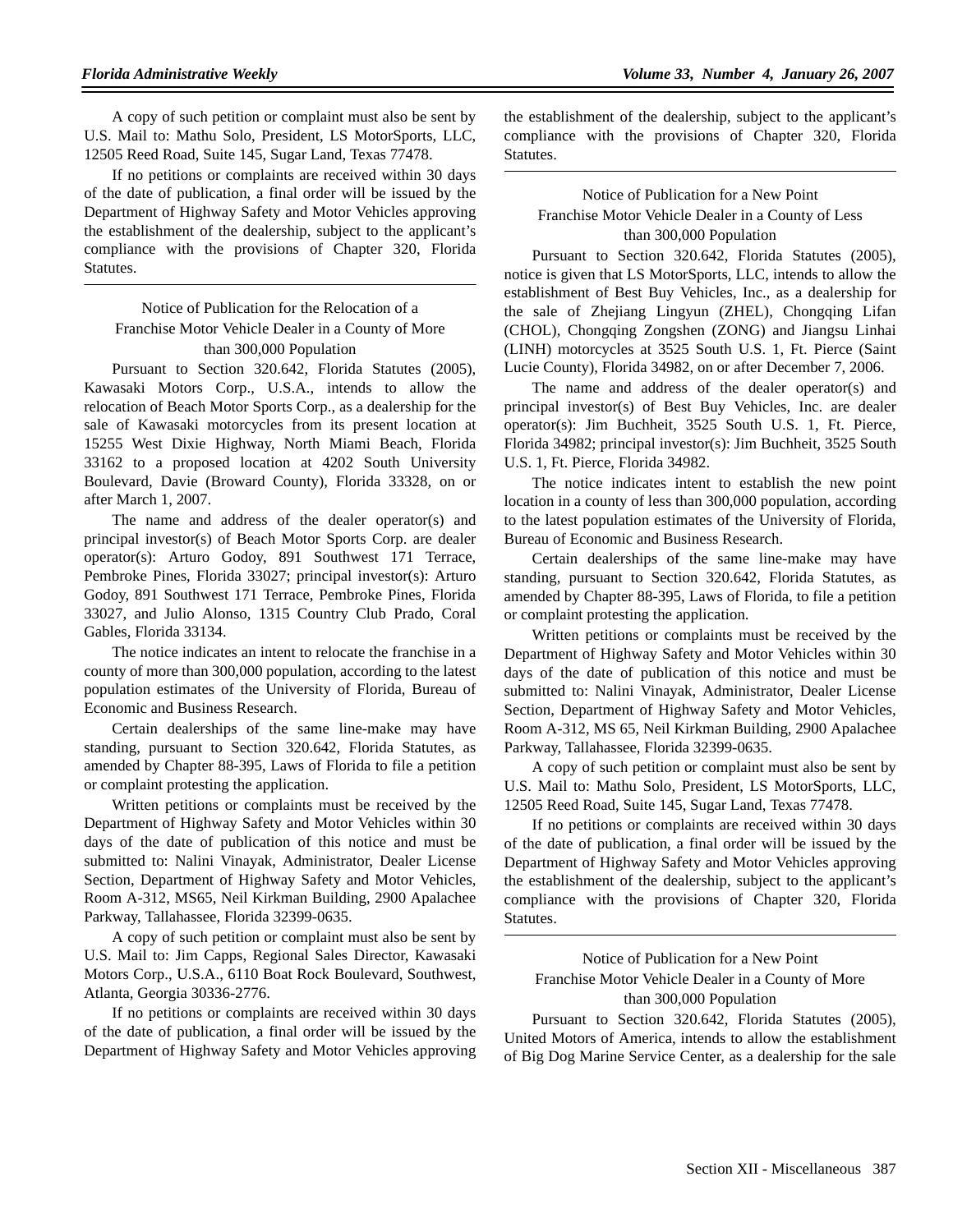of Jiangsu Sacin Motor Co. LTD (SKTM) motorcycles at 7653 Blanding Boulevard, Jacksonville (Duval County), Florida 32244, on or after February 2, 2007.

The name and address of the dealer operator(s) and principal investor(s) of Big Dog Marine Service Center are dealer operator(s): Gary Mudge, 2469 Cypress Springs Road, Orange Park, Florida 32073; principal investor(s): Gary Mudge, 2469 Cypress Springs Road, Orange Park, Florida 32073.

The notice indicates intent to establish the new point location in a county of more than 300,000 population, according to the latest population estimates of the University of Florida, Bureau of Economic and Business Research.

Certain dealerships of the same line-make may have standing, pursuant to Section 320.642, Florida Statutes, to file a petition or complaint protesting the application.

Written petitions or complaints must be received by the Department of Highway Safety and Motor Vehicles within 30 days of the date of publication of this notice and must be submitted to: Nalini Vinayak, Administrator, Dealer License Section, Department of Highway Safety and Motor Vehicles, Room A-312, MS65, Neil Kirkman Building, 2900 Apalachee Parkway, Tallahassee, Florida 32399-0635.

A copy of such petition or complaint must also be sent by U.S. Mail to: Melissa Bell, Sales Support, United Motors of America, 8801 Northwest 23rd Street, Miami, Florida 33172.

If no petitions or complaints are received within 30 days of the date of publication, a final order will be issued by the Department of Highway Safety and Motor Vehicles approving the establishment of the dealership, subject to the applicant's compliance with the provisions of Chapter 320, Florida Statutes.

# Notice of Publication for a New Point Franchise Motor Vehicle Dealer in a County of More than 300,000 Population

Pursuant to Section 320.642, Florida Statutes (2005), Bajaj USA, LLC, intends to allow the establishment of City Cycle, Inc., as a dealership for the sale of Shanghai Meitian motorcycles (MEIT) at 984 West Prospect Road, Oakland Park (Broward County), Florida 33309, on or after January 8, 2007.

The name and address of the dealer operator(s) and principal investor(s) of City Cycle, Inc. are dealer operator(s): James Nuhn, 141 Northwest 34th Street, Oakland Park, Florida 33309; principal investor(s): James Nuhn, 141 Northwest 34th Street, Oakland Park, Florida 33309.

The notice indicates intent to establish the new point location in a county of more than 300,000 population, according to the latest population estimates of the University of Florida, Bureau of Economic and Business Research.

Certain dealerships of the same line-make may have standing, pursuant to Section 320.642, Florida Statutes, to file a petition or complaint protesting the application.

Written petitions or complaints must be received by the Department of Highway Safety and Motor Vehicles within 30 days of the date of publication of this notice and must be submitted to: Nalini Vinayak, Administrator, Dealer License Section, Department of Highway Safety and Motor Vehicles, Room A-312, MS65, Neil Kirkman Building, 2900 Apalachee Parkway, Tallahassee, Florida 32399-0635.

A copy of such petition or complaint must also be sent by U.S. Mail to: Al Kolvites, Bajaj USA, LLC, 409 Littlefield Avenue, South San Francisco, California 94080-6106.

If no petitions or complaints are received within 30 days of the date of publication, a final order will be issued by the Department of Highway Safety and Motor Vehicles approving the establishment of the dealership, subject to the applicant's compliance with the provisions of Chapter 320, Florida Statutes.

Notice of Publication for a New Point Franchise Motor Vehicle Dealer in a County of Less than 300,000 Population

Pursuant to Section 320.642, Florida Statutes (2005), notice is given that LS MotorSports, LLC, intends to allow the establishment of Environmental Dynamics, Inc. d/b/a First Coast Powersports, as a dealership for the sale of Zhejiang Lingyun (ZHEL), Chongqing Lifan (CHOL), Chongqing Zongshen (ZONG) and Jiangsu Linhai (LINH) motorcycles at 825 South Ponce DeLeon Boulevard, St. Augustine (St. Johns County), Florida 32086, on or after December 7, 2006.

The name and address of the dealer operator(s) and principal investor(s) of Environmental Dynamics, Inc. d/b/a First Coast Powersports are dealer operator(s): Shawn McDonald, 825 South Ponce DeLeon Boulevard, St. Augustine, Florida 32086; principal investor(s): Shawn McDonald, 825 South Ponce DeLeon Boulevard, St. Augustine, Florida 32086.

The notice indicates intent to establish the new point location in a county of less than 300,000 population, according to the latest population estimates of the University of Florida, Bureau of Economic and Business Research.

Certain dealerships of the same line-make may have standing, pursuant to Section 320.642, Florida Statutes, as amended by Chapter 88-395, Laws of Florida, to file a petition or complaint protesting the application.

Written petitions or complaints must be received by the Department of Highway Safety and Motor Vehicles within 30 days of the date of publication of this notice and must be submitted to: Nalini Vinayak, Administrator, Dealer License Section, Department of Highway Safety and Motor Vehicles, Room A-312, MS 65, Neil Kirkman Building, 2900 Apalachee Parkway, Tallahassee, Florida 32399-0635.

A copy of such petition or complaint must also be sent by U.S. Mail to: Mathu Solo, President, LS MotorSports, LLC, 12505 Reed Road, Suite 145, Sugar Land, Texas 77478.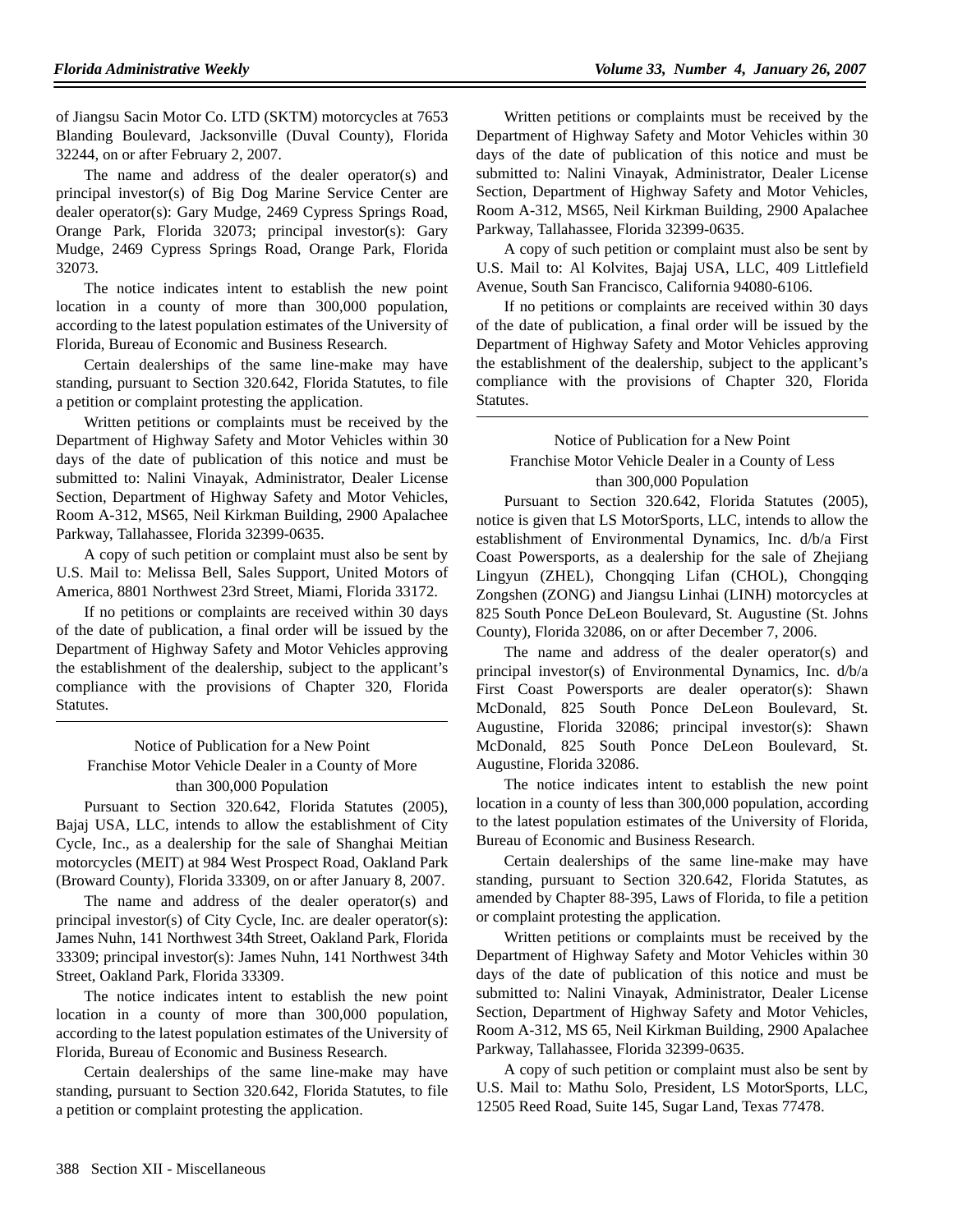If no petitions or complaints are received within 30 days of the date of publication, a final order will be issued by the Department of Highway Safety and Motor Vehicles approving the establishment of the dealership, subject to the applicant's compliance with the provisions of Chapter 320, Florida Statutes.

# Notice of Publication for a New Point Franchise Motor Vehicle Dealer in a County of Less than 300,000 Population

Pursuant to Section 320.642, Florida Statutes (2005), notice is given that LS MotorSports, LLC, intends to allow the establishment of Family Fun Powersports, as a dealership for the sale of Zhejiang Lingyun (ZHEL), Chongqing Lifan (CHOL), Chongqing Zongshen (ZONG) and Jiangsu Linhai (LINH) motorcycles at 1569 CR 543B, Sumterville (Sumter County), Florida 33585, on or after December 7, 2006.

The name and address of the dealer operator(s) and principal investor(s) of Family Fun Powersports are dealer operator(s): Daniel Nemkovich, 1569 CR 543B, Sumterville, Florida 33585; principal investor(s): Daniel Namkovich, 1569 CR 543B, Sumterville, Florida 33585.

The notice indicates intent to establish the new point location in a county of less than 300,000 population, according to the latest population estimates of the University of Florida, Bureau of Economic and Business Research.

Certain dealerships of the same line-make may have standing, pursuant to Section 320.642, Florida Statues, as amended by Chapter 88-395, Laws of Florida, to file a petition or complaint protesting the application.

Written petitions or complaints must be received by the Department of Highway Safety and Motor Vehicles within 30 days of the date of publication of this notice and must be submitted to: Nalini Vinayak, Administrator, Dealer License Section, Department of Highway Safety and Motor Vehicles, Room A-312, MS 65, Neil Kirkman Building, 2900 Apalachee Parkway, Tallahassee, Florida 32399-0635.

A copy of such petition or complaint must also be sent by U.S. Mail to: Mathu Solo, President, LS MotorSports, LLC, 12505 Reed Road, Suite 145, Sugar Land, Texas 77478.

If no petitions or complaints are received within 30 days of the date of publication, a final order will be issued by the Department of Highway Safety and Motor Vehicles approving the establishment of the dealership, subject to the applicant's compliance with the provisions of Chapter 320, Florida Statutes.

Notice of Publication for a New Point Franchise Motor Vehicle Dealer in a County of Less than 300,000 Population

Pursuant to Section 320.642, Florida Statutes (2005), notice is given that Pacific Cycle, Inc., intends to allow the establishment of Fast Trixx Powersports, Inc., as a dealership for the sale of Guangzhou Panyu Huanan (SHWI) motorcycles at 2386 Allen Road, Tallahassee (Leon County), Florida 32312, on or after January 4, 2007.

The name and address of the dealer operator(s) and principal investor(s) of Fast Trixx Powersports, Inc. are dealer operator(s): Daniel Maddox, 12005 Cedar Bluff Trail, Tallahassee, Florida 32312; principal investor(s): Daniel Maddox, 12005 Cedar Bluff Trail, Tallahassee, Florida 32312.

The notice indicates intent to establish the new point location in a county of less than 300,000 population, according to the latest population estimates of the University of Florida, Bureau of Economic and Business Research.

Certain dealerships of the same line-make may have standing, pursuant to Section 320.642, Florida Statutes, as amended by Chapter 88-395, Laws of Florida, to file a petition or complaint protesting the application.

Written petitions or complaints must be received by the Department of Highway Safety and Motor Vehicles within 30 days of the date of publication of this notice and must be submitted to: Nalini Vinayak, Administrator, Dealer License Section, Department of Highway Safety and Motor Vehicles, Room A-312, MS 65, Neil Kirkman Building, 2900 Apalachee Parkway, Tallahassee, Florida 32399-0635.

A copy of such petition or complaint must also be sent by U.S. Mail to: Mike Wolfgram, Pacific Cycle, Inc., 4902 Hammersley Road, Madison, Wisconsin 53711.

If no petitions or complaints are received within 30 days of the date of publication, a final order will be issued by the Department of Highway Safety and Motor Vehicles approving the establishment of the dealership, subject to the applicant's compliance with the provisions of Chapter 320, Florida Statutes.

# Notice of Publication for a New Point Franchise Motor Vehicle Dealer in a County of More than 300,000 Population

Pursuant to Section 320.642, Florida Statutes (2005), Bajaj USA, LLC, intends to allow the establishment of Fortis USA, Inc. d/b/a Scooters of Palm Beach and Fortis Auto Mall, as a dealership for the sale of Shanghai Meitian motorcycles (MEIT) at 2100 Boca Rio Road, A-8, Boca Raton (Palm Beach County), Florida 33433, on or after January 8, 2007.

The name and address of the dealer operator(s) and principal investor(s) of Fortis USA, Inc. d/b/a Scooters of Palm Beach and Fortis Auto Mall are dealer operator(s): Edson Teixeira, 4154 Birchwood Drive, Boca Raton, Florida 33487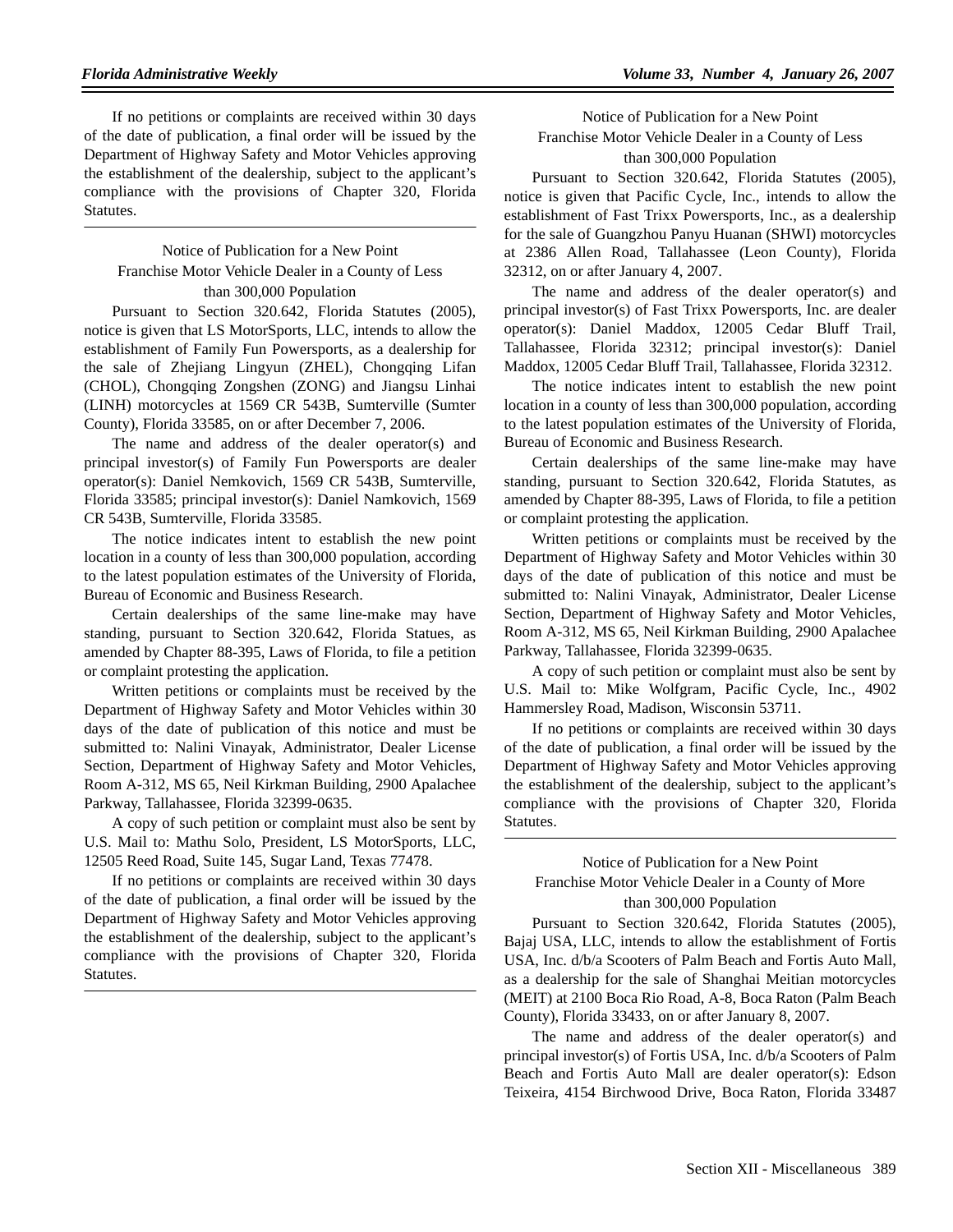and MaryAnn Teixeira, 4154 Birchwood Drive, Boca Raton, Florida 33487; principal investor(s): Edson Teixeira, 4154 Birchwood Drive, Boca Raton, Florida 33487 and MaryAnn Teixeira, 4154 Birchwood Drive, Boca Raton, Florida 33487.

The notice indicates intent to establish the new point location in a county of more than 300,000 population, according to the latest population estimates of the University of Florida, Bureau of Economic and Business Research.

Certain dealerships of the same line-make may have standing, pursuant to Section 320.642, Florida Statutes, to file a petition or complaint protesting the application.

Written petitions or complaints must be received by the Department of Highway Safety and Motor Vehicles within 30 days of the date of publication of this notice and must be submitted to: Nalini Vinayak, Administrator, Dealer License Section, Department of Highway Safety and Motor Vehicles, Room A-312, MS65, Neil Kirkman Building, 2900 Apalachee Parkway, Tallahassee, Florida 32399-0635.

A copy of such petition or complaint must also be sent by U.S. Mail to: Al Kolvites, Bajaj USA, LLC, 409 Littlefield Avenue, South San Francisco, California 94080-6106.

If no petitions or complaints are received within 30 days of the date of publication, a final order will be issued by the Department of Highway Safety and Motor Vehicles approving the establishment of the dealership, subject to the applicant's compliance with the provisions of Chapter 320, Florida Statutes.

# Notice of Publication for a New Point Franchise Motor Vehicle Dealer in a County of More than 300,000 Population

Pursuant to Section 320.642, Florida Statutes (2005), LS MotorSports, LLC, intends to allow the establishment of Ali-J, Inc. d/b/a Freedom Powersports, as a dealership for the sale of Zhejiang Lingyun (ZHEL), Chongqing Lifan (CHOL), Chongqing Zongshen (ZONG) and Jiangsu Linhai (LINH) motorcycles at 941 Country Club Boulevard, Cape Coral (Lee County), Florida 33990, on or after December 7, 2006.

The name and address of the dealer operator(s) and principal investor(s) of Ali-J, Inc. d/b/a Freedom Powersports are dealer operator(s): Jeffrey Free, 941 Country Club Avenue, Cape Coral, Florida 33990; principal investor(s): Jeffrey Free, 941 Country Club Avenue, Cape Coral, Florida 33990.

The notice indicates intent to establish the new point location in a county of more than 300,000 population, according to the latest population estimates of the University of Florida, Bureau of Economic and Business Research.

Certain dealerships of the same line-make may have standing, pursuant to Section 320.642, Florida Statutes, to file a petition or complaint protesting the application.

Written petitions or complaints must be received by the Department of Highway Safety and Motor Vehicles within 30 days of the date of publication of this notice and must be submitted to: Nalini Vinayak, Administrator, Dealer License Section, Department of Highway Safety and Motor Vehicles, Room A-312, MS65, Neil Kirkman Building, 2900 Apalachee Parkway, Tallahassee, Florida 32399-0635.

A copy of such petition or complaint must also be sent by U.S. Mail to: Mathu Solo, President, LS MotorSports, LLC, 12505 Reed Road, Suite 145, Sugar Land, Texas 77478.

If no petitions or complaints are received within 30 days of the date of publication, a final order will be issued by the Department of Highway Safety and Motor Vehicles approving the establishment of the dealership, subject to the applicant's compliance with the provisions of Chapter 320, Florida Statutes.

Notice of Publication for a New Point Franchise Motor Vehicle Dealer in a County of More than 300,000 Population

Pursuant to Section 320.642, Florida Statutes (2005), LS MotorSports, LLC, intends to allow the establishment of Gasoline Alley, as a dealership for the sale of Zhejiang Lingyun (ZHEL), Chongqing Lifan (CHOL), Chongqing Zongshen (ZONG) and Jiangsu Linhai (LINH) motorcycles at 10 South Scenic Highway, Frostproof (Polk County), Florida 33843, on or after December 7, 2006.

The name and address of the dealer operator(s) and principal investor(s) of Gasoline Alley are dealer operator(s): Bob O'Hara, 10 South Scenic Highway, Frostproof, Florida 33843; principal investor(s): Bob O'Hara, 10 South Scenic Highway, Frostproof, Florida 33843.

The notice indicates intent to establish the new point location in a county of more than 300,000 population, according to the latest population estimates of the University of Florida, Bureau of Economic and Business Research.

Certain dealerships of the same line-make may have standing, pursuant to Section 320.642, Florida Statutes, to file a petition or complaint protesting the application.

Written petitions or complaints must be received by the Department of Highway Safety and Motor Vehicles within 30 days of the date of publication of this notice and must be submitted to: Nalini Vinayak, Administrator, Dealer License Section, Department of Highway Safety and Motor Vehicles, Room A-312, MS65, Neil Kirkman Building, 2900 Apalachee Parkway, Tallahassee, Florida 32399-0635.

A copy of such petition or complaint must also be sent by U.S. Mail to: Mathu Solo, President, LS MotorSports, LLC, 12505 Reed Road, Suite 145, Sugar Land, Texas 77478.

If no petitions or complaints are received within 30 days of the date of publication, a final order will be issued by the Department of Highway Safety and Motor Vehicles approving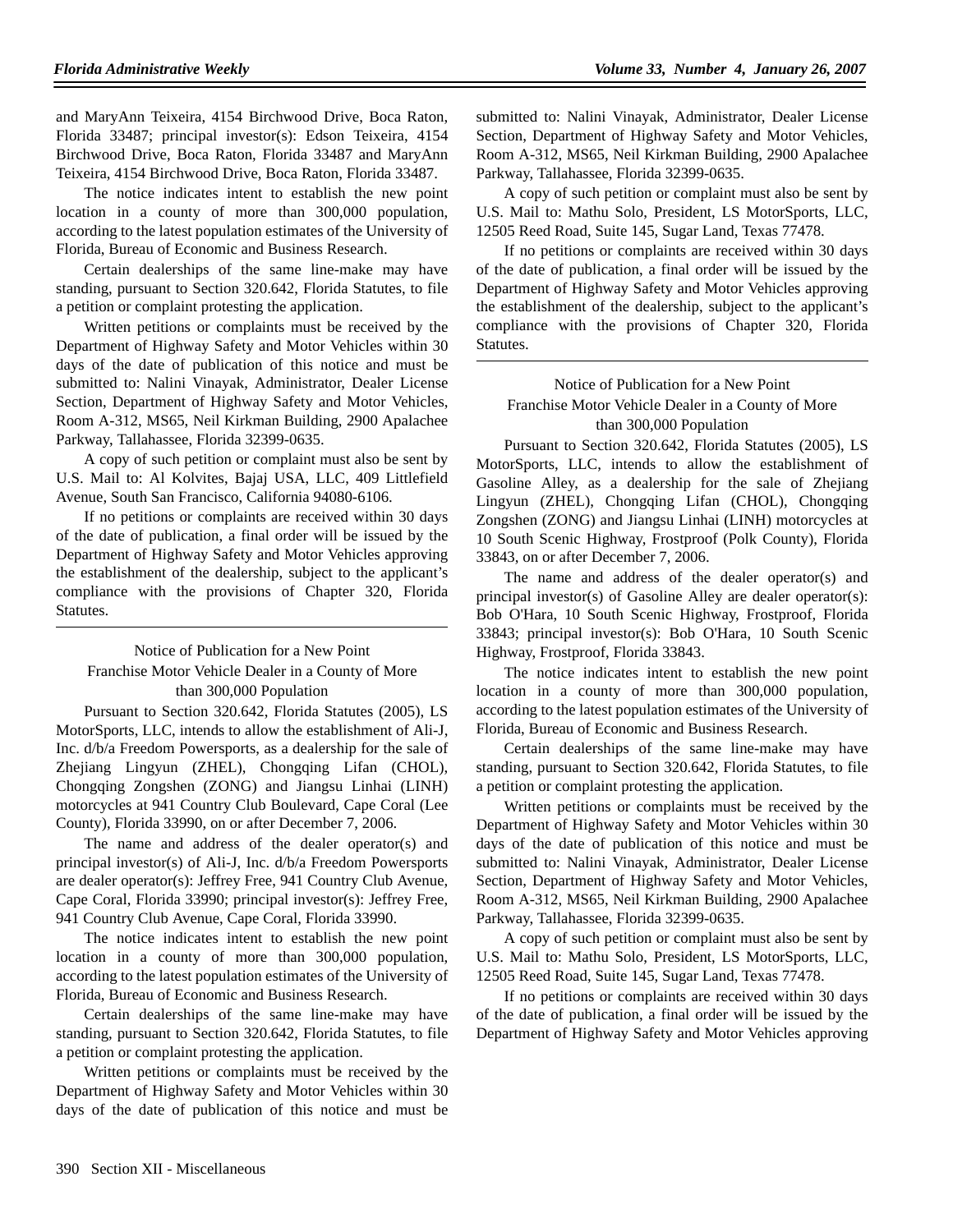the establishment of the dealership, subject to the applicant's compliance with the provisions of Chapter 320, Florida Statutes.

# Notice of Publication for a New Point Franchise Motor Vehicle Dealer in a County of Less than 300,000 Population

Pursuant to Section 320.642, Florida Statutes (2005), notice is given that LS Motorsports, LLC, intends to allow the establishment of Gulf Coast Auto Wholesale, Inc., as a dealership for the sale of motorcycles manufactured by Zhejiang Lingyun (ZHEL), Chongqing Lifan (CHOL), Chongqing Zongshen (ZONG) and Jiangsu Linhai (LINH) at 1103 Eglin Parkway, Shalimar (Okaloosa County), Florida 32579, on or after December 7, 2006.

The name and address of the dealer operator(s) and principal investor(s) of Gulf Coast Auto Wholesale, Inc. are dealer operator(s): Tim Marshall, 1103 Eglin Parkway, Shalimar, Florida 32579; principal investor(s): Tim Marshall, 1103 Eglin Parkway, Shalimar, Florida 32579.

The notice indicates intent to establish the new point location in a county of less than 300,000 population, according to the latest population estimates of the University of Florida, Bureau of Economic and Business Research.

Certain dealerships of the same line-make may have standing, pursuant to Section 320.642, Florida Statutes, as amended by Chapter 88-395, Laws of Florida, to file a petition or complaint protesting the application.

Written petitions or complaints must be received by the Department of Highway Safety and Motor Vehicles within 30 days of the date of publication of this notice and must be submitted to: Nalini Vinayak, Administrator, Dealer License Section, Department of Highway Safety and Motor Vehicles, Room A-312, MS 65, Neil Kirkman Building, 2900 Apalachee Parkway, Tallahassee, Florida 32399-0635.

A copy of such petition or complaint must also be sent by U.S. Mail to: Mathu Solo, President, LS Motorsports, LLC, 12505 Reed Road, Suite 145, Sugar Land, Texas 77478.

If no petitions or complaints are received within 30 days of the date of publication, a final order will be issued by the Department of Highway Safety and Motor Vehicles approving the establishment of the dealership, subject to the applicant's compliance with the provisions of Chapter 320, Florida Statutes.

# Notice of Publication for a New Point Franchise Motor Vehicle Dealer in a County of Less than 300,000 Population

Pursuant to Section 320.642, Florida Statutes (2005), notice is given that LS MotorSports, LLC, intends to allow the establishment of Gulf Coast Auto Wholesale, Inc., as a dealership for the sale of Zhejiang Lingyun (ZHEL), Chongqing Lifan (CHOL), Chongqing Zongshen (ZONG) and Jiangsu Linhai (LINH) at 2195 Byron Butler Parkway, Perry (Taylor County), Florida 32348, on or after December 7, 2006.

The name and address of the dealer operator(s) and principal investor(s) of Gulf Coast Auto Wholesale, Inc. are dealer operator(s): Tim Marshall, 2195 Byron Butler Parkway, Perry, Florida 32348; principal investor(s): Tim Marshall, 2195 Byron Butler Parkway, Perry, Florida 32348.

The notice indicates intent to establish the new point location in a county of less than 300,000 population, according to the latest population estimates of the University of Florida, Bureau of Economic and Business Research.

Certain dealerships of the same line-make may have standing, pursuant to Section 320.642, Florida Statutes, as amended by Chapter 88-395, Laws of Florida, to file a petition or complaint protesting the application.

Written petitions or complaints must be received by the Department of Highway Safety and Motor Vehicles within 30 days of the date of publication of this notice and must be submitted to: Nalini Vinayak, Administrator, Dealer License Section, Department of Highway Safety and Motor Vehicles, Room A-312, MS 65, Neil Kirkman Building, 2900 Apalachee Parkway, Tallahassee, Florida 32399-0635.

A copy of such petition or complaint must also be sent by U.S. Mail to: Mathu Solo, President, LS MotorSports, LLC, 12505 Reed Road, Suite 145, Sugar Land, Texas 77478.

If no petitions or complaints are received within 30 days of the date of publication, a final order will be issued by the Department of Highway Safety and Motor Vehicles approving the establishment of the dealership, subject to the applicant's compliance with the provisions of Chapter 320, Florida Statutes.

# Notice of Publication for a New Point Franchise Motor Vehicle Dealer in a County of More than 300,000 Population

Pursuant to Section 320.642, Florida Statutes (2005), Flyscooters, LLC, intends to allow the establishment of Loon's Lagoon, LLC, as a dealership for the sale of motorcycles manufactured by Taizhou Zhongneng Motorcycle Co., Ltd. (BAMC) at 234 Highway A1A, Satellite Beach (Brevard County), Florida 32937, on or after January 9, 2007.

The name and address of the dealer operator(s) and principal investor(s) of Loon's Lagoon, LLC are dealer operator(s): Greg and Joan Shonk, 234 Highway A1A, Satellite Beach, Florida 32937; principal investor(s): Greg and Joan Shonk, 234 Highway A1A, Satellite Beach, Florida 32937.

The notice indicates intent to establish the new point location in a county of more than 300,000 population, according to the latest population estimates of the University of Florida, Bureau of Economic and Business Research.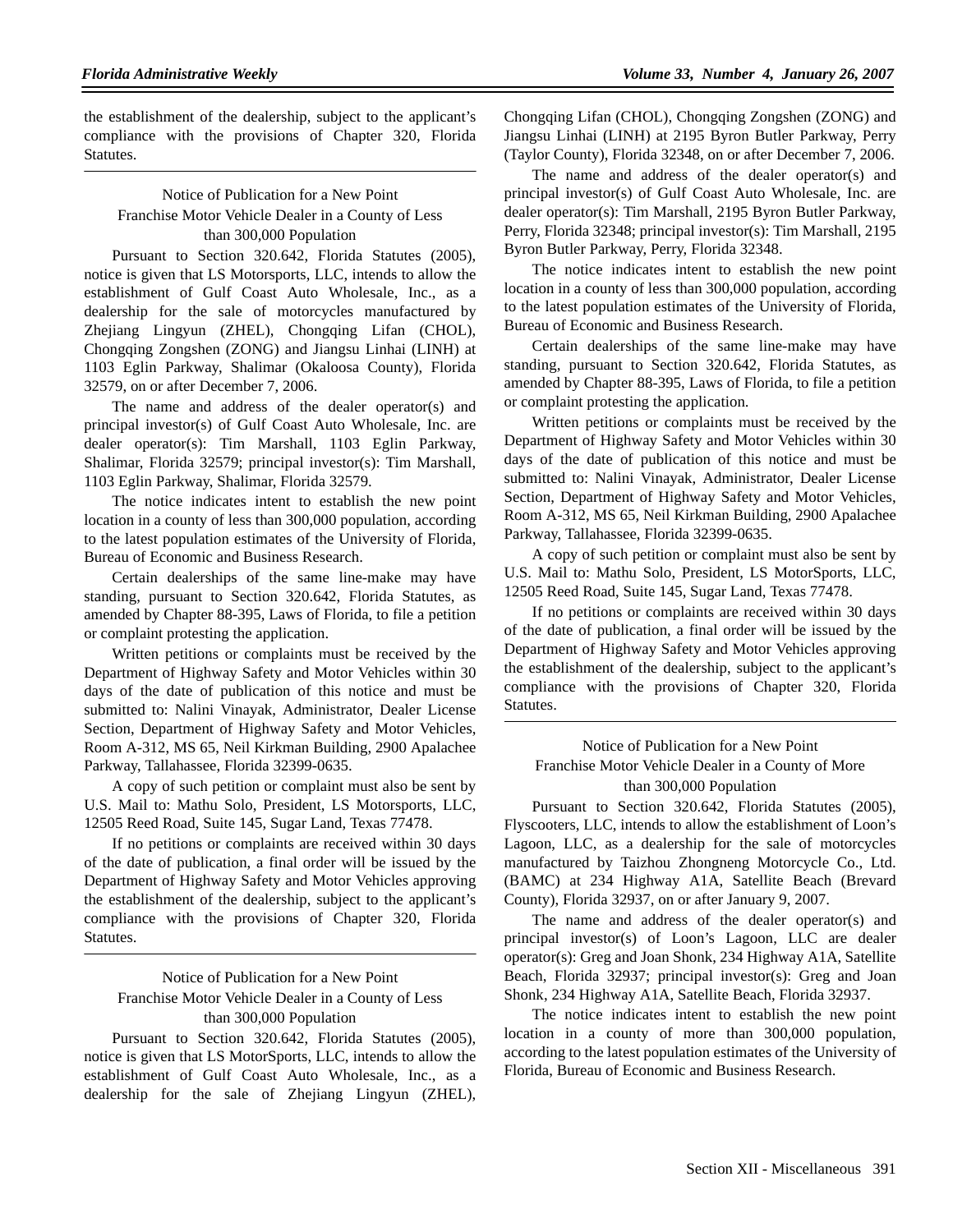Certain dealerships of the same line-make may have standing, pursuant to Section 320.642, Florida Statutes, to file a petition or complaint protesting the application.

Written petitions or complaints must be received by the Department of Highway Safety and Motor Vehicles within 30 days of the date of publication of this notice and must be submitted to: Nalini Vinayak, Administrator, Dealer License Section, Department of Highway Safety and Motor Vehicles, Room A-312, MS65, Neil Kirkman Building, 2900 Apalachee Parkway, Tallahassee, Florida 32399-0635.

A copy of such petition or complaint must also be sent by U.S. Mail to: Tom MacKenzie, Flyscooters, LLC, 824 South East Fleming Way, Stuart, Florida 34997-1558.

If no petitions or complaints are received within 30 days of the date of publication, a final order will be issued by the Department of Highway Safety and Motor Vehicles approving the establishment of the dealership, subject to the applicant's compliance with the provisions of Chapter 320, Florida Statutes.

# Notice of Publication for a New Point Franchise Motor Vehicle Dealer in a County of More than 300,000 Population

Pursuant to Section 320.642, Florida Statutes (2005), LS MotorSports, LLC, intends to allow the establishment of Marine Outlet Center, Inc., as a dealership for the sale of Zhejiang Lingyun (ZHEL), Chongqing Lifan (CHOL), Chongqing Zongshen (ZONG) and Jiangsu Linhai (LINH) motorcycles at 5701 Sarah Avenue, Sarasota (Sarasota County), Florida 34233, on or after December 7, 2006.

The name and address of the dealer operator(s) and principal investor(s) of Marine Outlet Center, Inc. are dealer operator(s): Chuck McFarlin, 5701 Sarah Avenue, Sarasota, Florida 34233; principal investor(s): Chuck McFarlin, 5701 Sarah Avenue, Sarasota, Florida 34233.

The notice indicates intent to establish the new point location in a county of more than 300,000 population, according to the latest population estimates of the University of Florida, Bureau of Economic and Business Research.

Certain dealerships of the same line-make may have standing, pursuant to Section 320.642, Florida Statutes, to file a petition or complaint protesting the application.

Written petitions or complaints must be received by the Department of Highway Safety and Motor Vehicles within 30 days of the date of publication of this notice and must be submitted to: Nalini Vinayak, Administrator, Dealer License Section, Department of Highway Safety and Motor Vehicles, Room A-312, MS65, Neil Kirkman Building, 2900 Apalachee Parkway, Tallahassee, Florida 32399-0635.

A copy of such petition or complaint must also be sent by U.S. Mail to: Mathu Solo, LS MotorSports, LLC, 12505 Reed Road, Suite 145, Sugar Land, Texas 77478.

If no petitions or complaints are received within 30 days of the date of publication, a final order will be issued by the Department of Highway Safety and Motor Vehicles approving the establishment of the dealership, subject to the applicant's compliance with the provisions of Chapter 320, Florida Statutes.

# Notice of Publication for a New Point Franchise Motor Vehicle Dealer in a County of Less than 300,000 Population

Pursuant to Section 320.642, Florida Statutes (2005), notice is given that Universal Parts, Inc., intends to allow the establishment of Minibikes of Florida, Inc., as a dealership for the sale of JMSTAR motorcycles at 2200 US Highway 301 North, Unit 4A, Palmetto (Manatee County), Florida 34221, on or after January 2, 2007.

The name and address of the dealer operator(s) and principal investor(s) of Minibikes of Florida, Inc. are dealer operator(s): Mark Cannon, 4212 Cape Vista Drive, Bradenton, Florida 34209; principal investor(s): Mark Cannon, 4212 Cape Vista Drive, Bradenton, Florida 34209.

The notice indicates intent to establish the new point location in a county of less than 300,000 population, according to the latest population estimates of the University of Florida, Bureau of Economic and Business Research.

Certain dealerships of the same line-make may have standing, pursuant to Section 320.642, Florida Statutes, as amended by Chapter 88-395, Laws of Florida, to file a petition or complaint protesting the application.

Written petitions or complaints must be received by the Department of Highway Safety and Motor Vehicles within 30 days of the date of publication of this notice and must be submitted to: Nalini Vinayak, Administrator, Dealer License Section, Department of Highway Safety and Motor Vehicles, Room A-312, MS 65, Neil Kirkman Building, 2900 Apalachee Parkway, Tallahassee, Florida 32399-0635.

A copy of such petition or complaint must also be sent by U.S. Mail to: John Celestian, President, Universal Parts, Inc., 2401 72nd Street North, St. Petersburg, Florida 33710.

If no petitions or complaints are received within 30 days of the date of publication, a final order will be issued by the Department of Highway Safety and Motor Vehicles approving the establishment of the dealership, subject to the applicant's compliance with the provisions of Chapter 320, Florida Statutes.

# Notice of Publication for a New Point Franchise Motor Vehicle Dealer in a County of More than 300,000 Population

Pursuant to Section 320.642, Florida Statutes (2005), Bajaj USA, LLC, intends to allow the establishment of Mojo Powersports, Inc. d/b/a Mojo Scooters d/b/a Gekgo Scooters,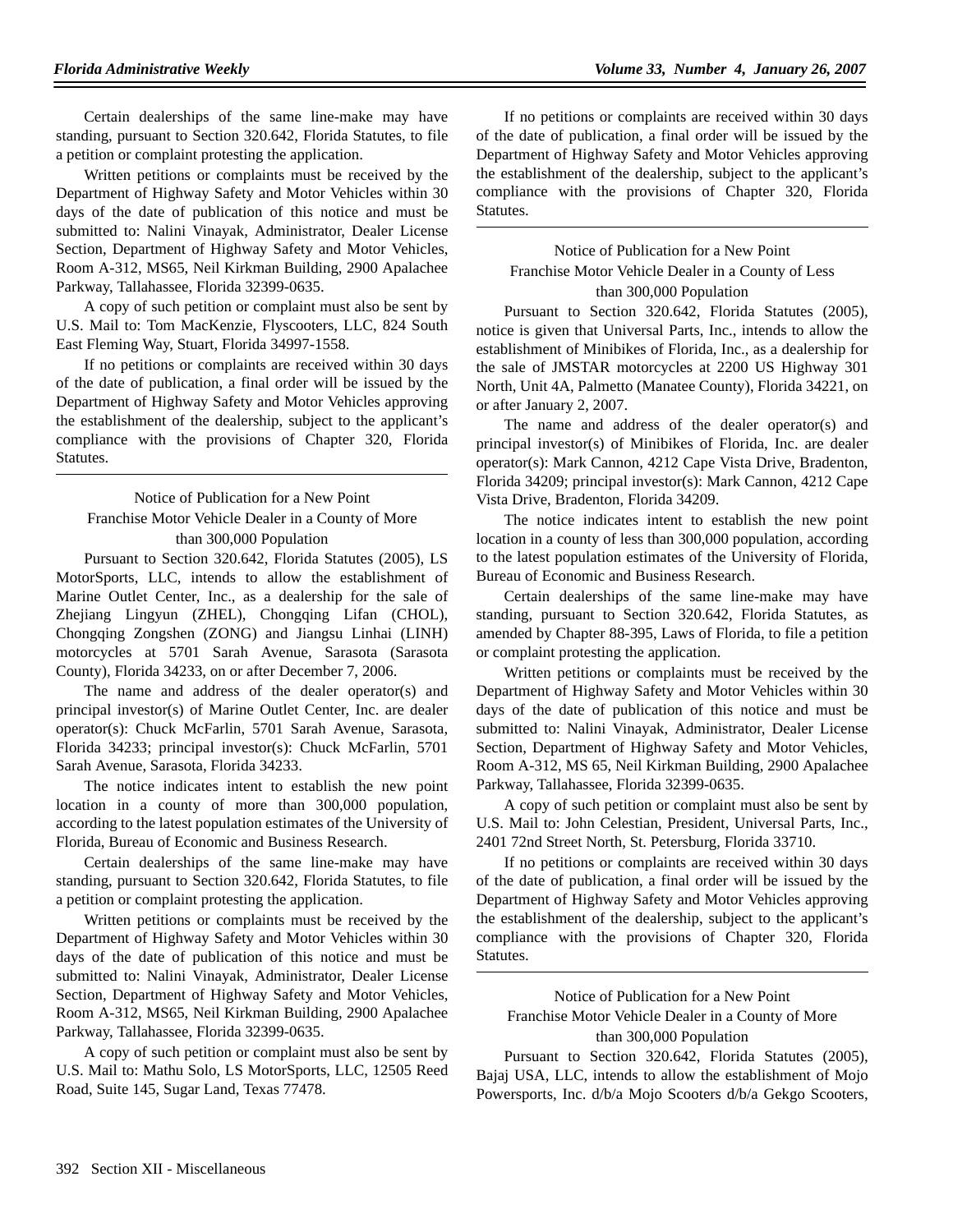as a dealership for the sale of Shanghai Meitian motorcycles (MEIT) at 707 West Bay Drive, Largo (Pinellas County), Florida 33770, on or after January 8, 2007.

The name and address of the dealer operator(s) and principal investor(s) of Mojo Powersports, Inc. d/b/a Mojo Scooters d/b/a Gekgo Scooters are dealer operator(s): Peter M. Spoto, 100 Squire Court, Dunedin, Florida 34698; principal investor(s): Peter M. Spoto, 100 Squire Court, Dunedin, Florida 34698.

The notice indicates intent to establish the new point location in a county of more than 300,000 population, according to the latest population estimates of the University of Florida, Bureau of Economic and Business Research.

Certain dealerships of the same line-make may have standing, pursuant to Section 320.642, Florida Statutes, to file a petition or complaint protesting the application.

Written petitions or complaints must be received by the Department of Highway Safety and Motor Vehicles within 30 days of the date of publication of this notice and must be submitted to: Nalini Vinayak, Administrator, Dealer License Section, Department of Highway Safety and Motor Vehicles, Room A-312, MS65, Neil Kirkman Building, 2900 Apalachee Parkway, Tallahassee, Florida 32399-0635.

A copy of such petition or complaint must also be sent by U.S. Mail to: Al Kolvites, Bajaj USA, LLC, 409 Littlefield Avenue, South San Francisco, California 94080-6106.

If no petitions or complaints are received within 30 days of the date of publication, a final order will be issued by the Department of Highway Safety and Motor Vehicles approving the establishment of the dealership, subject to the applicant's compliance with the provisions of Chapter 320, Florida Statutes.

### Notice of Publication for a New Point Franchise Motor Vehicle Dealer in a County of Less than 300,000 Population

Pursuant to Section 320.642, Florida Statutes (2005), notice is given that Bajaj USA, LLC, intends to allow the establishment of Motomania Powersports, LLC, as a dealership for the sale of Shanghai Meitian motorcycles (MEIT) at 3264 Southeast Dixie Highway, Stuart (Martin County), Florida 34997, on or after January 8, 2007.

The name and address of the dealer operator(s) and principal investor(s) of Motomania Powersports, LLC are dealer operator(s): William Talero, 5910 Loxahatchee Pines Drive, Jupiter, Florida 33458; principal investor(s): William Talero, 5910 Loxahatchee Pines Drive, Stuart, Florida 33458.

The notice indicates intent to establish the new point location in a county of less than 300,000 population, according to the latest population estimates of the University of Florida, Bureau of Economic and Business Research.

Certain dealerships of the same line-make may have standing, pursuant to Section 320.642, Florida Statutes, as amended by Chapter 88-395, Laws of Florida, to file a petition or complaint protesting the application.

Written petitions or complaints must be received by the Department of Highway Safety and Motor Vehicles within 30 days of the date of publication of this notice and must be submitted to: Nalini Vinayak, Administrator, Dealer License Section, Department of Highway Safety and Motor Vehicles, Room A-312, MS 65, Neil Kirkman Building, 2900 Apalachee Parkway, Tallahassee, Florida 32399-0635.

A copy of such petition or complaint must also be sent by U.S. Mail to: Al Kolvites, Bajaj USA, LLC, 409 Littlefield Avenue, South San Francisco, California 94080-6106.

If no petitions or complaints are received within 30 days of the date of publication, a final order will be issued by the Department of Highway Safety and Motor Vehicles approving the establishment of the dealership, subject to the applicant's compliance with the provisions of Chapter 320, Florida Statutes.

### Notice of Publication for a New Point Franchise Motor Vehicle Dealer in a County of More than 300,000 Population

Pursuant to Section 320.642, Florida Statutes (2005), Bajaj USA, LLC, intends to allow the establishment of Pine Forest Cycles, Inc., as a dealership for the sale of Shanghai Meitian motorcycles (MEIT) at 6808 Pine Forest Road, Pensacola (Escambia County), Florida 32526, on or after January 8, 2007.

The name and address of the dealer operator(s) and principal investor(s) of Pine Forest Cycles, Inc. are dealer operator(s): Michael R. Charon, 622 Edgewater Drive, Pensacola, Florida 32507 and Jeffrey O. Bridges, Sr., 7010 Ben Sasser Drive, Pensacola, Florida 32526; principal investor(s): Michael R. Charon, 622 Edgewater Drive, Pensacola, Florida 32507 and Jeffrey O. Bridges, Sr., 7010 Ben Sasser Drive, Pensacola, Florida 32526.

The notice indicates intent to establish the new point location in a county of more than 300,000 population, according to the latest population estimates of the University of Florida, Bureau of Economic and Business Research.

Certain dealerships of the same line-make may have standing, pursuant to Section 320.642, Florida Statutes, to file a petition or complaint protesting the application.

Written petitions or complaints must be received by the Department of Highway Safety and Motor Vehicles within 30 days of the date of publication of this notice and must be submitted to: Nalini Vinayak, Administrator, Dealer License Section, Department of Highway Safety and Motor Vehicles, Room A-312, MS65, Neil Kirkman Building, 2900 Apalachee Parkway, Tallahassee, Florida 32399-0635.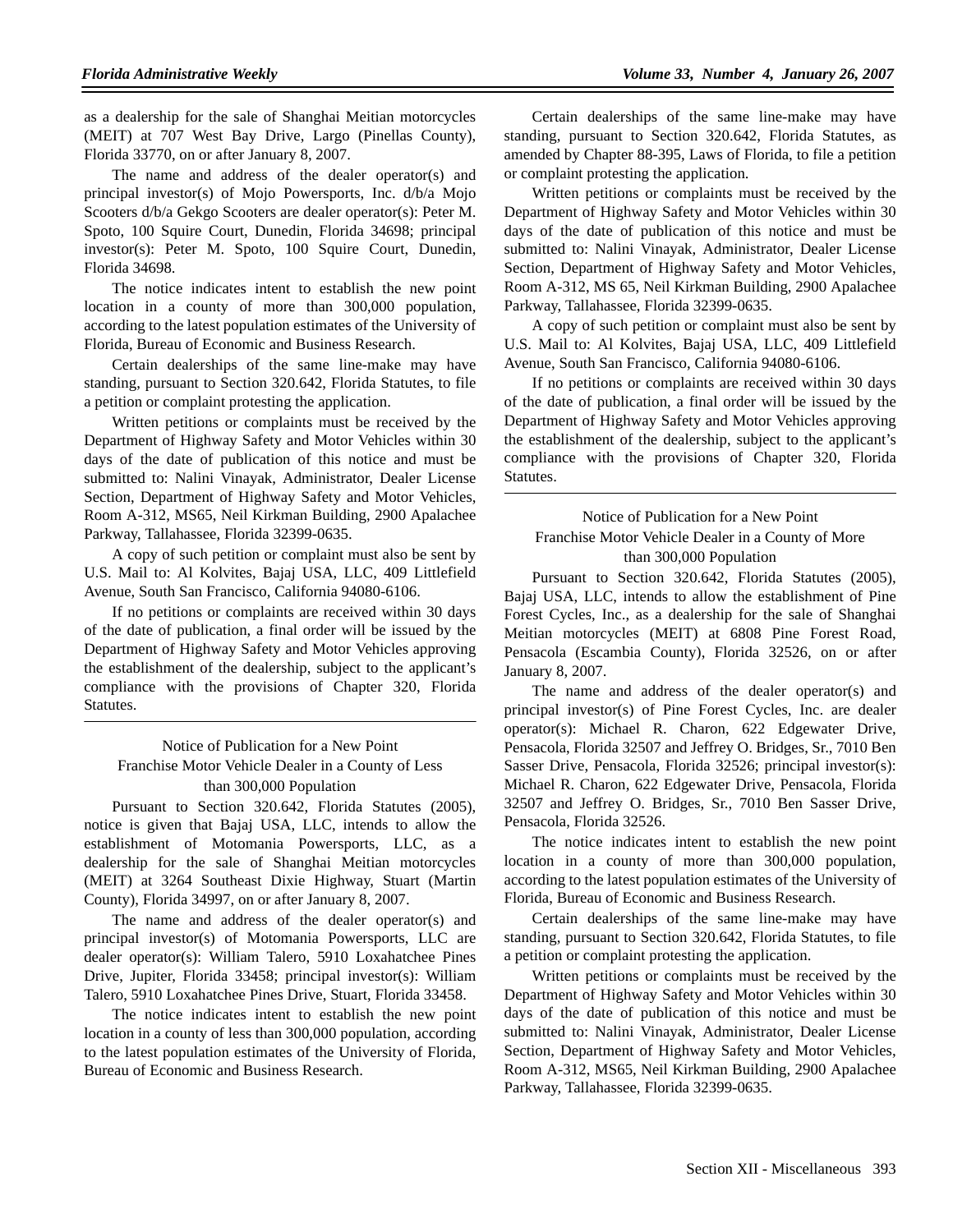A copy of such petition or complaint must also be sent by U.S. Mail to: Al Kolvites, Bajaj USA, LLC, 409 Littlefield Avenue, South San Francisco, California 94080-6106.

If no petitions or complaints are received within 30 days of the date of publication, a final order will be issued by the Department of Highway Safety and Motor Vehicles approving the establishment of the dealership, subject to the applicant's compliance with the provisions of Chapter 320, Florida Statutes.

# Notice of Publication for a New Point Franchise Motor Vehicle Dealer in a County of More than 300,000 Population

Pursuant to Section 320.642, Florida Statutes (2005), A & A Scooter, Inc., intends to allow the establishment of Power & Play Warehouse, Inc., as a dealership for the sale of Bashan motorcycles (BASH) at 31 Northeast First Street, Pompano Beach (Broward County), Florida 33060, on or after January 1, 2007.

The name and address of the dealer operator(s) and principal investor(s) of Power & Play Warehouse, Inc. are dealer operator(s): Thomas McMahon, Jr., 31 Northeast First Street, Pompano Beach, Florida 33060; principal investor(s): Thomas McMahon, Jr., 31 Northeast First Street, Pompano Beach, Florida 33060.

The notice indicates intent to establish the new point location in a county of more than 300,000 population, according to the latest population estimates of the University of Florida, Bureau of Economic and Business Research.

Certain dealerships of the same line-make may have standing, pursuant to Section 320.642, Florida Statutes, to file a petition or complaint protesting the application.

Written petitions or complaints must be received by the Department of Highway Safety and Motor Vehicles within 30 days of the date of publication of this notice and must be submitted to: Nalini Vinayak, Administrator, Dealer License Section, Department of Highway Safety and Motor Vehicles, Room A-312, MS65, Neil Kirkman Building, 2900 Apalachee Parkway, Tallahassee, Florida 32399-0635.

A copy of such petition or complaint must also be sent by U.S. Mail to: Leah Jordan, Licensing Specialist, A & A Scooter, Inc., 11639 Emerald Street, Suite 100, Dallas, Texas 75229.

If no petitions or complaints are received within 30 days of the date of publication, a final order will be issued by the Department of Highway Safety and Motor Vehicles approving the establishment of the dealership, subject to the applicant's compliance with the provisions of Chapter 320, Florida Statutes.

Notice of Publication for a New Point Franchise Motor Vehicle Dealer in a County of More than 300,000 Population

Pursuant to Section 320.642, Florida Statutes (2005), Pacific Cycle, Inc., intends to allow the establishment of Scooter Escapes, LLC, as a dealership for the sale of Guangzhou Panyu Huanan (SHWI) motorcycles at 1450 First Avenue North, St. Petersburg (Pinellas County), Florida 33705, on or after January 4, 2007.

The name and address of the dealer operator(s) and principal investor(s) of Scooter Escapes, LLC are dealer operator(s): Chris Densmore, 1450 First Avenue North, St. Petersburg, Florida 33705; principal investor(s): Chris Densmore, 1450 First Avenue North, St. Petersburg, Florida 33705.

The notice indicates intent to establish the new point location in a county of more than 300,000 population, according to the latest population estimates of the University of Florida, Bureau of Economic and Business Research.

Certain dealerships of the same line-make may have standing, pursuant to Section 320.642, Florida Statutes, to file a petition or complaint protesting the application.

Written petitions or complaints must be received by the Department of Highway Safety and Motor Vehicles within 30 days of the date of publication of this notice and must be submitted to: Nalini Vinayak, Administrator, Dealer License Section, Department of Highway Safety and Motor Vehicles, Room A-312, MS65, Neil Kirkman Building, 2900 Apalachee Parkway, Tallahassee, Florida 32399-0635.

A copy of such petition or complaint must also be sent by U.S. Mail to: Mike Wolfgram, Pacific Cycle, Inc., 4902 Hammersley Road, Madison, Wisconsin 53711.

If no petitions or complaints are received within 30 days of the date of publication, a final order will be issued by the Department of Highway Safety and Motor Vehicles approving the establishment of the dealership, subject to the applicant's compliance with the provisions of Chapter 320, Florida Statutes.

Notice of Publication for a New Point Franchise Motor Vehicle Dealer in a County of More than 300,000 Population

Pursuant to Section 320.642, Florida Statutes (2005), Bajaj USA, LLC, intends to allow the establishment of St. Pete Scooter, LLC, as a dealership for the sale of Shanghai Meitian motorcycles (MEIT) at 1029 4th Street North, St. Petersburg (Pinellas County), Florida 33701, on or after January 8, 2007.

The name and address of the dealer operator(s) and principal investor(s) of St. Pete Scooter, LLC are dealer operator(s): Derrick P. Calandra, 1025 Montrose Boulevard,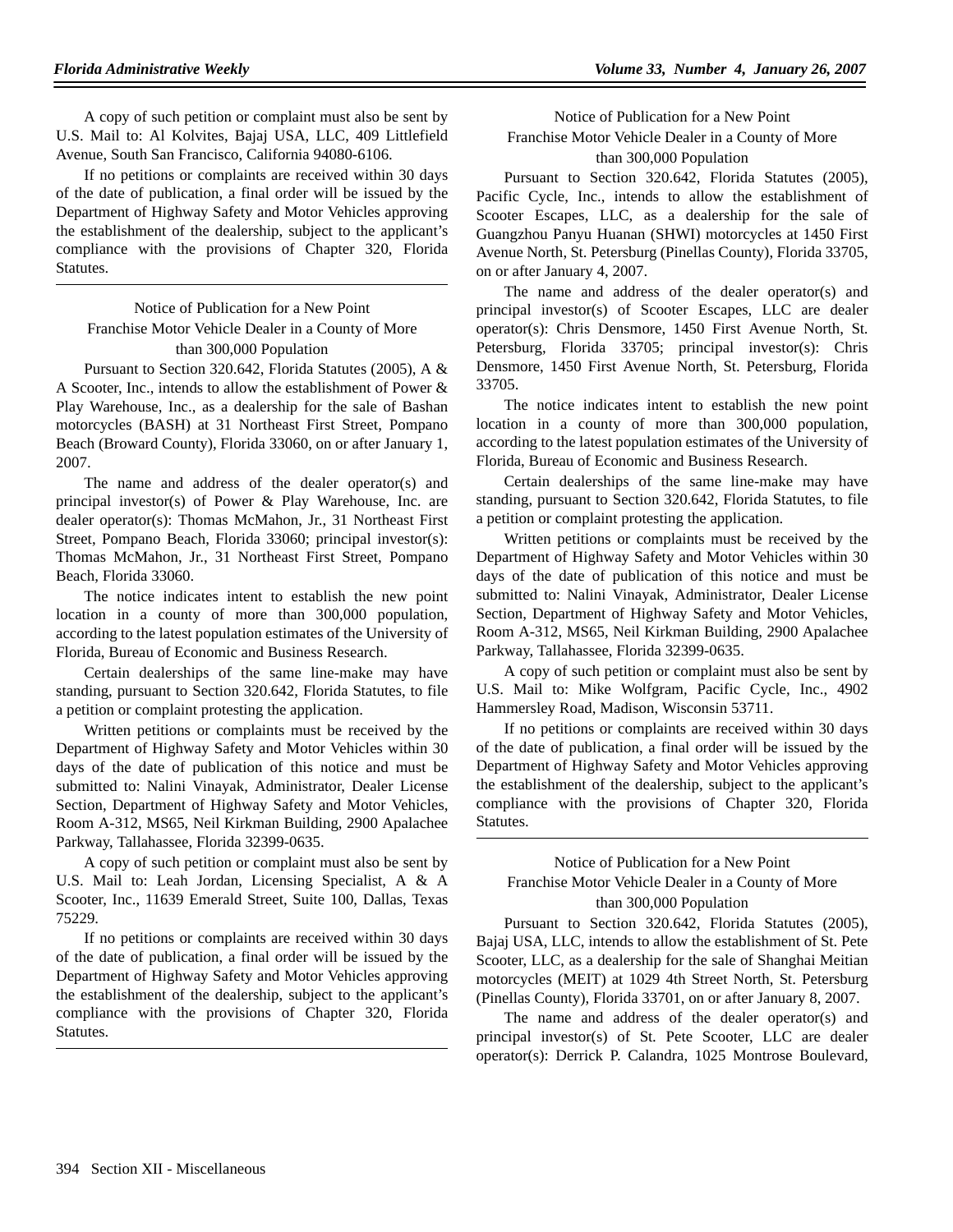North, St. Petersburg, Florida 33704; principal investor(s): Derrick P. Calandra, 1025 Montrose Boulevard, North, St. Petersburg, Florida 33704.

The notice indicates intent to establish the new point location in a county of more than 300,000 population, according to the latest population estimates of the University of Florida, Bureau of Economic and Business Research.

Certain dealerships of the same line-make may have standing, pursuant to Section 320.642, Florida Statutes, to file a petition or complaint protesting the application.

Written petitions or complaints must be received by the Department of Highway Safety and Motor Vehicles within 30 days of the date of publication of this notice and must be submitted to: Nalini Vinayak, Administrator, Dealer License Section, Department of Highway Safety and Motor Vehicles, Room A-312, MS65, Neil Kirkman Building, 2900 Apalachee Parkway, Tallahassee, Florida 32399-0635.

A copy of such petition or complaint must also be sent by U.S. Mail to: Al Kolvites, Bajaj USA, LLC, 409 Littlefield Avenue, South San Francisco, California 94080-6106.

If no petitions or complaints are received within 30 days of the date of publication, a final order will be issued by the Department of Highway Safety and Motor Vehicles approving the establishment of the dealership, subject to the applicant's compliance with the provisions of Chapter 320, Florida Statutes.

# Notice of Publication for a New Point Franchise Motor Vehicle Dealer in a County of More than 300,000 Population

Pursuant to Section 320.642, Florida Statutes (2005), LS MotorSports, LLC, intends to allow the establishment of St. Pete Jeep, Inc., d/b/a St. Pete Powersports, as a dealership for the sale of Zhejiang Lingyun (ZHEL), Chongqing Lifan (CHOL), Chongqing Zongshen (ZONG) and Jiangsu Linhai (LINH) motorcycles at 555 34th Street South, St. Petersburg (Pinellas County), Florida 33711, on or after December 7, 2006.

The name and address of the dealer operator(s) and principal investor(s) of St. Pete Jeep, Inc. d/b/a St. Pete Powersports are dealer operator(s): William Douglas, 555 34th Street South, St. Petersburg, Florida 33711; principal investor(s): William Douglas, 555 34th Street South, St. Petersburg, Florida 33711.

The notice indicates intent to establish the new point location in a county of more than 300,000 population, according to the latest population estimates of the University of Florida, Bureau of Economic and Business Research.

Certain dealerships of the same line-make may have standing, pursuant to Section 320.642, Florida Statutes, to file a petition or complaint protesting the application.

Written petitions or complaints must be received by the Department of Highway Safety and Motor Vehicles within 30 days of the date of publication of this notice and must be submitted to: Nalini Vinayak, Administrator, Dealer License Section, Department of Highway Safety and Motor Vehicles, Room A-312, MS65, Neil Kirkman Building, 2900 Apalachee Parkway, Tallahassee, Florida 32399-0635.

A copy of such petition or complaint must also be sent by U.S. Mail to: Mathu Solo, President, LS MotorSports, LLC, 12505 Reed Road, Suite 145, Sugar Land, Texas 77478.

If no petitions or complaints are received within 30 days of the date of publication, a final order will be issued by the Department of Highway Safety and Motor Vehicles approving the establishment of the dealership, subject to the applicant's compliance with the provisions of Chapter 320, Florida Statutes.

# Notice of Publication for a New Point Franchise Motor Vehicle Dealer in a County of Less than 300,000 Population

Pursuant to Section 320.642, Florida Statutes (2005), notice is given that Medtec Ambulance Corporation, intends to allow the establishment of Ten-8 Fire Equipment, Inc., as a dealership for the sale of Medtec Ambulances at 2904 59th Avenue Drive East, Bradenton (Manatee County), Florida 34203, on or after January 12, 2007.

The name and address of the dealer operator(s) and principal investor(s) of Ten-8 Fire Equipement, Inc. are dealer operator(s): Dann Bouwer, 2904 59th Avenue Drive, East, Bradenton, Florida 34203, Don Bouwer, 2904 59th Avenue Drive, East, Bradenton, Florida 34203 and Mark Jones, 2904 59th Avenue Drive, East, Bradenton, Florida 34203; principal investor(s): Dann Bouwer, 2904 59th Avenue Drive, East, Bradenton, Florida 34203, Don Bouwer, 2904 59th Avenue Drive, East, Bradenton, Florida 34203 and Mark Jones, 2904 59th Avenue Drive, East, Bradenton, Florida 34203.

The notice indicates intent to establish the new point location in a county of less than 300,000 population, according to the latest population estimates of the University of Florida, Bureau of Economic and Business Research.

Certain dealerships of the same line-make may have standing, pursuant to Section 320.642, Florida Statutes, as amended by Chapter 88-395, Laws of Florida, to file a petition or complaint protesting the application.

Written petitions or complaints must be received by the Department of Highway Safety and Motor Vehicles within 30 days of the date of publication of this notice and must be submitted to: Nalini Vinayak, Administrator, Dealer License Section, Department of Highway Safety and Motor Vehicles, Room A-312, MS 65, Neil Kirkman Building, 2900 Apalachee Parkway, Tallahassee, Florida 32399-0635.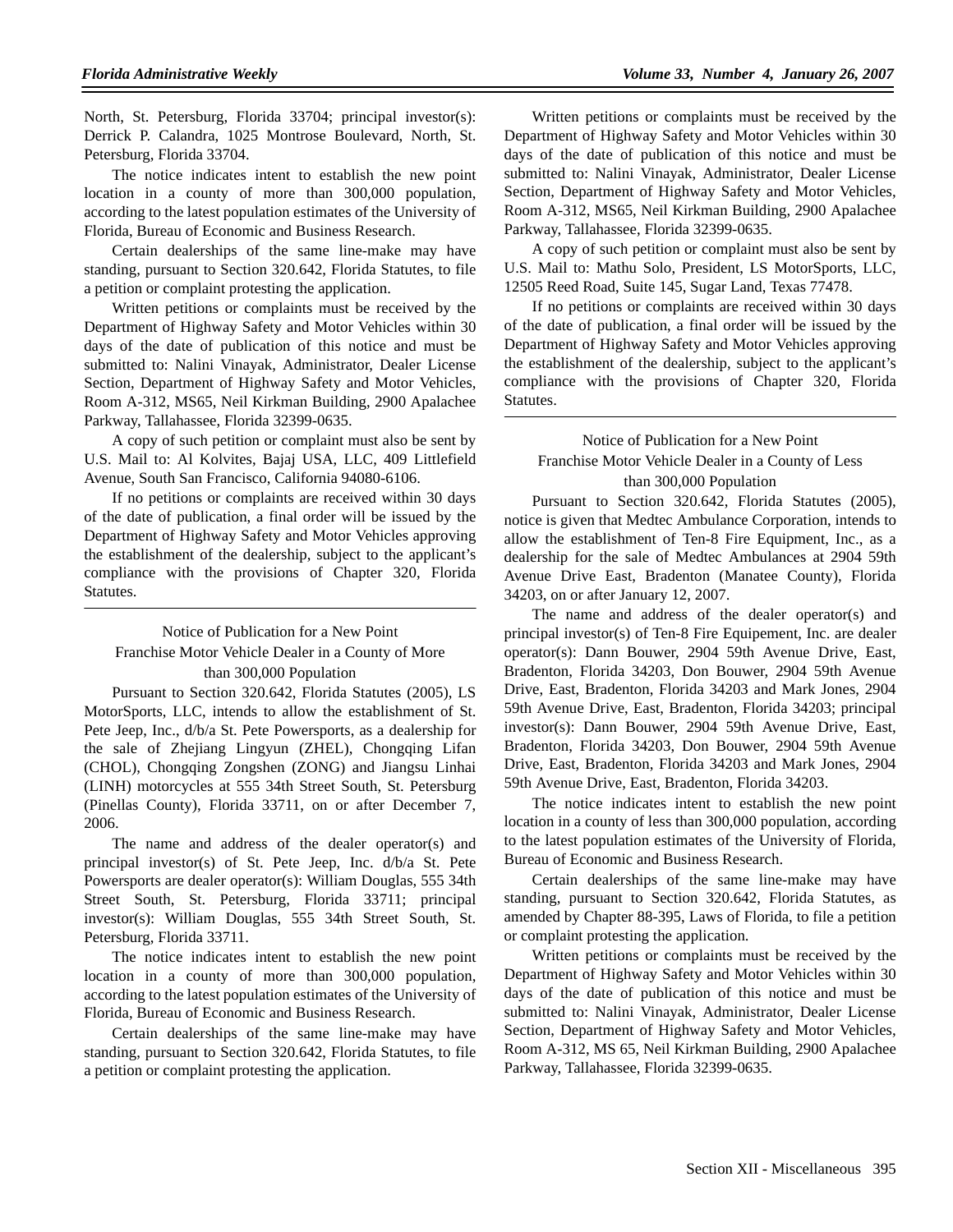A copy of such petition or complaint must also be sent by U.S. Mail to: Pete Evans, General Manager, Medtec Ambulance Corporation, 2429 Lincolnway East, Goshen, Indiana 46526.

If no petitions or complaints are received within 30 days of the date of publication, a final order will be issued by the Department of Highway Safety and Motor Vehicles approving the establishment of the dealership, subject to the applicant's compliance with the provisions of Chapter 320, Florida Statutes.

# Notice of Publication for a New Point Franchise Motor Vehicle Dealer in a County of More than 300,000 Population

Pursuant to Section 320.642, Florida Statutes (2005), Bajaj USA, LLC, intends to allow the establishment of Top Dawg Motorsports, Inc., as a dealership for the sale of Shanghai Meitian motorcycles (MEIT) at 903 South Pinellas Avenue, Tarpon Springs (Pinellas County), Florida 34689, on or after January 8, 2007.

The name and address of the dealer operator(s) and principal investor(s) of Top Dawg Motorsports, Inc. are dealer operator(s): Mark Faucette, 1100 Haley Lane, Dunedin, Florida 34698, Steve Yeckinevich, 1875 Sunset Point Road, Clearwater, Florida 33765; principal investor(s): Mark Faucette, 1100 Haley Lane, Dunedin, Florida 34698, Steve Yeckinevich, 1875 Sunset Point Road, Clearwater, Florida 33765.

The notice indicates intent to establish the new point location in a county of more than 300,000 population, according to the latest population estimates of the University of Florida, Bureau of Economic and Business Research.

Certain dealerships of the same line-make may have standing, pursuant to Section 320.642, Florida Statutes, to file a petition or complaint protesting the application.

Written petitions or complaints must be received by the Department of Highway Safety and Motor Vehicles within 30 days of the date of publication of this notice and must be submitted to: Nalini Vinayak, Administrator, Dealer License Section, Department of Highway Safety and Motor Vehicles, Room A-312, MS65, Neil Kirkman Building, 2900 Apalachee Parkway, Tallahassee, Florida 32399-0635.

A copy of such petition or complaint must also be sent by U.S. Mail to: Al Kolvites, Bajaj USA, LLC, 409 Littlefield Avenue, South San Francisco, California 94080-6106.

If no petitions or complaints are received within 30 days of the date of publication, a final order will be issued by the Department of Highway Safety and Motor Vehicles approving the establishment of the dealership, subject to the applicant's compliance with the provisions of Chapter 320, Florida Statutes.

Notice of Publication for a New Point Franchise Motor Vehicle Dealer in a County of Less than 300,000 Population

Pursuant to Section 320.642, Florida Statutes (2005), notice is given that Pacific Cycle, Inc., intends to allow the establishment of Treasure Coast Motorcycle Center, Inc., as a dealership for the sale of Guangzhou Panyu Huanan (SHWI) motorcycles at 6695 US Highway 1, Suite A, Vero Beach (Indian River County), Florida 32967, on or after January 2, 2007.

The name and address of the dealer operator(s) and principal investor(s) of Treasure Coast Motorcycle Center, Inc. are dealer operator(s): Richard Kita, 1190 40th Avenue, Southwest Vero Beach, Florida 32968 ; principal investor(s): Richard Kita, 1190 40th Avenue, Southwest Vero Beach, Florida 32968.

The notice indicates intent to establish the new point location in a county of less than 300,000 population, according to the latest population estimates of the University of Florida, Bureau of Economic and Business Research.

Certain dealerships of the same line-make may have standing, pursuant to Section 320.642, Florida Statutes, as amended by Chapter 88-395, Laws of Florida, to file a petition or complaint protesting the application.

Written petitions or complaints must be received by the Department of Highway Safety and Motor Vehicles within 30 days of the date of publication of this notice and must be submitted to: Nalini Vinayak, Administrator, Dealer License Section, Department of Highway Safety and Motor Vehicles, Room A-312, MS 65, Neil Kirkman Building, 2900 Apalachee Parkway, Tallahassee, Florida 32399-0635.

A copy of such petition or complaint must also be sent by U.S. Mail to: Mike Wolfgram, Pacific Cycle, Inc., 4902 Hammersley Road, Madison, Wisconsin, 53711.

If no petitions or complaints are received within 30 days of the date of publication, a final order will be issued by the Department of Highway Safety and Motor Vehicles approving the establishment of the dealership, subject to the applicant's compliance with the provisions of Chapter 320, Florida Statutes.

# Notice of Publication for a New Point Franchise Motor Vehicle Dealer in a County of More than 300,000 Population

Pursuant to Section 320.642, Florida Statutes (2005), Universal Parts, Inc., intends to allow the establishment of TRT Florida Motor Sports, as a dealership for the sale of JMSTAR motorcycles at 5933 Innisbrook Court, Jacksonville (Duval County), Florida 32222-1364, on or after January 11, 2007.

The name and address of the dealer operator(s) and principal investor(s) of TRT Florida Motor Sports are dealer operator(s): Thomas Thornton, 5933 Innisbrook Court,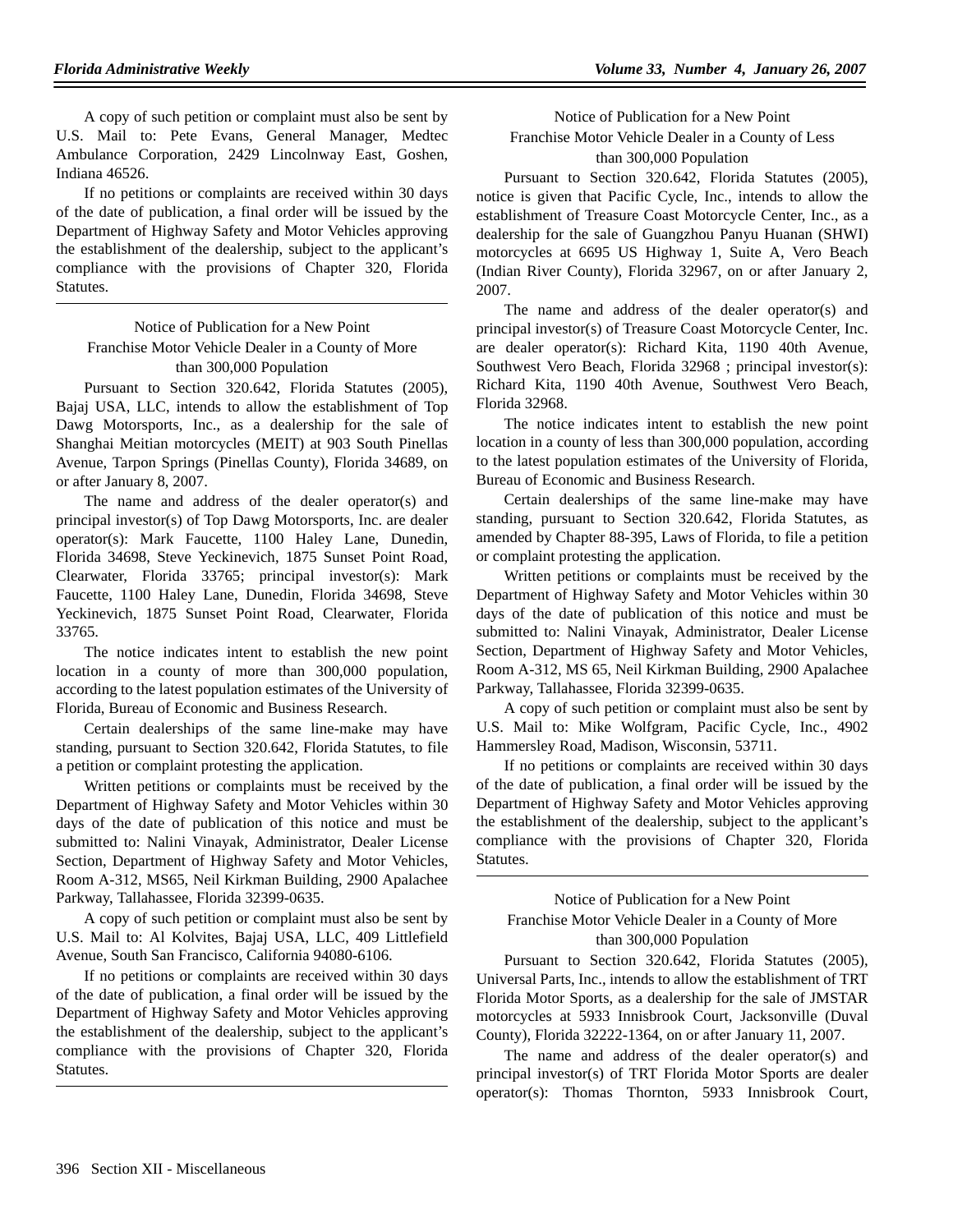Jacksonville, Florida 32222-1364; principal investor(s): Thomas Thornton, 5933 Innisbrook Court, Jacksonville, Florida 32222-1364.

The notice indicates intent to establish the new point location in a county of more than 300,000 population, according to the latest population estimates of the University of Florida, Bureau of Economic and Business Research.

Certain dealerships of the same line-make may have standing, pursuant to Section 320.642, Florida Statutes, to file a petition or complaint protesting the application.

Written petitions or complaints must be received by the Department of Highway Safety and Motor Vehicles within 30 days of the date of publication of this notice and must be submitted to: Nalini Vinayak, Administrator, Dealer License Section, Department of Highway Safety and Motor Vehicles, Room A-312, MS65, Neil Kirkman Building, 2900 Apalachee Parkway, Tallahassee, Florida 32399-0635.

A copy of such petition or complaint must also be sent by U.S. Mail to: John Celestian, President, Universal Parts, 2401 72nd Street, North, St. Petersburg, Florida 33710.

If no petitions or complaints are received within 30 days of the date of publication, a final order will be issued by the Department of Highway Safety and Motor Vehicles approving the establishment of the dealership, subject to the applicant's compliance with the provisions of Chapter 320, Florida Statutes.

# Notice of Publication for a New Point Franchise Motor Vehicle Dealer in a County of More than 300,000 Population

Pursuant to Section 320.642, Florida Statutes (2005), LS MotorSports, LLC, intends to allow the establishment of Truck Pro's Sales Center, Inc., as a dealership for the sale of Zhejiang Lingyun (ZHEL), Chongqing Lifan (CHOL), Chongqing Zongshen (ZONG) and Jiangsu Linhai (LINH) motorcycles at 531 North Highway 1792, Longwood (Seminole County), Florida 32750, on or after December 7, 2006.

The name and address of the dealer operator(s) and principal investor(s) of Truck Pro's Sales Center are dealer operator(s): Paul Shreck, 531 North Highway 1792, Longwood, Florida 32750; principal investor(s): Paul Shreck, 531 North Highway 1792, Longwood, Florida 32750.

The notice indicates intent to establish the new point location in a county of more than 300,000 population, according to the latest population estimates of the University of Florida, Bureau of Economic and Business Research.

Certain dealerships of the same line-make may have standing, pursuant to Section 320.642, Florida Statutes, to file a petition or complaint protesting the application.

Written petitions or complaints must be received by the Department of Highway Safety and Motor Vehicles within 30 days of the date of publication of this notice and must be submitted to: Nalini Vinayak, Administrator, Dealer License

Section, Department of Highway Safety and Motor Vehicles, Room A-312, MS65, Neil Kirkman Building, 2900 Apalachee Parkway, Tallahassee, Florida 32399-0635.

A copy of such petition or complaint must also be sent by U.S. Mail to: Mathu Solo, President, LS MotorSports, LLC, 12505 Reed Road, Suite 145, Sugar Land, Texas 77478.

If no petitions or complaints are received within 30 days of the date of publication, a final order will be issued by the Department of Highway Safety and Motor Vehicles approving the establishment of the dealership, subject to the applicant's compliance with the provisions of Chapter 320, Florida Statutes.

# Notice of Publication for a New Point Franchise Motor Vehicle Dealer in a County of More than 300,000 Population

Pursuant to Section 320.642, Florida Statutes (2005), Bajaj USA, LLC, intends to allow the establishment of Wala Corporation d/b/a Vespa Jacksonville, as a dealership for the sale of Shanghai Meitian motorcycles (MEIT) at 1128 North 3rd Street, Jacksonville (Duval County), Florida 32250, on or after January 8, 2007.

The name and address of the dealer operator(s) and principal investor(s) of Wala Corporation d/b/a Vespa Jacksonville are dealer operator(s): Tom Bolc, 1128 North 3rd Street, Jacksonville, Florida 32250; principal investor(s): Tom Bolc, 1128 North 3rd Street, Jacksonville, Florida 32250.

The notice indicates intent to establish the new point location in a county of more than 300,000 population, according to the latest population estimates of the University of Florida, Bureau of Economic and Business Research.

Certain dealerships of the same line-make may have standing, pursuant to Section 320.642, Florida Statutes, to file a petition or complaint protesting the application.

Written petitions or complaints must be received by the Department of Highway Safety and Motor Vehicles within 30 days of the date of publication of this notice and must be submitted to: Nalini Vinayak, Administrator, Dealer License Section, Department of Highway Safety and Motor Vehicles, Room A-312, MS65, Neil Kirkman Building, 2900 Apalachee Parkway, Tallahassee, Florida 32399-0635.

A copy of such petition or complaint must also be sent by U.S. Mail to: Al Kolvites, Bajaj USA, LLC, 409 Littlefield Avenue, South San Francisco, California 94080-6106.

If no petitions or complaints are received within 30 days of the date of publication, a final order will be issued by the Department of Highway Safety and Motor Vehicles approving the establishment of the dealership, subject to the applicant's compliance with the provisions of Chapter 320, Florida Statutes.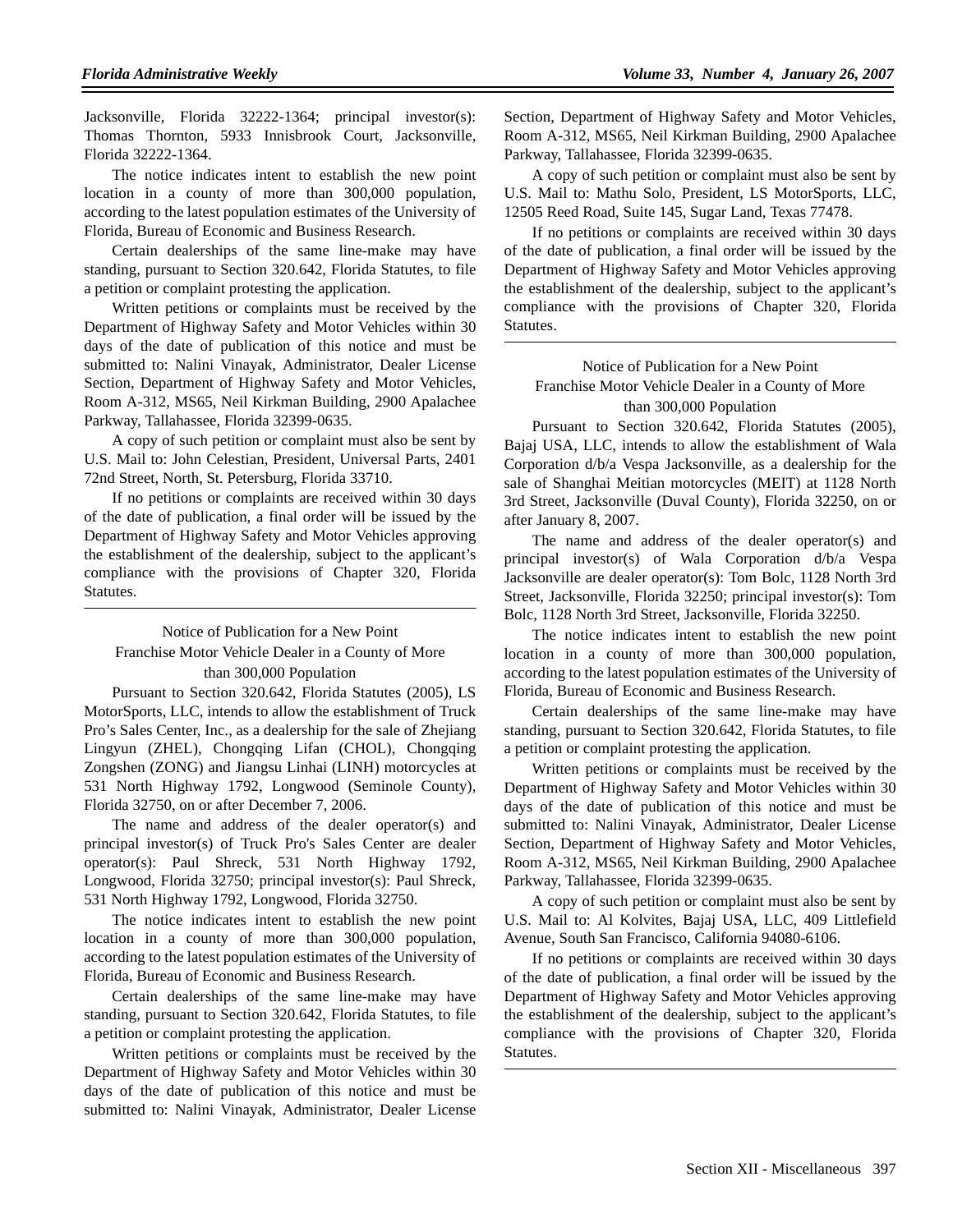Notice of Publication for a New Point Franchise Motor Vehicle Dealer in a County of More than 300,000 Population

Pursuant to Section 320.642, Florida Statutes (2005), LS MotorSports, LLC, intends to allow the establishment of Walt Mart Auto Wholesale, as a dealership for the sale of Zhejiang Lingyun (ZHEL), Chongqing Lifan (CHOL), Chongqing Zongshen (ZONG) and Jiangsu Linhai (LINH) motorcycles at 250 East Bahama Road, Winter Springs (Seminole County), Florida 32708, on or after December 7, 2006.

The name and address of the dealer operator(s) and principal investor(s) of Walt Mart Auto Wholesale are dealer operator(s): Vernon M. Conley, 250 East Bahama Road, Winter Springs, Florida 32708; principal investor(s): Vernon M. Conley, 250 East Bahama Road, Winter Springs, Florida 32708.

The notice indicates intent to establish the new point location in a county of more than 300,000 population, according to the latest population estimates of the University of Florida, Bureau of Economic and Business Research.

Certain dealerships of the same line-make may have standing, pursuant to Section 320.642, Florida Statutes, to file a petition or complaint protesting the application.

Written petitions or complaints must be received by the Department of Highway Safety and Motor Vehicles within 30 days of the date of publication of this notice and must be submitted to: Nalini Vinayak, Administrator, Dealer License Section, Department of Highway Safety and Motor Vehicles, Room A-312, MS65, Neil Kirkman Building, 2900 Apalachee Parkway, Tallahassee, Florida 32399-0635.

A copy of such petition or complaint must also be sent by U.S. Mail to: Mathu Solo, President, LS MotorSports, LLC, 12505 Reed Road, Suite 145, Sugar Land, Texas 77478.

If no petitions or complaints are received within 30 days of the date of publication, a final order will be issued by the Department of Highway Safety and Motor Vehicles approving the establishment of the dealership, subject to the applicant's compliance with the provisions of Chapter 320, Florida Statutes.

#### **BOARD OF TRUSTEES OF THE INTERNAL IMPROVEMENT TRUST FUND**

Notices for the Board of Trustees of the Internal Improvement Trust Fund between December 28, 2001 and June 30, 2006, go to http://www.dep.state.fl.us/ under the link or button titled "Official Notices."

### **WATER MANAGEMENT DISTRICTS**

The St. Johns River Water Management District (District) intends to grant a variance from paragraph 40C-4.302(1)(c), F.A.C., and the associated portions of the Applicant's Handbook: Management and Storage of Surface Waters

(December 3, 2006), including Sections 10.1.1(c), 12.1.1(d), and 12.2.5(c), to St. Augustine St. Johns County Airport Authority for improvements to an existing seaplane facility in St. Johns County. These rules are designed to protect Class II and shellfish harvesting waters and require permit applicants to comply with additional criteria when the proposed work is located in, adjacent to, or in close proximity to Class II waters. The petitioner seeks a variance pursuant to subsection 373.414(17), F.S., in conjunction with Environmental Resource Permit Application 4-109-28307-25, to construct a seaplane facility consisting of a fixed and floating dock, pilings, an aircraft lift, and a floating parking pad. The work would occur in the Tolomato River, which in this area is a Class II water classified by the Department of Agricultural and Consumer Services as conditionally restricted for shellfish harvesting. Notice of receipt of the petition for variance was published in the F.A.W., on January 5, 2007. The District's Governing Board is scheduled to take final action on the petition for variance and the related permit application at its meeting on February 13, 2007.

A person whose substantial interests are or may be determined by the District's intended action has the right to request an administrative hearing by filing a written petition with the District. Mediation is not available. Pursuant to Chapter 28-106 and Rule 40C-1.1007, F.A.C., and Section 403.201, F.S., the petition must be filed (received) by hand delivery or mail with the District Clerk at District Headquarters, 4049 Reid St., Palatka, FL 32177, or by e-mail with the District Clerk at Clerk@sjrwmd.com within fourteen (14) days of this publication date (for those persons to whom the District does not send actual notice). A petition for an administrative hearing is deemed filed upon receipt of the petition by the District Clerk at the District Headquarters. Receipt by the District Clerk after 5:00 p.m., shall be considered filed as of 8:00 a.m. on the next regular business day. The District's acceptance of petitions filed by e-mail is subject to certain conditions set forth in the District's Statement of Agency Organization and Operation, which is available at www.sjrwmd.com or upon request to the District Clerk. The District does not accept petitions by facsimile. Petitions must comply with Sections 120.54(5)(b)4 and 120.569(2)(c), F.S., and Chapter 28-106, F.A.C. The right to an administrative hearing and the relevant procedures to be followed are governed by Chapter 120, F.S., and Chapter 28-106, F.A.C., and Section 40C-1.1007, F.A.C.

If the Governing Board takes action which substantially differs from this notice, persons who may be substantially affected have an additional 14 days from the date of receipt of notice of said action to request an administrative hearing, but the request for administrative hearing shall only address the substantial deviation.

Pursuant to Section 120.68, F.S., a person who is adversely affected by final District action may seek review of the action in the District Court of Appeal by filing a notice of appeal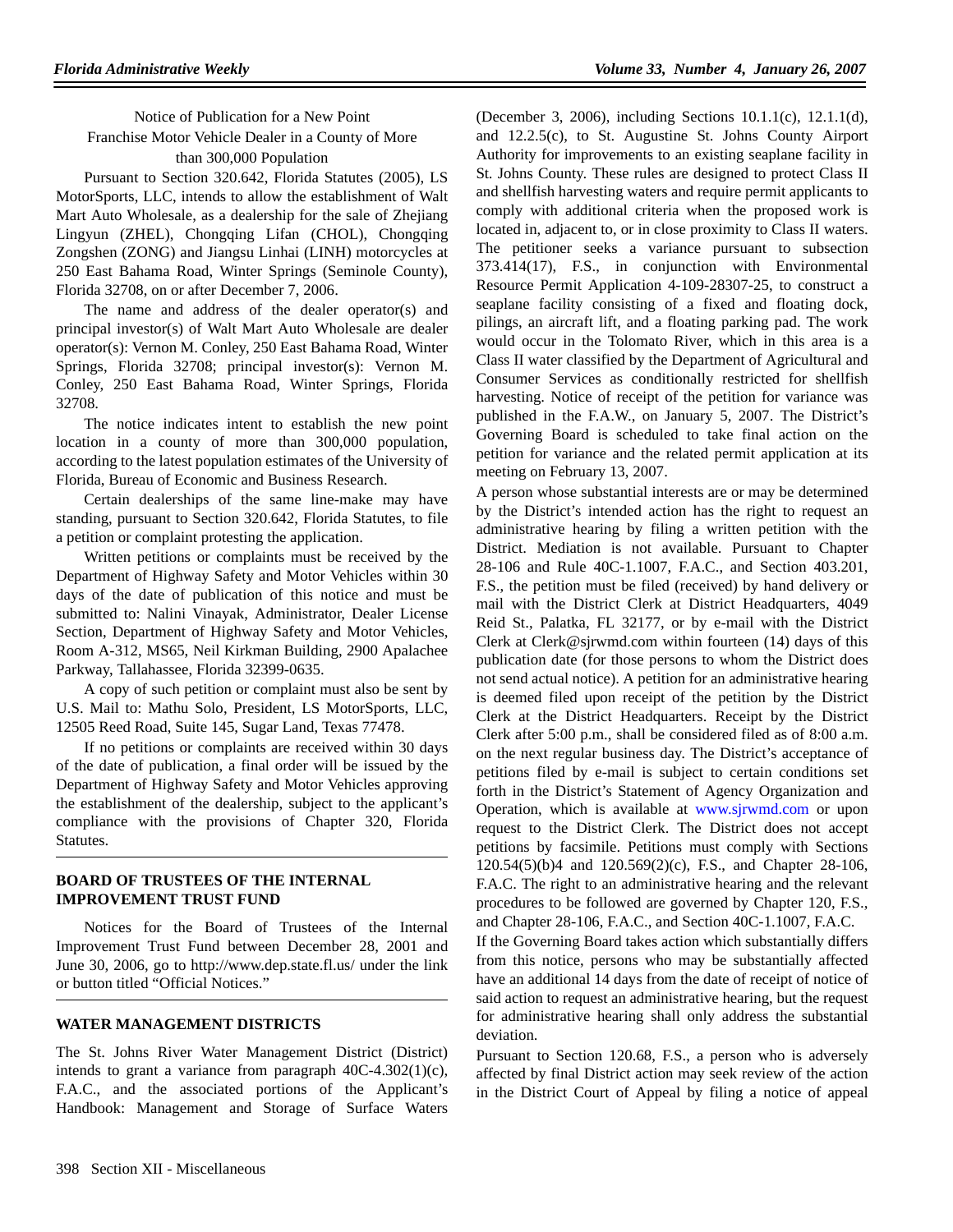pursuant to the Florida Rules of Appellate Procedure within 30 days of the rendering of the final District action. For appeals to the District Courts of Appeal, a District action is considered rendered after it is signed on behalf of the District and filed by the District Clerk.

A party to the proceeding before the District who claims that a District order is inconsistent with the provisions and purposes of Chapter 373, F.S., may seek review of the order pursuant to Section 373.114, F.S., by the Florida Land and Water Adjudicatory Commission, by filing a request for review with the Commission and serving a copy on the Department of Environmental Protection and any person named in the order within 20 days of the rendering of the District order. Review by the Florida Land and Water Adjudicatory Commission is not available for final orders resulting from an evidentiary hearing held under Sections 120.569 and 120.57, F.S., or for rules adopted after issuance of a final order resulting from an evidentiary hearing under Section 120.56, F.S.

Failure to observe the relevant time frames for filing a petition will result in waiver of that right to review.

The petition for variance (F.O.R. 2006-113) and permit application files are available for public inspection during normal business hours, 8:00 a.m. through 5:00 p.m., Monday through Friday, except legal holidays, at District Headquarters. To request copies or inspection of these files, contact Tara Boonstra, Assistant General Counsel, Office of General Counsel, at the address above, or by telephone at (386)329-4448.

The St. Johns River Water Management District (District) announces the intent to grant a variance to the Florida Department of Environmental Protection. Pursuant to Section 373.414(17), F.S., FDEP is seeking a variance from paragraph 40C-4.302(1)(c), F.A.C., and the associated portions of the Applicant's Handbook: Management and Storage of Surface Waters, including Sections 10.1.1(c), 12.1.1(d) and 12.2.5(c), with respect to Environmental Resource Permit Application 4-061-75850-3, for widening and lengthening the existing boat ramps along with the construction of a floating dock at Sebastian Inlet State Park, in Indian River County. Most of the planned construction is proposed to occur directly in a portion of the Indian River, which is categorized as a Class II water classified by the Department of Agricultural and Consumer Services as conditionally restricted for shellfish harvesting. Notice of receipt of the petition for variance was published in the Florida Administrative Weekly on January 19, 2007. The District's Governing Board is scheduled to take final action on the petition for variance and the related permit application at its meeting on February 13, 2007.

A person whose substantial interests are or may be determined by the District's proposed decision has the right to request an administrative hearing by filing a written petition with the District. Mediation is not available. Pursuant to Chapter

28-106 and Rule 40C-1.1007, F.A.C., and Section 403.201, F.S., the petition must be filed (received) by hand delivery or mail with the District Clerk at District Headquarters, 4049 Reid St., Palatka, FL 32177, or by e-mail with the District Clerk at Clerk@sjrwmd.com, within fourteen (14) days of the District depositing notice of its decision in the mail (for those persons to whom the District sends actual notice) or within fourteen (14) days of newspaper publication of the notice of District decision (for those persons to whom the District does not send actual notice). A petition for an administrative hearing is deemed filed upon receipt of the petition by the District Clerk at the District Headquarters. Receipt by the District Clerk after 5:00 p.m. shall be considered filed as of 8:00 a.m. on the next regular business day. The District's acceptance of petitions filed by e-mail is subject to certain conditions set forth in the District's Statement of Agency Organization and Operation, which is available at www.sjrwmd.com or upon request to the District Clerk. The District does not accept petitions by facsimile. Petitions must comply with Sections 120.54(5)(b)4. and 120.569(2)(c), F.S., and Chapter 28-106, F.A.C. The right to an administrative hearing and the relevant procedures to be followed are governed by Chapter 120, F.S., and Chapter 28-106, F.A.C., and Section 40C-1.1007, F.A.C.

If the Governing Board takes action which substantially differs from the notice of District intended action, persons who may be substantially affected have an additional 14 days from the date of receipt of notice of said action to request an administrative hearing, but the request for administrative hearing shall only address the substantial deviation.

Pursuant to Section 120.68, F.S., a person who is adversely affected by final District action may seek review of the action in the District Court of Appeal by filing a notice of appeal pursuant to the Florida Rules of Appellate Procedure within 30 days of the rendering of the final District action. For appeals to the District Courts of Appeal, a District action is considered rendered after it is signed on behalf of the District and is filed by the District Clerk.

A party to the proceeding before the District who claims that a District order is inconsistent with the provisions and purposes of Chapter 373, F.S., may seek review of the order pursuant to Section 373.114, F.S., by the Florida Land and Water Adjudicatory Commission, by filing a request for review with the Commission and serving a copy on the Department of Environmental Protection and any person named in the order within 20 days of the rendering of the District order. Review by the Florida Land and Water Adjudicatory Commission is not available for final orders resulting from an evidentiary hearing held under Sections 120.569 and 120.57, F.S., or for rules adopted after issuance of a final order resulting from an evidentiary hearing under Section 120.56, F.S.

Failure to observe the relevant time frames for filing a petition will result in waiver of that right to review.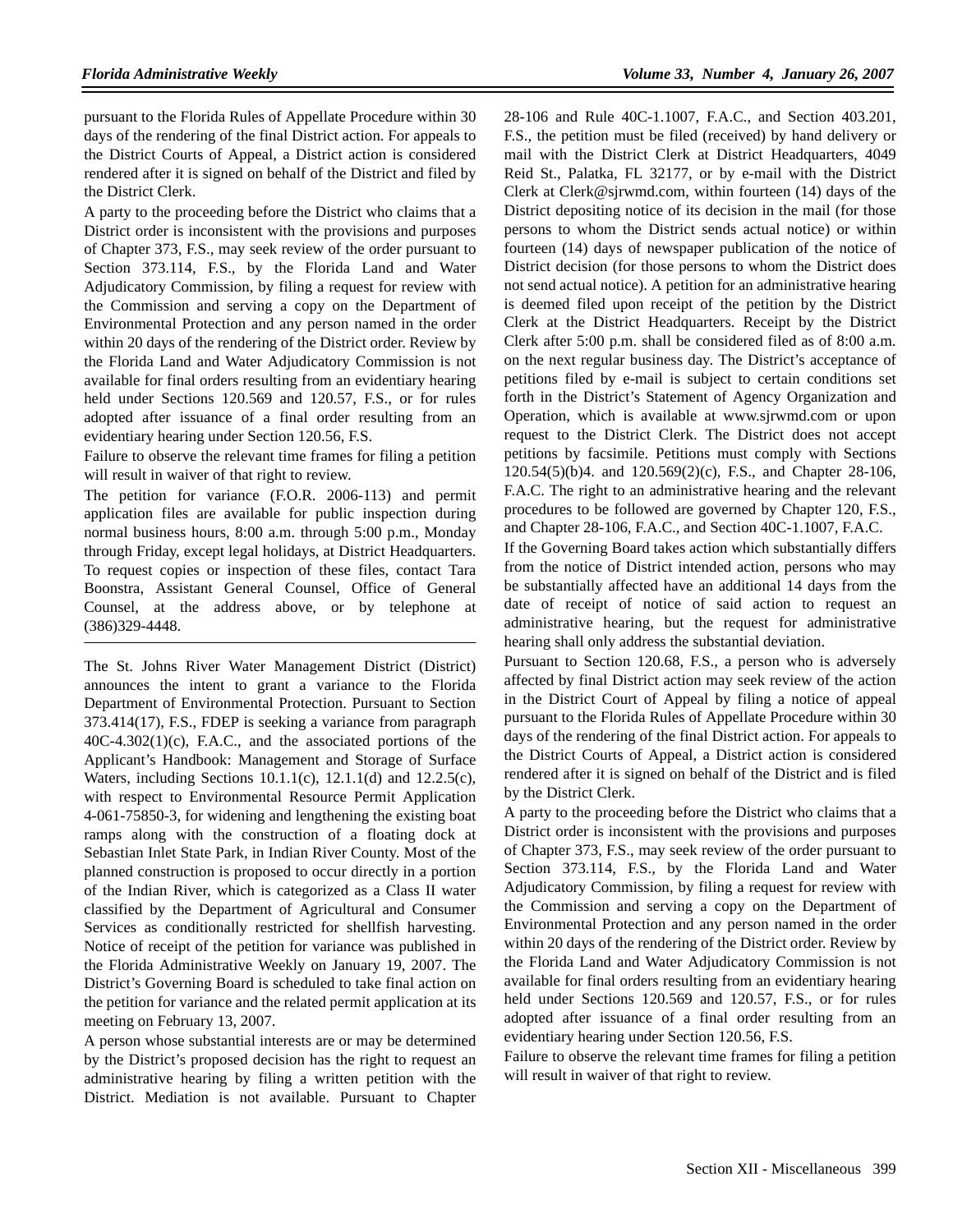The petition for variance (F.O.R. 2004-66) and permit application files are available for public inspection during normal business hours, 8:00 a.m. through 5:00 p.m., Monday through Friday, except legal holidays, at St. Johns River Water Management District, 4049 Reid Street, Palatka, Florida 32177. Request for copies or inspection of these files should be made to Kealey West, Assistant General Counsel, Office of General Counsel, at the address above, or by telephone at (386)329-4448.

# **AGENCY FOR HEALTH CARE ADMINISTRATION**

# NOTICE OF HOSPITAL FIXED NEED POOLS FOR PSYCHIATRIC AND SUBSTANCE ABUSE BEDS NOTICE OF HOSPITAL FIXED NEED POOLS FOR PSYCHIATRIC AND SUBSTANCE ABUSE BEDS

The Agency for Health Care Administration has projected fixed bed need pools for adult and children and adolescent psychiatric and adult substance abuse beds for July 2012 pursuant to the provisions of Rules 59C-1.008, 59C-1.040, and 59C-1.041, F.A.C. Net bed need projections for adult and children and adolescent psychiatric and adult substance abuse hospital beds have been adjusted according to occupancy rate thresholds as prescribed by the above-mentioned rules. A fixed need pool projection for children and adolescent substance abuse beds is not made because the administrative rule governing this service does not include a mathematical formula for the calculation of need. An applicant seeking approval for these types of beds must establish need in its application. Letters of intent to apply for Certificates of Need pursuant to this notice must be filed with the Certificate of Need Program Office, Building 1, Room 220 MS 28, 2727 Mahan Drive, Tallahassee, Florida 32308, on or before 5:00 p.m., February 12, 2007.

Any person who identifies any error in the fixed need pool numbers must advise the agency of the error within ten (10) days of publication of the number. If the agency concurs with the error, the fixed need pool number will be adjusted and republished in the first available edition of the F.A.W. Failure to notify the agency of the error during this ten day time period will result in no adjustment to the fixed need pool number for this cycle and a waiver of the person's right to raise the error at subsequent proceedings. Any other adjustments will be made in the first cycle subsequent to identification of the error including those errors identified through administrative hearings or final judicial review.

Any person whose substantial interest is affected by this action and who timely advised the agency of any error in the action has a right to request an administrative hearing pursuant to Section 120.57, Florida Statutes. In order to request a proceeding under Section 120.57, Florida Statutes, your request for an administrative hearing must state with specificity which issues of material fact or law are in dispute. All requests for hearings shall be made to the Agency for Health Care Administration and must be filed with the agency clerk at 2727 Mahan Drive, Building 3, Suite 3431, Tallahassee, Florida 32308. All requests for hearings must be filed with the agency clerk within 21 days of this publication or the right to a hearing is waived.

Psychiatric and Substance Abuse Net Bed Need

| Children &             |             |                 |                 |  |
|------------------------|-------------|-----------------|-----------------|--|
|                        | Adult       | Adolescent      | Adult           |  |
|                        | Psychiatric | Psychiatric     | Substance       |  |
|                        | <b>Beds</b> | <b>Beds</b>     | Abuse Beds      |  |
|                        | <b>Net</b>  | <b>Net</b>      | <b>Net</b>      |  |
|                        | Adjusted    | Adjusted        | Adjusted        |  |
|                        | Bed Need    | <b>Bed Need</b> | <b>Bed Need</b> |  |
| District 1             | 0           | 0               | 0               |  |
| District 2             | $\Omega$    | 0               | 0               |  |
| District 3             | 0           | 0               | 4               |  |
| District 4             | 0           | 0               | 0               |  |
| District 5             | 0           | 0               | 0               |  |
| District 6             | 0           | $\theta$        | $\theta$        |  |
| District 7             | 0           | $\theta$        | 0               |  |
| District 8             | 0           | 0               | 0               |  |
| District 9             | 0           | 0               | 0               |  |
| District 10            | 0           | 0               | 0               |  |
| District 11            | 0           | 0               | 0               |  |
| <b>Total Statewide</b> | $\Omega$    | 0               | 4               |  |
|                        |             |                 |                 |  |

# NOTICE OF HOSPITAL FIXED NEED POOLS FOR COMPREHENSIVE MEDICAL REHABILITATION BEDS NOTICE OF HOSPITAL FIXED NEED POOLS FOR COMPREHENSIVE MEDICAL REHABILITATION BEDS The Agency for Health Care Administration has projected a fixed bed need pool for comprehensive medical rehabilitation hospital beds for July 2012 pursuant to the provisions of Rules 59C-1.008 and 59C-1.039, F.A.C. Net bed need projections for comprehensive medical rehabilitation hospital beds have been adjusted according to occupancy rate thresholds as prescribed by the above-mentioned rules. Letters of intent to apply for

Certificates of Need pursuant to this notice must be filed with the Certificate of Need Program Office, Building 1, Room 220 MS 28, 2727 Mahan Drive, Tallahassee, Florida 32308, on or before 5:00 p.m., February 12, 2007.

Any person who identifies any error in the fixed need pool numbers must advise the agency of the error within ten (10) days of publication of the number. If the agency concurs with the error, the fixed need pool number will be adjusted and republished in the first available edition of the F.A.W. Failure to notify the agency of the error during this ten day time period will result in no adjustment to the fixed need pool number for this cycle and a waiver of the person's right to raise the error at subsequent proceedings. Any other adjustments will be made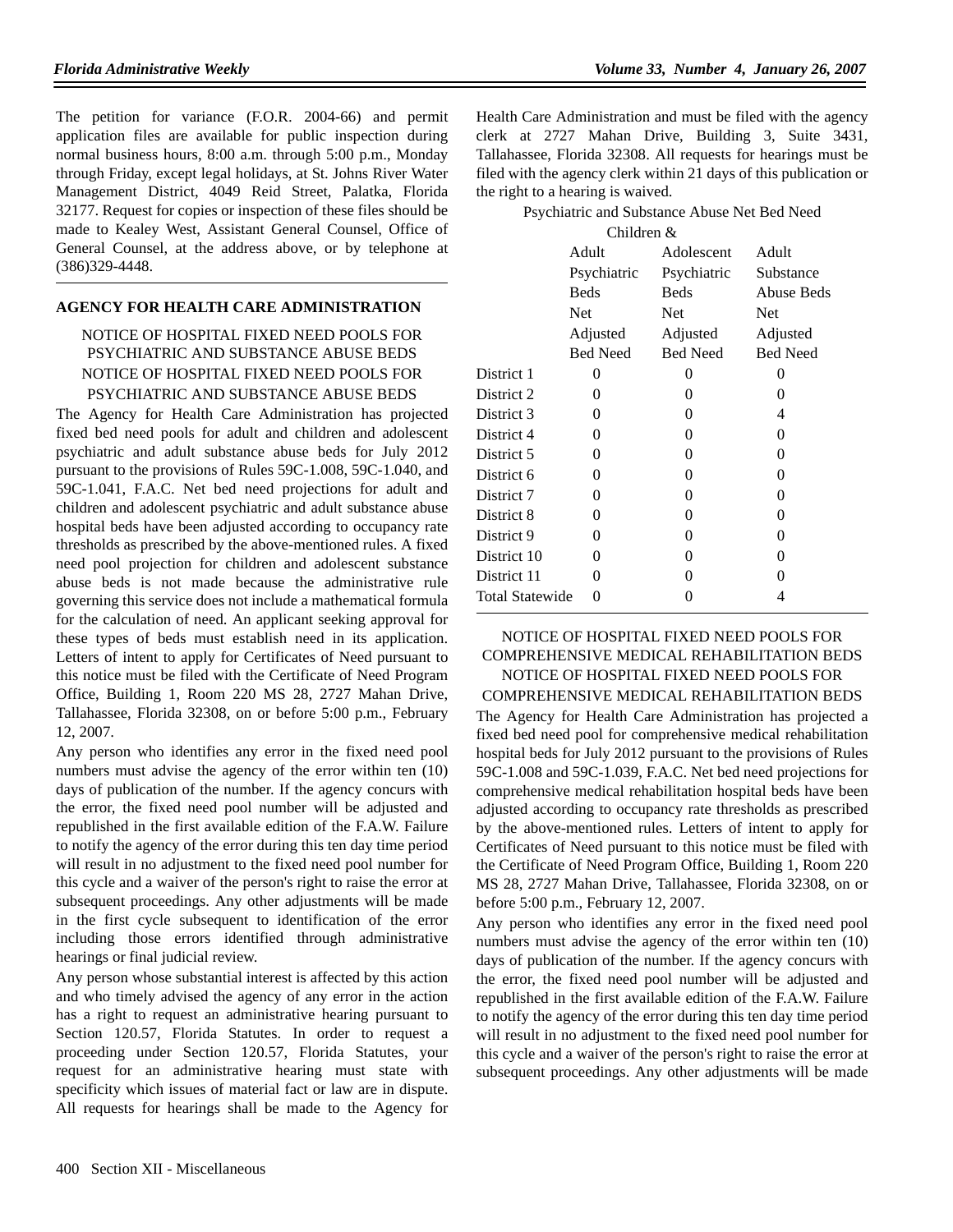in the first cycle subsequent to identification of the error including those errors identified through administrative hearings or final judicial review.

Any person whose substantial interest is affected by this action and who timely advised the agency of any error in the action has a right to request an administrative hearing pursuant to Section 120.57, Florida Statutes. In order to request a proceeding under Section 120.57, Florida Statutes, your request for an administrative hearing must state with specificity which issues of material fact or law are in dispute. All requests for hearings shall be made to the Agency for Health Care Administration and must be filed with the agency clerk at 2727 Mahan Drive, Building 3, Suite 3431, Tallahassee, Florida 32308. All requests for hearings must be filed with the agency clerk within 21 days of this publication or the right to a hearing is waived.

Comprehensive Medical Rehabilitation Bed Need

|                        | <b>Net</b>      |
|------------------------|-----------------|
|                        | Adjusted        |
|                        | <b>Bed Need</b> |
| District 1             | 0               |
| District 2             | 0               |
| District 3             | 0               |
| District 4             | 0               |
| District 5             | 0               |
| District 6             | 0               |
| District 7             | 0               |
| District 8             | 0               |
| District 9             | 0               |
| District 10            | 0               |
| District 11            | 0               |
| <b>Total Statewide</b> |                 |

# NOTICE OF FIXED NEED POOL FOR NEONATAL INTENSIVE CARE SERVICES FOR LEVEL II AND LEVEL III BEDS

The Agency for Health Care Administration has projected a fixed need pool for Level II and Level III neonatal intensive care unit services for July 2009, pursuant to the provisions of Rules 59C-1.008 and 59C-1.042, F.A.C. Letters of intent to apply for Certificates of Need pursuant to this notice must be filed with the Certificate of Need Program Office, Building 1, Room 220, MS 28, 2727 Mahan Drive, Tallahassee, Florida 32308, on or before 5:00 p.m., February 12, 2007.

Any person who identifies any error in the fixed need pool numbers must advise the agency of the error within ten (10) days of publication of the number. If the agency concurs with the error, the fixed need pool number will be adjusted and republished in the first available edition of the Florida Administrative Weekly. Failure to notify the agency of the error during this ten day time period will result in no adjustment to the fixed need pool number for this cycle and a

waiver of the person's right to raise the error at subsequent proceedings. Any other adjustments will be made in the first cycle subsequent to identification of the error including those errors identified through administrative hearings or final judicial review.

Any person whose substantial interest is affected by this action and who timely advised the agency of any error in the action has a right to request an administrative hearing pursuant to Section 120.57, Florida Statutes. In order to request a proceeding under Section 120.57, Florida Statutes, your request for an administrative hearing must state with specificity which issues of material fact or law are in dispute. All requests for hearings shall be made to the Agency for Health Care Administration and must be filed with the agency clerk at 2727 Mahan Drive, Building 3, Suite 3431, Tallahassee, Florida 32308. All requests for hearings must be filed with the agency clerk within 21 days of this publication or the right to a hearing is waived.

| <b>Fixed Need Pool Projections</b>                    |
|-------------------------------------------------------|
| Neonatal Intensive Care Level II & Level III Services |

|                 | Level II | Level III         |
|-----------------|----------|-------------------|
|                 | Net Need | Net Need          |
| District 1      | 4        |                   |
| District 2      | $\Omega$ | $\mathbf{0}$      |
| District 3      | 2        | 2                 |
| District 4      | $\theta$ | 4                 |
| District 5      | $\Omega$ | $\Omega$          |
| District 6      | 0        | 16                |
| District 7      | $\Omega$ | $\mathbf{0}$      |
| District 8      | 0        | $\mathbf{0}$      |
| District 9      | 0        | $\Omega$          |
| District 10     | $\Omega$ | $\mathbf{\Omega}$ |
| District 11     | 0        | 0                 |
| Statewide Total | 6        | 22                |

#### **DEPARTMENT OF ENVIRONMENTAL PROTECTION**

Notices for the Department of Environmental Protection between December 28, 2001 and June 30, 2006, go to http://www.dep.state.fl.us/ under the link or button titled "Official Notices."

### **DEPARTMENT OF HEALTH**

On January 11, 2007, Joseph J. Chiaro, M.D., FAAP Interim Secretary of the Department of Health, issued an Order of Emergency Suspension with regard to the license of Paige Bunch, R.N., license number RN 3175042. This Emergency Suspension Order was predicated upon the Secretary's findings of an immediate and serious danger to the public health, safety and welfare pursuant to Sections 456.073(8) and 120.60(6),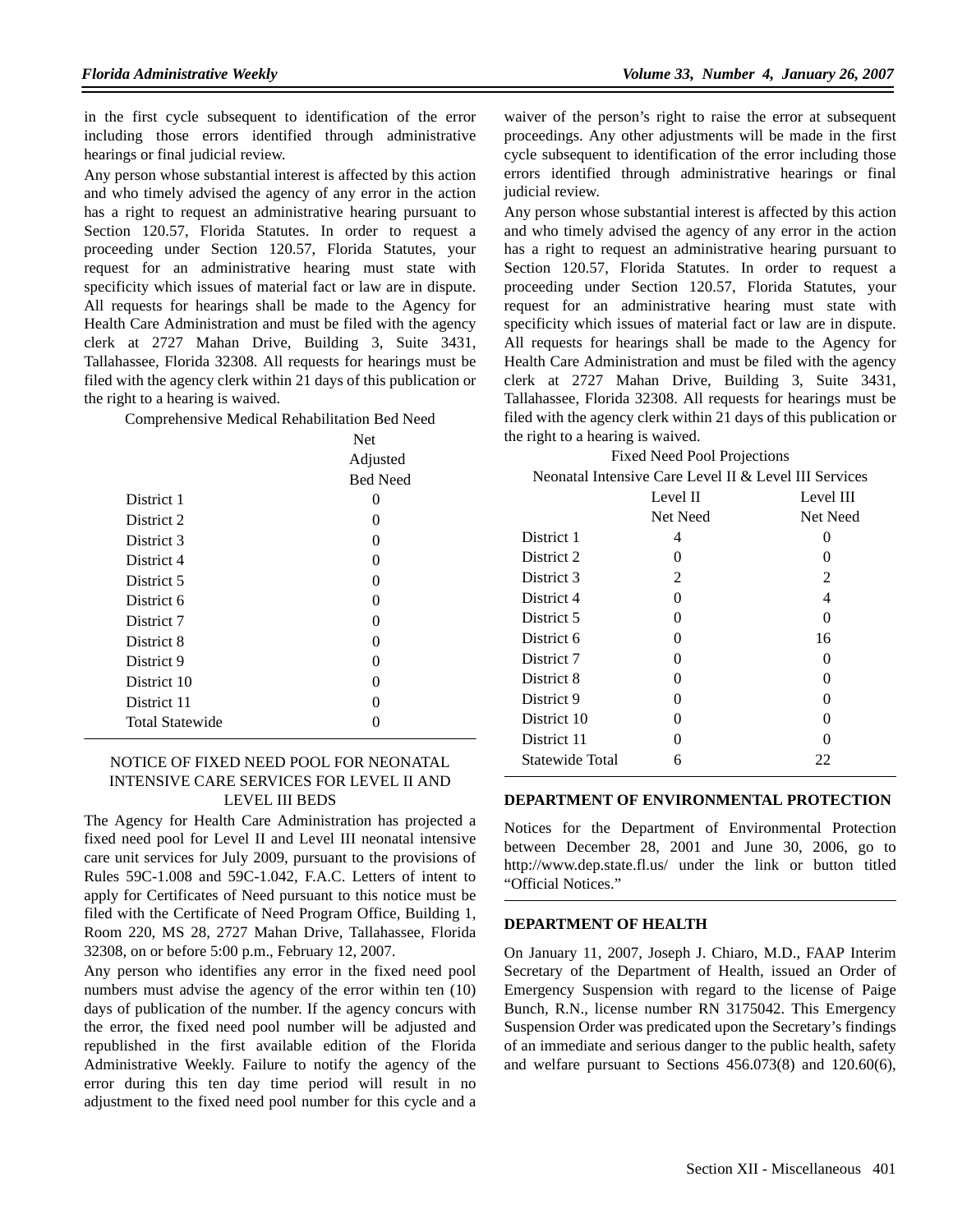Florida Statutes. The Secretary determined that this summary procedure was fair under the circumstances, in that there was no other method available to adequately protect the public.

On January 10, 2007, Joseph J. Chiaro, M.D., FAAP Interim Secretary of the Department of Health, issued an Order of Emergency Suspension with regard to the license of Beverley C. Dunston, R.N. license number RN 1898242. This Emergency Suspension Order was predicated upon the Secretary's findings of an immediate and serious danger to the public health, safety and welfare pursuant to Sections 456.073(8) and 120.60(6), Florida Statutes. The Secretary determined that this summary procedure was fair under the circumstances, in that there was no other method available to adequately protect the public.

On January 11, 2007, Joseph J. Chiaro, M.D., FAAP Interim Secretary of the Department of Health, issued an Order of Emergency Suspension with regard to the license of Anna Marie Gajdzis, L.P.N., license number PN 5148856. This Emergency Suspension Order was predicated upon the Secretary's findings of an immediate and serious danger to the public health, safety and welfare pursuant to Sections 456.073(8) and 120.60(6), Florida Statutes. The Secretary determined that this summary procedure was fair under the circumstances, in that there was no other method available to adequately protect the public.

On January 11, 2007, Joseph J. Chiaro, M.D., FAAP Interim Secretary of the Department of Health, issued an Order of Emergency Suspension with regard to the license of Alicia Kersey, R.N., license number RN 2881622. This Emergency Suspension Order was predicated upon the Secretary's findings of an immediate and serious danger to the public health, safety and welfare pursuant to Sections 456.073(8) and 120.60(6), Florida Statutes. The Secretary determined that this summary procedure was fair under the circumstances, in that there was no other method available to adequately protect the public.

On January 10, 2007, Joseph J. Chiaro, M.D., FAAP, Interim Secretary of the Department of Health, issued an Order of Emergency Suspension with regard to the license of Steve L. MacDonald, L.P.N., license number PN 1341291. This Emergency Suspension Order was predicated upon the Secretary's findings of an immediate and serious danger to the public health, safety and welfare pursuant to Sections 456.073(8) and 120.60(6), Florida Statutes. The Secretary determined that this summary procedure was fair under the circumstances, in that there was no other method available to adequately protect the public.

On January 11, 2007, Joseph J. Chiaro, M.D., FAAP Interim Secretary of the Department of Health, issued an Order of Emergency Suspension with regard to the license of Bami Parsons, C.N.A. license number 122944. This Emergency Suspension Order was predicated upon the Secretary's findings of an immediate and serious danger to the public health, safety and welfare pursuant to Sections 456.073(8) and 120.60(6), Florida Statutes. The Secretary determined that this summary procedure was fair under the circumstances, in that there was no other method available to adequately protect the public.

On January 10, 2007, Joseph J. Chiaro, M.D., FAAP, Interim Secretary of the Department of Health, issued an Order of Emergency Suspension with regard to the license of Kimberly Yolanda Williams, L.P.N., license number PN 5163188. This Emergency Suspension Order was predicated upon the Secretary's findings of an immediate and serious danger to the public health, safety and welfare pursuant to Sections 456.073(8) and 120.60(6), Florida Statutes. The Secretary determined that this summary procedure was fair under the circumstances, in that there was no other method available to adequately protect the public.

# **FLORIDA HOUSING FINANCE CORPORATION**

The Florida Housing Finance Corporation (Florida Housing) announces a funding cycle (Cycle XIX) for the State Apartment Incentive Loan (SAIL) Program, pursuant to Section 420.5087, Florida Statutes, and Chapter 67-48, Florida Administrative Code (F.A.C.).

In accordance with Section 420.5087(3), Florida Statutes, for the six-month period beginning with the publication of this NOFA, program funds shall also be reserved by designated tenant group category at the percentages determined by using the most recent statewide low-income rental housing market studies available.

A minimum of 10% of SAIL program funds shall be distributed for New Construction or Substantial Rehabilitation of Commercial Fishing Worker/Farmworker housing.

Florida Housing currently anticipates making approximately \$4,500,000 from the Cycle XIX allocation available for this purpose. These funds will be awarded through a competitive Request for Proposal process.

All proposals must be submitted to: Florida Housing Finance Corporation, City Centre Building, 227 North Bronough Street, Suite 5000, Tallahassee, Florida 32301-1329, in accordance with the provisions specified in the RFP.

For more information on the timing of this RFP process contact Derek Helms at (850)488-4197. If you are hearing or speech impaired, please contact Florida Housing using the Dual Party Relay System at 1(800)955-8770 and 1(800)955-8771.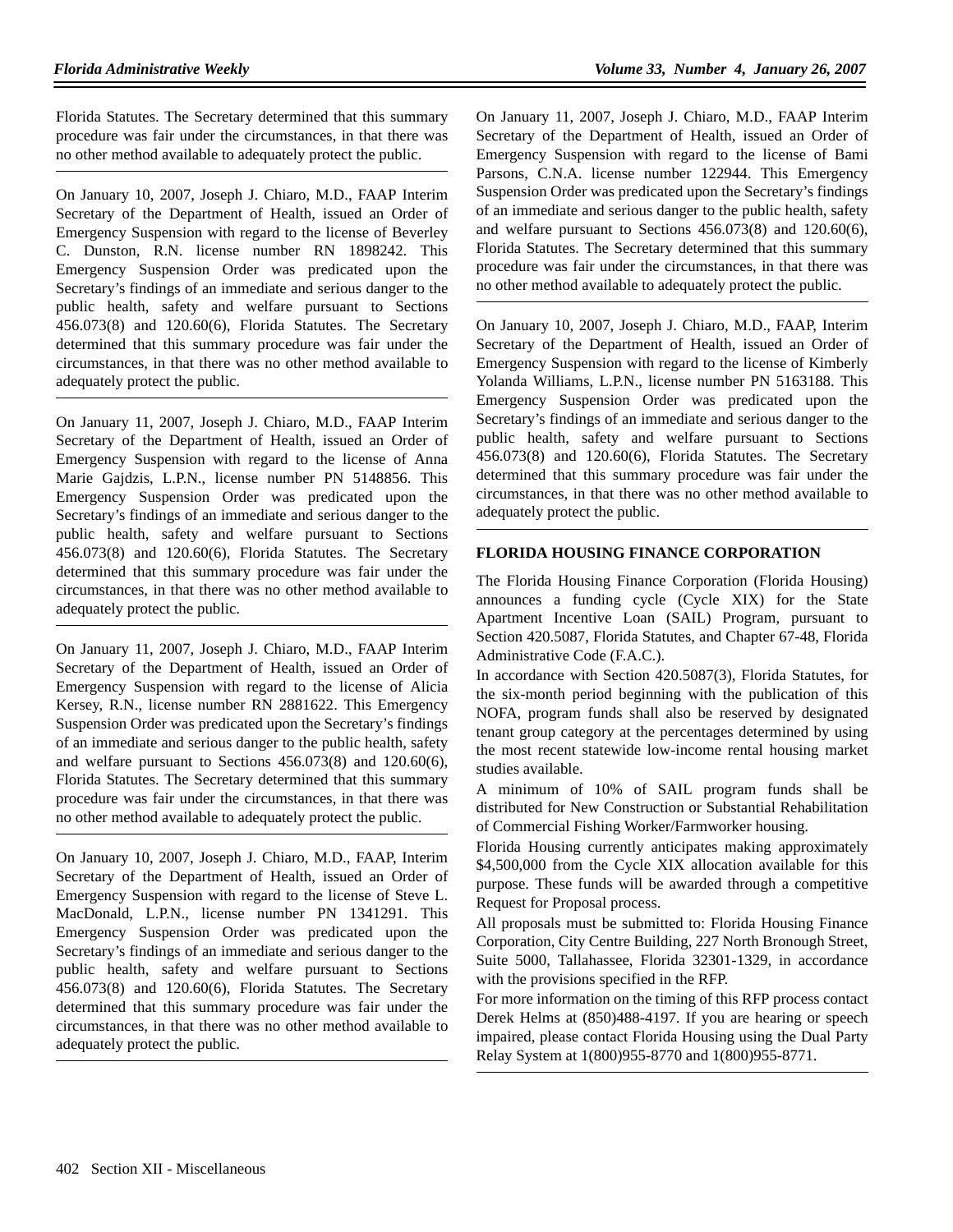#### DEPARTMENT OF FINANCIAL SERVICES DIVISION OF TREASURY BUREAU OF COLLATERAL MANAGEMENT PUBLIC DEPOSITS SECTION \*\*\*\*\*\*\*\*\*\*\*\*\*\*\*\*\*\*\*\*\*\*\*\*\*\*\*\*\*\*\*\*\*\*\*\*\*\*\*\*\*\*\*\*\*\*\*\*\*\*

FOR PUBLIC DEPOSITORS TO RECEIVE THE PROTECTION FROM LOSS PROVIDED IN CHAPTER 280, FLORIDA STATUTES, THEY SHALL COMPLY WITH THE FOLLOWING ON EACH PUBLIC DEPOSIT ACCOUNT IN ADDITION TO ANY OTHER REQUIREMENTS SPECIFIED IN CHAPTER 280: (1) EXECUTE THE PUBLIC DEPOSIT IDENTIFICATION AND ACKNOWLEDGMENT FORM DFS-J1-1295 WITH THE QUALIFIED PUBLIC DEPOSITORY (QPD), MAINTAIN IT AS A VALUABLE RECORD, AND CONFIRM THE ACCOUNT ANNUALLY; (2) EXECUTE A REPLACEMENT FORM DFS-J1-1295 WHEN THERE IS A MERGER, ACQUISITION, NAME CHANGE, OR OTHER EVENT WHICH CHANGES THE ACCOUNT NAME, ACCOUNT NUMBER, OR NAME OF THE QPD. THE FOLLOWING QPDS ARE AUTHORIZED TO HOLD PUBLIC DEPOSITS. THEY ARE LISTED UNDER THE STATE OF HOME OFFICE LOCATION. INSTITUTIONS MARKED WITH AN ASTERISK HAVE LIMITED THE AMOUNT OF PUBLIC DEPOSITS THEY WILL ADMINISTER AND ARE NOT ACCEPTING NEW PUBLIC DEPOSIT ACCOUNTS. DEPOSITORIES HAVING A DATE BESIDE THEIR NAME ARE IN THE PROCESS OF WITHDRAWING FROM THE PROGRAM AND SHALL NOT RECEIVE OR RETAIN PUBLIC DEPOSITS AFTER THE DATE SHOWN. THEY MAY, HOWEVER, HAVE CERTAIN OBLIGATIONS TO THE PROGRAM AFTER THAT DATE WITH WHICH THEY MUST COMPLY BEFORE CONCLUDING THE WITHDRAWAL PROCESS. \*\*\*\*\*\*\*\*\*\*\*\*\*\*\*\*\*\*\*\*\*\*\*\*\*\*\*\*\*\*\*\*\*\*\*\*\*\*\*\*\*\*\*\*\*\*\*\*\*\*

# **ALABAMA**

**ATMORE** UNITED BANK

# **BIRMINGHAM**

COMPASS BANK REGIONS BANK SUPERIOR BANK

## **MONTGOMERY** COLONIAL BANK, N.A.

#### **FLORIDA**

**APALACHICOLA** COASTAL COMMUNITY BANK

# **ARCADIA**

FIRST STATE BANK OF ARCADIA

# **AVENTURA**

TURNBERRY BANK

#### **BARTOW**

CITRUS & CHEMICAL BANK COMMUNITY NATIONAL BANK AT BARTOW

# **BELLE GLADE**

BANK OF BELLE GLADE

#### **BOCA RATON**

FIRST SOUTHERN BANK FIRST UNITED BANK PARADISE BANK

### **BONIFAY**

BANK OF BONIFAY

### **BRADENTON**

COAST BANK OF FLORIDA FIRST AMERICA BANK FLAGSHIP NATIONAL BANK

# **BRANDON**

PLATINUM BANK

**BROOKSVILLE** HERNANDO COUNTY BANK

**CAPE CORAL** RIVERSIDE BANK OF THE GULF COAST

**CARRABELLE** GULF STATE COMMUNITY BANK

**CASSELBERRY** R-G CROWN BANK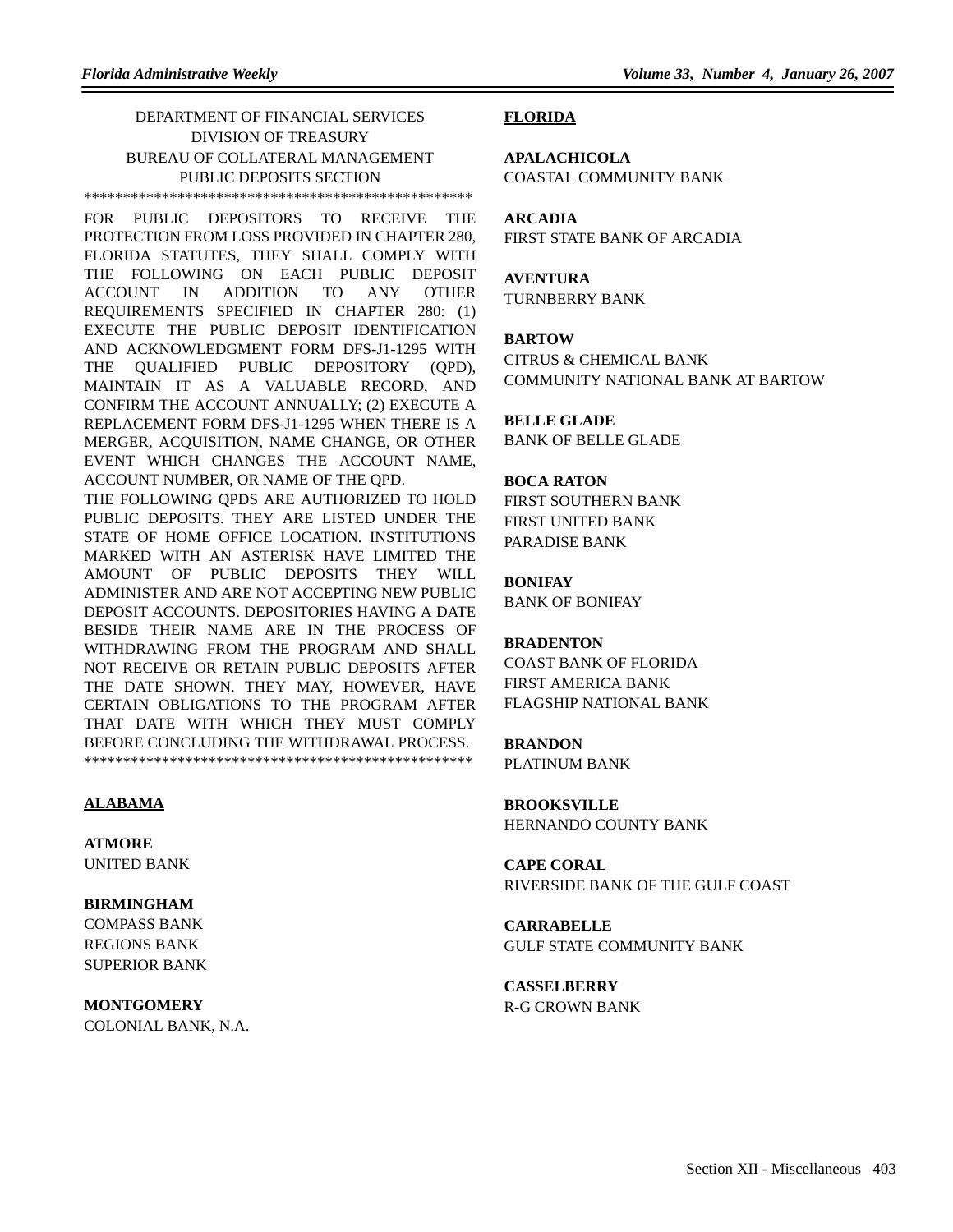**CHIEFLAND** DRUMMOND COMMUNITY BANK

**CLEWISTON** FIRST BANK OF CLEWISTON OLDE CYPRESS COMMUNITY BANK

**COCOA BEACH** SUNRISE BANK

**CORAL GABLES** BANKUNITED, F.S.B. COMMERCEBANK, N.A. GIBRALTAR PRIVATE BANK & TRUST COMPANY INTERNATIONAL BANK OF MIAMI, N.A.

**CRAWFORDVILLE** WAKULLA BANK

**CRESTVIEW** FIRST NATIONAL BANK OF CRESTVIEW

**CRYSTAL RIVER** CRYSTAL RIVER BANK

**DADE CITY** FIRST NATIONAL BANK OF PASCO

**DANIA BEACH** COMMUNITY BANK OF BROWARD

**DAVIE** REGENT BANK

**DUNNELLON** DUNNELLON STATE BANK

**ENGLEWOOD** ENGLEWOOD BANK PENINSULA BANK

**FERNANDINA BEACH** FIRST COAST COMMUNITY BANK FIRST NATIONAL BANK OF NASSAU COUNTY

**FORT LAUDERDALE** BANKATLANTIC EQUITABLE BANK LANDMARK BANK, N.A. **FORT MYERS** EDISON NATIONAL BANK FLORIDA GULF BANK IRONSTONE BANK

**FORT PIERCE** HARBOR FEDERAL SAVINGS BANK RIVERSIDE NATIONAL BANK OF FLORIDA

**FORT WALTON BEACH** BEACH COMMUNITY BANK FIRST CITY BANK OF FLORIDA FIRST NATIONAL BANK & TRUST

**FROSTPROOF** CITIZENS BANK & TRUST

**GAINESVILLE** FLORIDA CITIZENS BANK MERCHANTS & SOUTHERN BANK MILLENNIUM BANK

**GRACEVILLE** BANK OF JACKSON COUNTY PEOPLES BANK OF GRACEVILLE

**HALLANDALE** DESJARDINS BANK, N.A.

**HOMESTEAD** COMMUNITY BANK OF FLORIDA FIRST NATIONAL BANK OF SOUTH FLORIDA

**HOMOSASSA** HOMOSASSA SPRINGS BANK

**IMMOKALEE** FLORIDA COMMUNITY BANK

**INDIANTOWN** FIRST BANK AND TRUST COMPANY OF INDIANTOWN

**INVERNESS** BANK OF INVERNESS

**JACKSONVILLE** EVERBANK

**JACKSONVILLE BEACH** OCEANSIDE BANK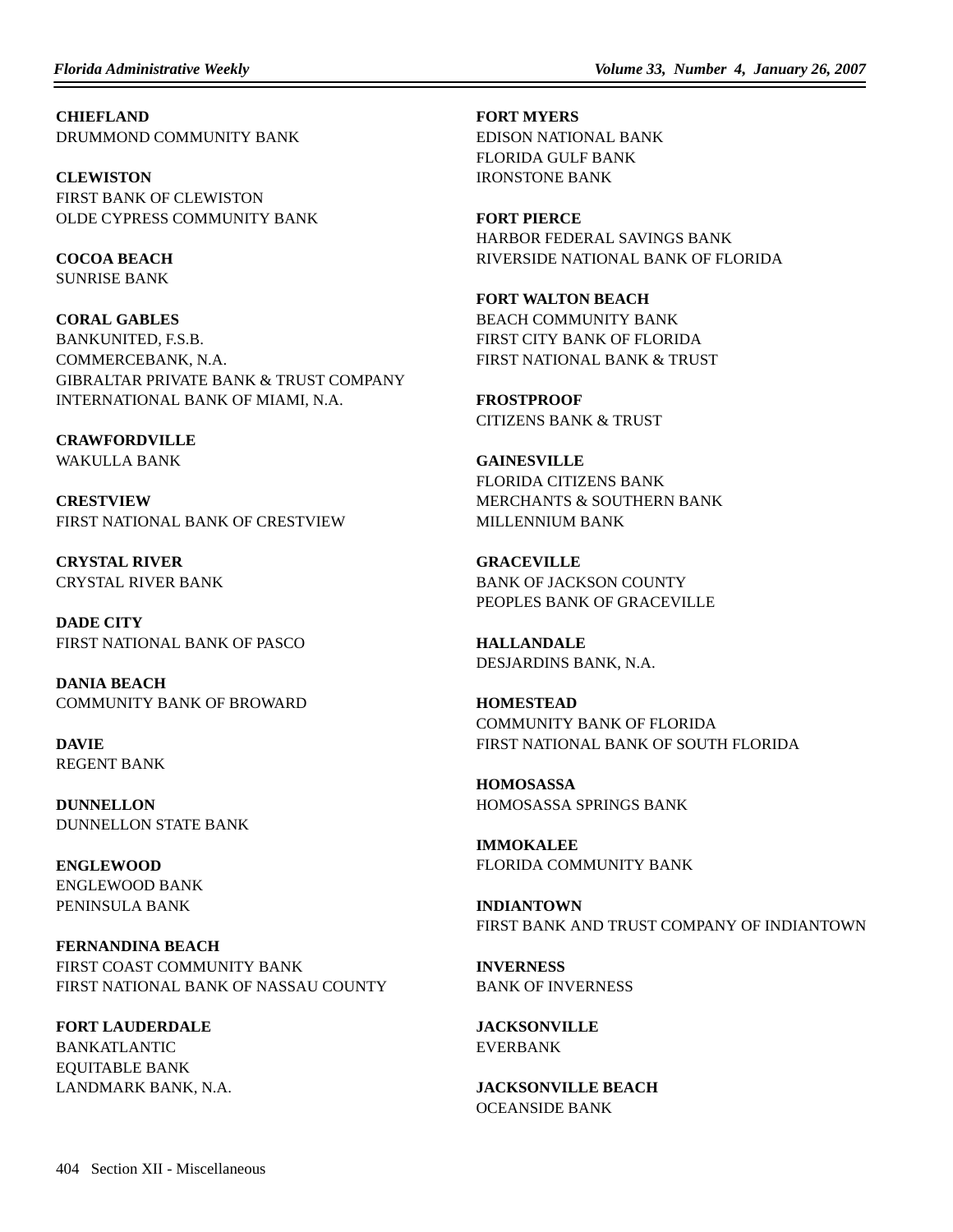**KEY LARGO** TIB BANK

**KEY WEST** FIRST STATE BANK OF THE FLORIDA KEYS

**KISSIMMEE** CENTERSTATE BANK CENTRAL FLORIDA, N.A.

**LAKE CITY** COLUMBIA BANK PEOPLES STATE BANK

**LANTANA** STERLING BANK

**LEESBURG** CENTERSTATE BANK MID FLORIDA

**LIVE OAK** FIRST FEDERAL SAVINGS BANK OF FLORIDA

**LONGWOOD** \*ORLANDO NATIONAL BANK

**MADISON** MADISON COUNTY COMMUNITY BANK

**MARATHON** MARINE BANK

**MARIANNA** FIRST CAPITAL BANK

**MAYO** LAFAYETTE STATE BANK

# **MIAMI**

BAC FLORIDA BANK CITY NATIONAL BANK OF FLORIDA COCONUT GROVE BANK COMMERCIAL BANK OF FLORIDA CONTINENTAL NATIONAL BANK OF MIAMI EAGLE NATIONAL BANK OF MIAMI EASTERN NATIONAL BANK ESPIRITO SANTO BANK EXECUTIVE NATIONAL BANK GREAT FLORIDA BANK INTERAMERICAN BANK, F.S.B. MELLON UNITED NATIONAL BANK

METRO BANK OF DADE COUNTY NORTHERN TRUST, N.A. OCEAN BANK SOFISA BANK OF FLORIDA TOTALBANK TRANSATLANTIC BANK U.S. CENTURY BANK

**MILTON** FIRST NATIONAL BANK OF FLORIDA

**MONTICELLO** FARMERS & MERCHANTS BANK

**MOUNT DORA** FIRST NATIONAL BANK OF MOUNT DORA FLORIDA CHOICE BANK

**NAPLES** BANK OF NAPLES COMMUNITY BANK OF NAPLES, N.A. ORION BANK PARTNERS BANK

**NEW SMYRNA BEACH** FRIENDS BANK

**NICEVILLE** PEOPLES NATIONAL BANK

**NORTH LAUDERDALE** SECURITY BANK, N.A.

**NORTH PALM BEACH** ENTERPRISE NATIONAL BANK OF PALM BEACH

**OAKLAND PARK** AMERICAN NATIONAL BANK

**OCALA** ALARION BANK COMMUNITY BANK & TRUST OF FLORIDA INDEPENDENT NATIONAL BANK

**ORANGE PARK** HERITAGE BANK OF NORTH FLORIDA

**ORLANDO** CNLBANK MERCANTILE BANK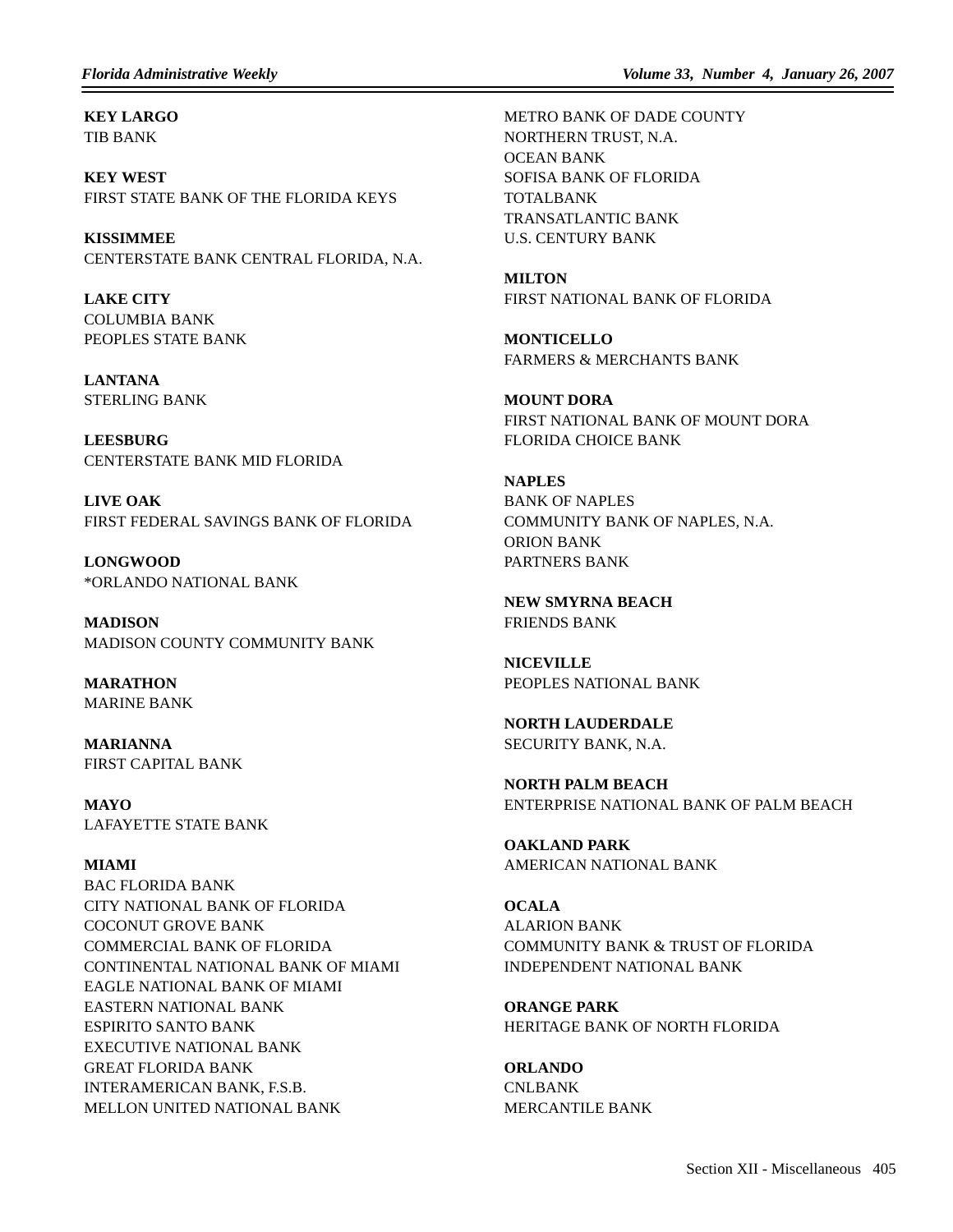ORANGE BANK OF FLORIDA UNITED HERITAGE BANK

**ORMOND BEACH** CYPRESSCOQUINA BANK

**OVIEDO** CITIZENS BANK OF FLORIDA

**PALATKA** FIRST FEDERAL BANK OF NORTH FLORIDA PUTNAM STATE BANK

**PANAMA CITY** BAY BANK & TRUST COMPANY FIRST NATIONAL BANK NORTHWEST FLORIDA PEOPLES FIRST COMMUNITY BANK VISION BANK

**PENSACOLA** BANK OF PENSACOLA BANK OF THE SOUTH FIRST GULF BANK, N.A. GULF COAST COMMUNITY BANK

**PERRY** CITIZENS BANK OF PERRY

**PINELLAS PARK** FIRST COMMUNITY BANK OF AMERICA

**PORT CHARLOTTE** BUSEY BANK, N.A.

**PORT RICHEY** REPUBLIC BANK

**PORT ST. JOE** BAYSIDE SAVINGS BANK

**PORT ST. LUCIE** FIRST PEOPLES BANK

**ST. AUGUSTINE** BANK OF ST. AUGUSTINE PROSPERITY BANK

**ST. CLOUD** PUBLIC BANK **ST. PETERSBURG** SIGNATURE BANK SYNOVUS BANK OF TAMPA BAY

**SANTA ROSA BEACH** BANKTRUST

**SARASOTA** PEOPLE'S COMMUNITY BANK OF THE WEST COAST

**SEBRING** HEARTLAND NATIONAL BANK HIGHLANDS INDEPENDENT BANK

**SOUTH MIAMI** FIRST NATIONAL BANK OF SOUTH MIAMI

**STARKE** COMMUNITY STATE BANK

**STUART** GULFSTREAM BUSINESS BANK SEACOAST NATIONAL BANK

# **TALLAHASSEE**

CAPITAL CITY BANK HANCOCK BANK OF FLORIDA PREMIER BANK TALLAHASSEE STATE BANK THE BANK OF TALLAHASSEE

**TAMPA**

BANK OF ST. PETERSBURG FIRST CITRUS BANK

**TEQUESTA** INDEPENDENT COMMUNITY BANK

**THE VILLAGES** CITIZENS FIRST BANK

**TRINITY** PATRIOT BANK

**UMATILLA** UNITED SOUTHERN BANK

**VALPARAISO** VANGUARD BANK & TRUST COMPANY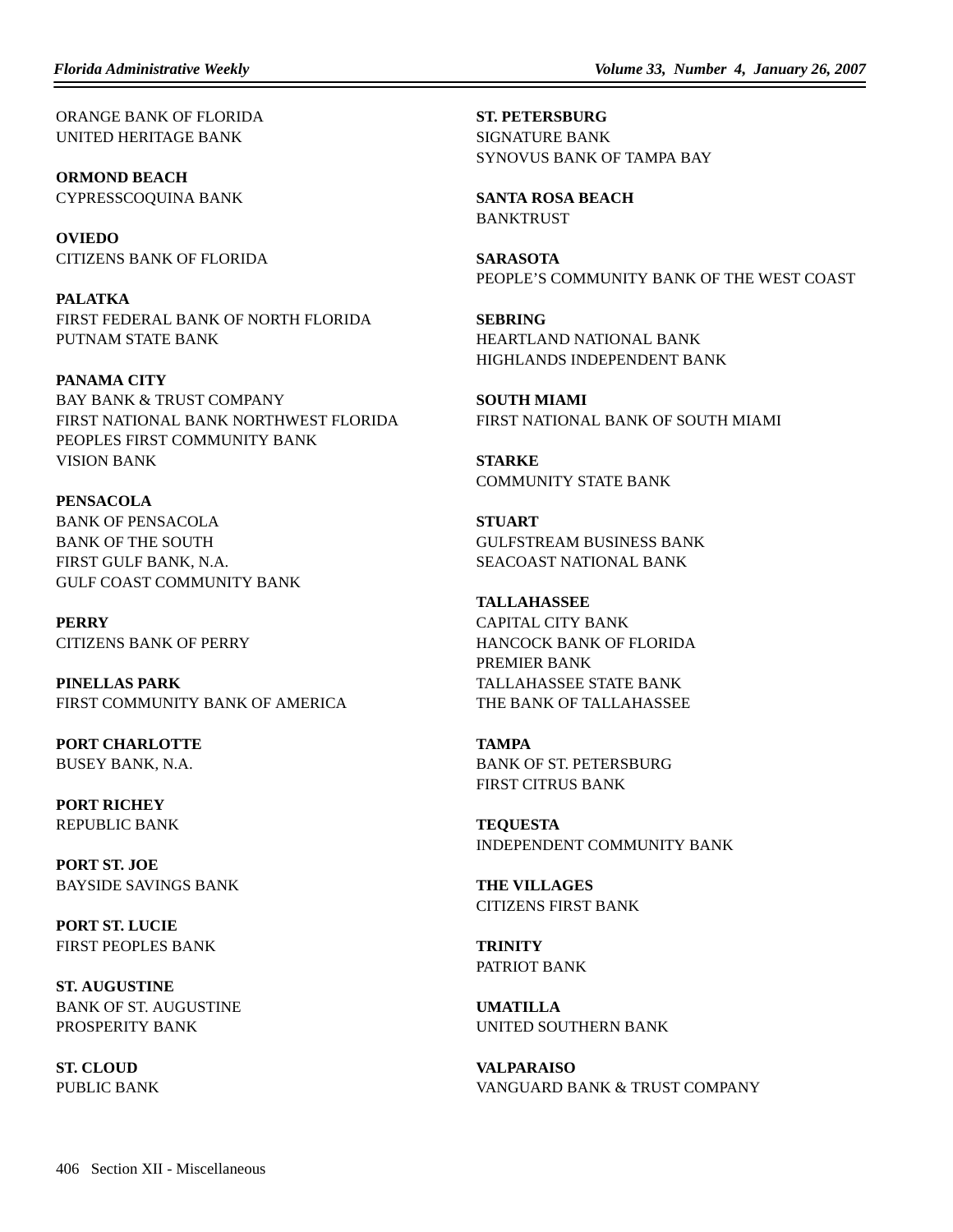*Florida Administrative Weekly Volume 33, Number 4, January 26, 2007*

**VERO BEACH** CITRUS BANK, N.A. INDIAN RIVER NATIONAL BANK

**WAUCHULA** FIRST NATIONAL BANK OF WAUCHULA WAUCHULA STATE BANK

**WEST PALM BEACH** FIDELITY FEDERAL BANK & TRUST FLAGLER BANK GRAND BANK & TRUST OF FLORIDA

**WILLISTON** PERKINS STATE BANK

**WINTER HAVEN** CENTERSTATE BANK OF FLORIDA, N.A.

**WINTER PARK** BANKFIRST RIVERSIDE BANK OF CENTRAL FLORIDA

**ZEPHYRHILLS** CENTERSTATE BANK WEST FLORIDA, N.A.

#### **GEORGIA**

**ATLANTA** SUNTRUST BANK

**COLQUITT** PEOPLESSOUTH BANK

**DARIEN** SOUTHEASTERN BANK

**MOULTRIE** AMERICAN BANKING COMPANY

### **LOUISIANA**

**NEW ORLEANS** WHITNEY NATIONAL BANK

### **MASSACHUSETTS**

**BOSTON** ONEUNITED BANK

#### **MICHIGAN**

**GRAND RAPIDS** FIFTH THIRD BANK

#### **MISSISSIPPI**

**JACKSON** TRUSTMARK NATIONAL BANK

#### **NEVADA**

**LAS VEGAS** CITIBANK, N.A.

#### **NEW YORK**

**NEW YORK CITY** BANCO POPULAR NORTH AMERICA INTERVEST NATIONAL BANK

#### **NORTH CAROLINA**

**CHARLOTTE** BANK OF AMERICA, N.A. WACHOVIA BANK, N.A.

**ROCKY MOUNT** RBC CENTURA BANK

**WINSTON-SALEM** BRANCH BANKING & TRUST COMPANY

### **OHIO**

**WILMINGTON** LIBERTY SAVINGS BANK, F.S.B.

#### **PENNSYLVANIA**

**PHILADELPHIA** COMMERCE BANK, N.A.

#### **TEXAS**

**HOUSTON** ENCORE BANK